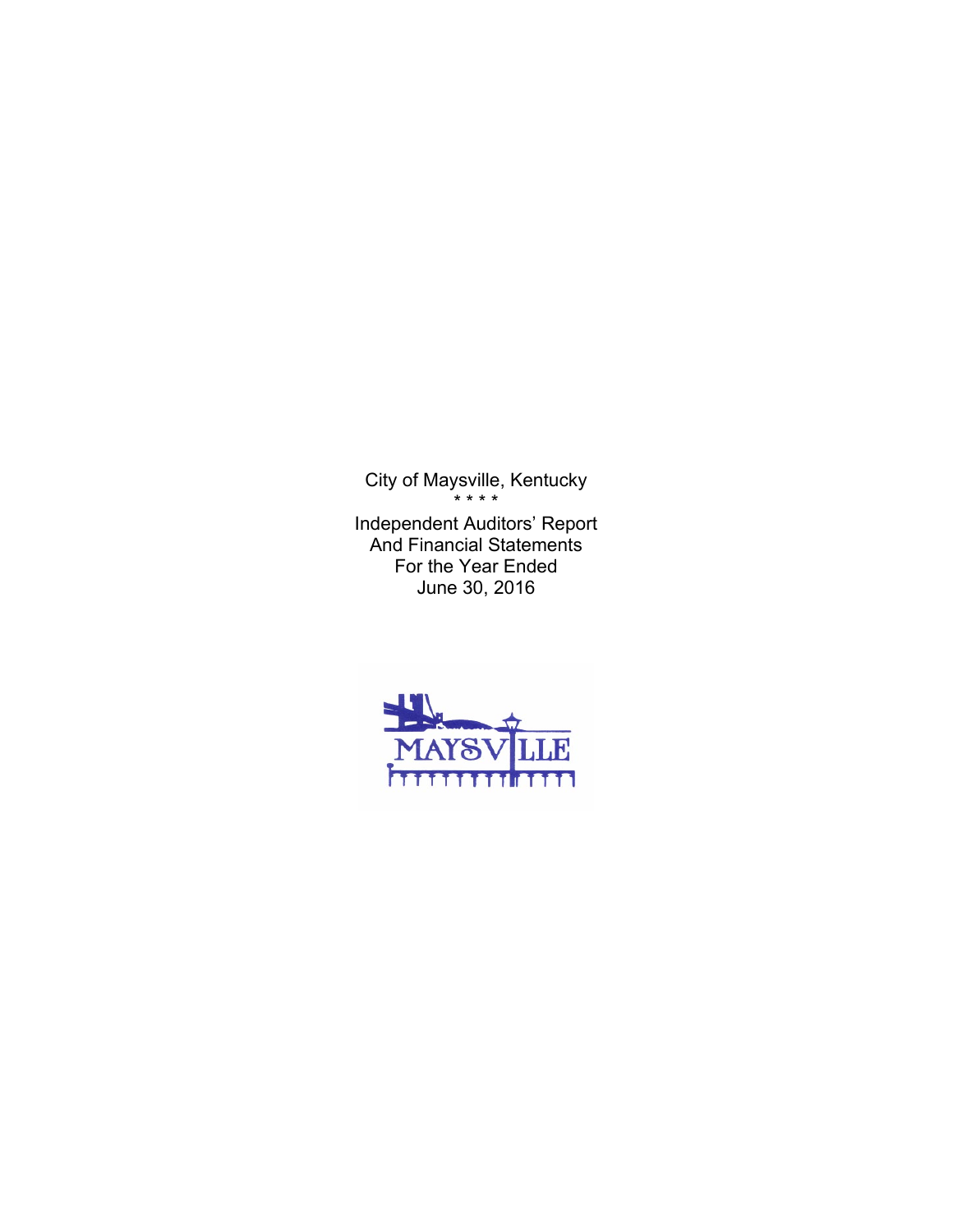## City of Maysville, Kentucky Table of Contents

|                                                                                                                                                    | Page    |
|----------------------------------------------------------------------------------------------------------------------------------------------------|---------|
| Management's Discussion and Analysis                                                                                                               | $1 - 7$ |
| Independent Auditors' Report                                                                                                                       | $8-9$   |
| <b>Basic Financial Statements:</b>                                                                                                                 |         |
| Government-wide Financial Statements:                                                                                                              |         |
| <b>Statement of Net Position</b>                                                                                                                   | 10      |
| <b>Statement of Activities</b>                                                                                                                     | 11      |
| <b>Fund Financial Statements:</b>                                                                                                                  |         |
| <b>Balance Sheet - Governmental Funds</b>                                                                                                          | 12      |
| Reconciliation of the Balance Sheet - Governmental<br>Funds to the Statement of Net Position                                                       | 13      |
| Statement of Revenues, Expenditures and Changes in<br><b>Fund Balances - Governmental Funds</b>                                                    | 14      |
| Reconciliation of the Statement of Revenues,<br>Expenditures, and Changes in Fund Balances of<br>Governmental Funds to the Statement of Activities | 15      |
| Statement of Net Position - Proprietary Funds                                                                                                      | 16      |
| Statement of Revenues, Expenses, and Changes in<br>Net Position - Proprietary Funds                                                                | 17      |
| Statement of Cash Flows - Proprietary Funds                                                                                                        | 18      |
| <b>Statement of Net Position - Fiduciary Funds</b>                                                                                                 | 19      |
| Statement of Changes in Net Position - Fiduciary Funds                                                                                             | 20      |
| Notes to the Basic Financial Statements                                                                                                            | 21-44   |
| Required Supplementary Information                                                                                                                 |         |
| Statement of Revenues, Expenses and Changes<br>in Fund Balance - General Fund - Budget and Actual                                                  | 45      |
| Pension Schedules - Policemen and Firemen's Retirement Fund                                                                                        | 46      |
| Pension Schedules - CERS                                                                                                                           | 47-48   |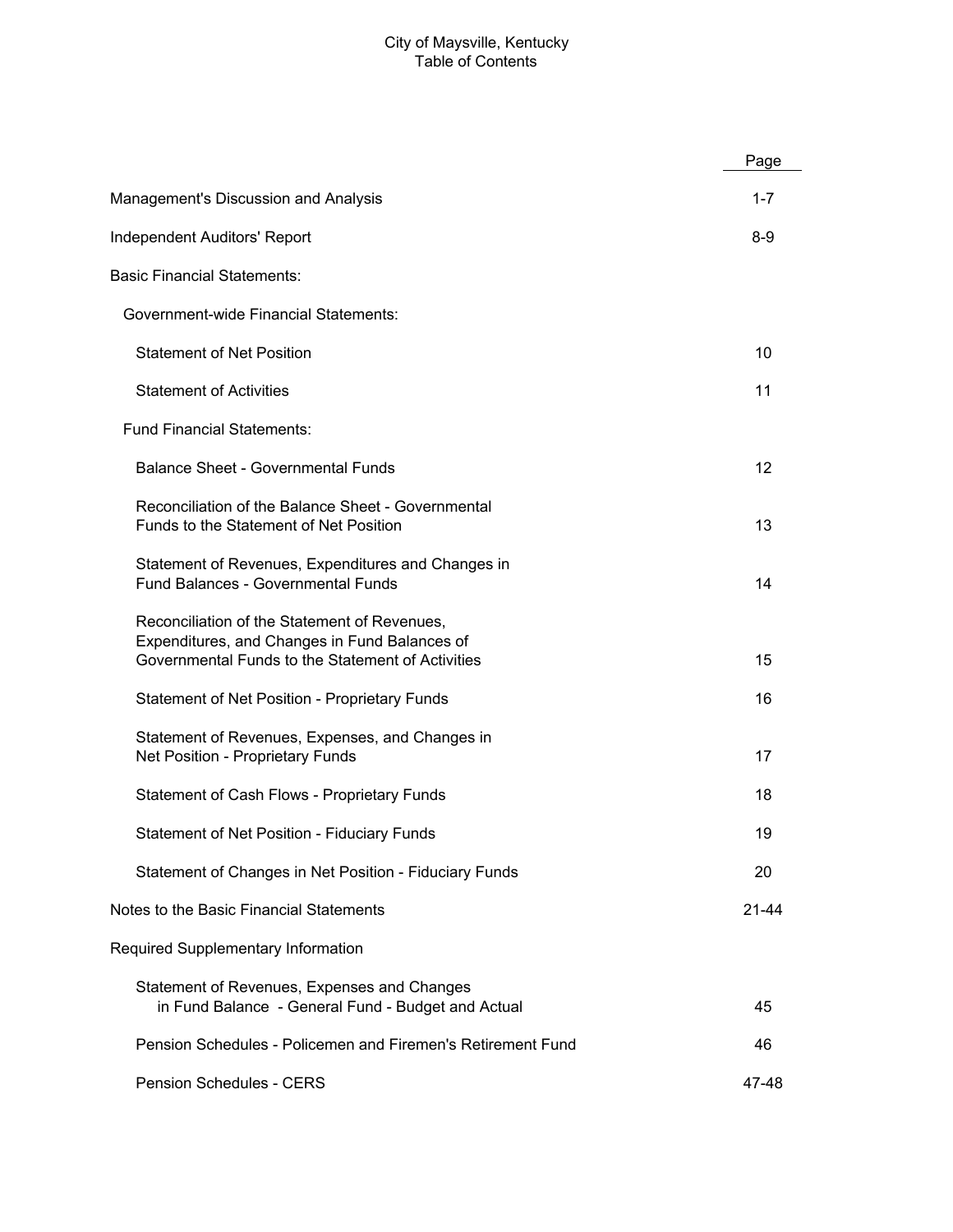## City of Maysville, Kentucky Table of Contents

| Combining and Individual Fund Statements and Schedules                                                                                                                                                       |       |
|--------------------------------------------------------------------------------------------------------------------------------------------------------------------------------------------------------------|-------|
| Combining Balance Sheet - Nonmajor Governmental Funds                                                                                                                                                        | 49    |
| Combining Statement of Revenues, Expenses and<br>Changes in Fund Balance - Nonmajor Governmental Funds                                                                                                       | 50    |
| Statement of Revenues, Expenses and Changes in<br>Fund Balance - Special Revenue Funds - Budget and Actual                                                                                                   | 51    |
| Individual Fund Financial Schedules                                                                                                                                                                          | 52-57 |
| Schedule of Expenditures of Federal Awards                                                                                                                                                                   | 58    |
| Report on Internal Control Over Financial Reporting and on<br>Compliance and Other Matters based on an Audit of<br>Financial Statements Performed in Accordance with<br><b>Government Auditing Standards</b> | 59-60 |
| Report on Compliance with Requirements That Could Have<br>A Direct and Material Effect on Each Major Program and<br>Internal Control over Compliance in Accordance With                                      |       |
| <b>Uniform Guidance</b>                                                                                                                                                                                      | 61-62 |
| Schedule of Findings and Questioned Costs                                                                                                                                                                    | 63    |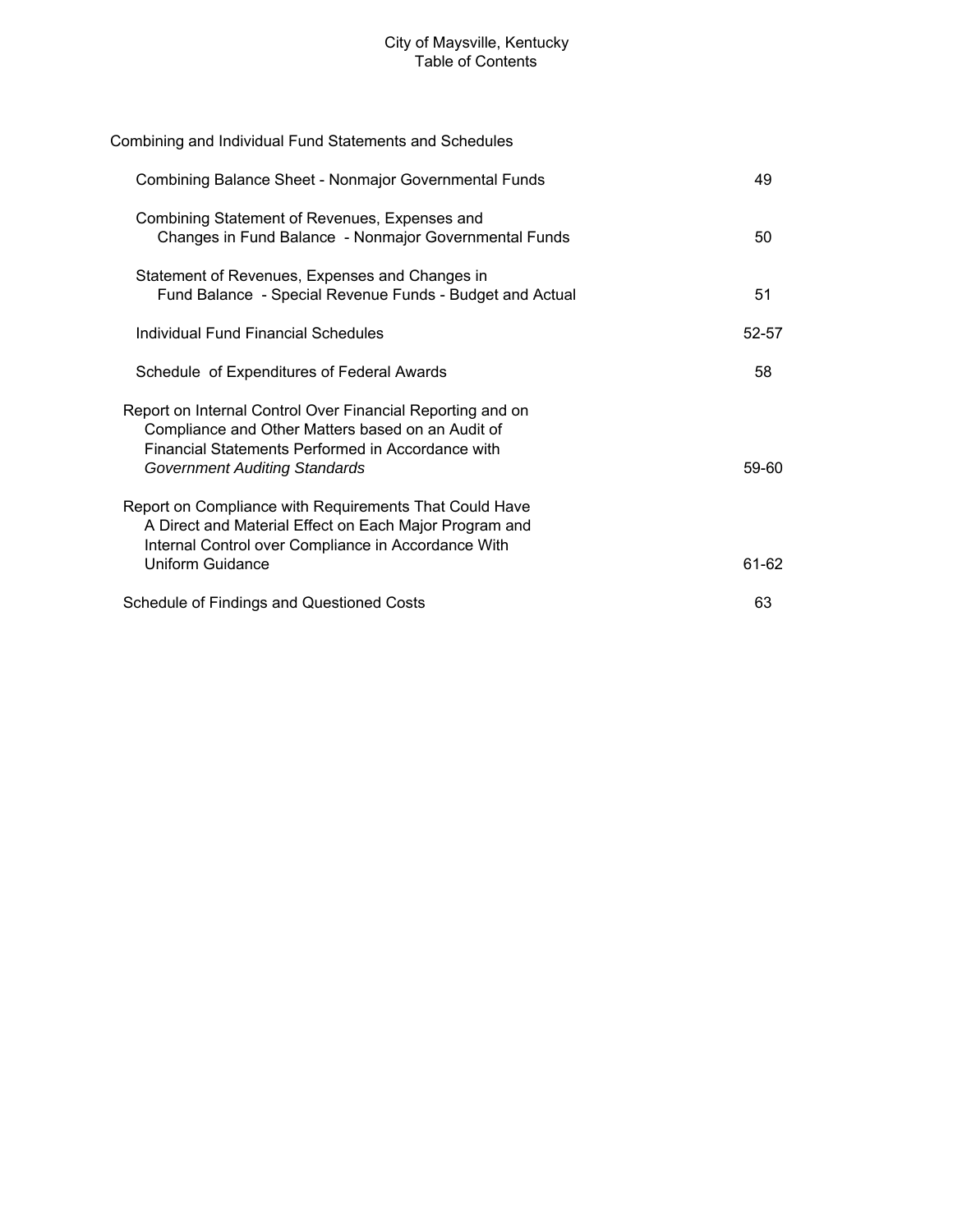

**City of Maysville**

**216 Bridge Street Maysville, Kentucky 41056 606-564-9419 606-564-9416 fax** 

#### **Management Discussion and Analysis**

## **OVERVIEW**

The report on Audited Financial Statements and Supplementary information for the year ending June 30, 2016 for the City of Maysville, Kentucky ("City") contains various financial statements and disclosures required by GASB (Government Accounting Standards Board) and other reporting required by Federal and State Governments.

This annual report consists of a series of financial statements and may be confusing to the average reader. We will identify specific information to aid in the understanding of this report. However, the report is intended to be read in detail for a complete understanding of the financial operations of the City of Maysville.

## **FINANCIAL HIGHLIGHTS**

- Primary Government assets exceeded liabilities by \$40.8 million at the close of fiscal 2016, an increase on \$750,000 from 2015.
- The City's general fund revenues exceeded expenditures by \$347,000 primarily as a result of growth in the payroll tax, grant revenues and a garbage collection fee.
- GASB Statement No. 68, Accounting and Financial Reporting for Pensions, was first implemented during FY15. At June 30, 30, 2016 the City's proportionate share of the CERS net pension liability was \$9.9 million, an 8% increase from 2015.

# **BASIC FINANCIAL STATEMENTS**

The basic financial statements include both government-wide financial statements and fund financial statements. The government-wide financial statements include the Statement of Net Position and the Statement of Activities (on pages 10-11), and they provide information about the activities of the City as a whole and present a longer-term view of the City's finances. The fund financial statements (beginning on page 12) focus on governmental activities and how various services were financed in the short-term as well as the balance remaining for future spending. Fund financial statements also report the City's operations in more detail than the government-wide statements by providing information about the City's most significant funds.

## **GOVERNMENT-WIDE FINANCIAL STATEMENTS**

The Statement of Net Position and the Statement of Activities report information on the City as a whole. These statements include all assets and liabilities using the accrual basis of accounting, which is similar to the accounting used by most private sector companies. Beginning in FY 2015, as a result of new reporting standards, the City is reporting two new types of financial statement components in the Statement if Net Position – 1) Deferred Outflows of Resources, which act like assets and 2) Deferred Inflows of Resources which act like liabilities. All the current year's revenues and expenses are taken into account regardless of when cash is received or paid. These two statements report the City's net position and changes in them. The City's net position is the difference between assets and liabilities, and is one way to measure the City's financial health or financial position. Over time, increases or decreases in the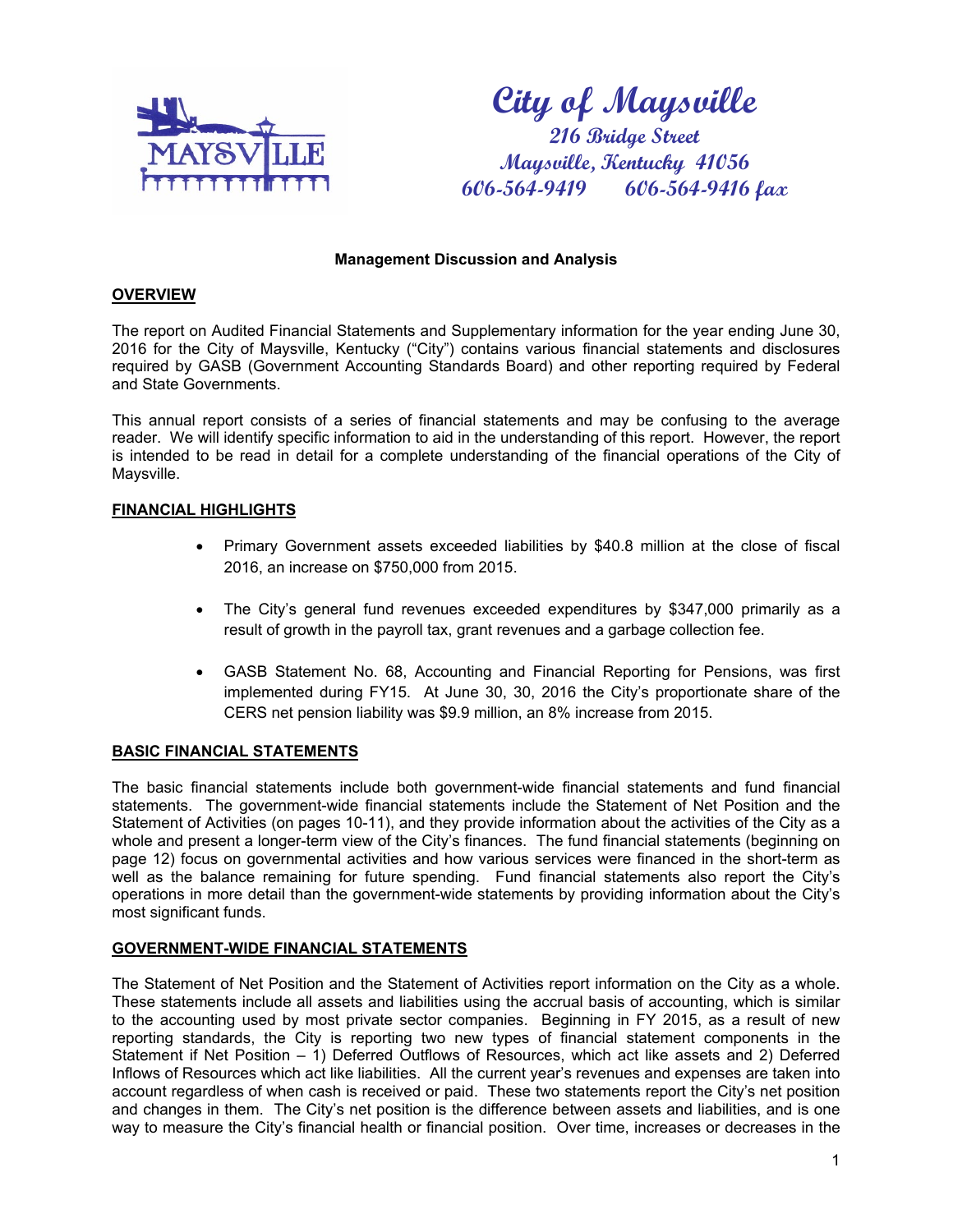City's net position are one indicator of whether its financial position is improving or deteriorating. Other factors, however, such as changes in the City's property tax base and the condition of the City's roads need to be considered to assess the overall health of the City.

In the Statement of Net Position and the Statement of Activities, we divide the City into two kinds of activities:

- **Governmental Activities** Most of the City's basic services are reported here, including general administration, public works, public safety, parks and recreation, cemetery and community development. Taxes, licenses and permits, franchise fees, fines, and state and federal grants finance most of these activities.
- **Business-type Activities** The City charges a fee to customers to help it cover all or most of the cost of certain services it provides. The City's water, sewer, and rental operations are reported here.

Presented below, Tables A-1 through A-3, is a condensed financial statement for the current year with comparison to prior year. Tables A-4 – A-5 present current year actual revenue and expenditures compared to the budget.

## Table A-1 **Condensed Statement of Net Position**

| Governmental<br>Business-type<br>Activities 2016<br>Activities 2016 |    | <b>Total Primary</b><br>Government<br>2016 |                 | Governmental<br>Activities 2015 |            | Business-type<br>Activities 2015 |            | <b>Total Primary</b><br>Government<br>2015 |            |    |            |
|---------------------------------------------------------------------|----|--------------------------------------------|-----------------|---------------------------------|------------|----------------------------------|------------|--------------------------------------------|------------|----|------------|
| <b>Current and Other Assets</b>                                     | \$ | 15,903,997                                 | \$<br>4,522,536 | \$                              | 20,426,533 | \$                               | 13,567,212 | \$                                         | 3,346,335  | \$ | 16,913,547 |
| Non Current and Capital Assets                                      |    | 15,578,798                                 | 29,516,228      |                                 | 45,095,026 |                                  | 16,183,711 |                                            | 30,526,172 |    | 46,709,883 |
| <b>Total Assets</b>                                                 |    | 31,482,795                                 | 34,038,764      |                                 | 65,521,559 |                                  | 29,750,923 |                                            | 33,872,507 |    | 63,623,430 |
| Deferred Outflows of Resouces                                       |    | 1,620,879                                  | 274,603         |                                 | 1,895,482  |                                  | 584,403    |                                            | 102,614    |    | 687,017    |
| Non-Current Liabilities                                             |    | 9,684,357                                  | 14,012,619      |                                 | 23,696,976 |                                  | 8,022,924  |                                            | 13,541,356 |    | 21,564,280 |
| <b>Current Liabilities</b>                                          |    | 1,279,389                                  | 1,223,624       |                                 | 2,503,013  |                                  | 496,465    |                                            | 1,485,502  |    | 1,981,967  |
| <b>Total Liabilities</b>                                            |    | 10,963,746                                 | 15,236,243      |                                 | 26,199,989 |                                  | 8,519,389  |                                            | 15,026,858 |    | 23,546,247 |
| Deferred Outflows of Resources                                      |    | 314,602                                    | 40,611          |                                 | 355,213    |                                  | 567,200    |                                            | 103,200    |    | 670,400    |
| Net Position:                                                       |    |                                            |                 |                                 |            |                                  |            |                                            |            |    |            |
| Invested in Capital Assets, net of debt                             |    | 15,026,314                                 | 16, 137, 028    |                                 | 31,163,342 |                                  | 14,082,801 |                                            | 16,240,297 |    | 30,323,098 |
| Restricted                                                          |    | 1,925,855                                  | 1,095,432       |                                 | 3,021,287  |                                  | 2,045,426  |                                            | 1,067,715  |    | 3,113,141  |
| Unrestricted                                                        |    | 4,873,157                                  | 1,804,053       |                                 | 6,677,210  |                                  | 5,120,510  |                                            | 1,537,051  |    | 6,657,561  |
| <b>Total Net Position</b>                                           |    | 21,825,326                                 | 19,036,513      |                                 | 40,861,839 |                                  | 21,248,737 |                                            | 18,845,063 | \$ | 40,093,800 |

The City implemented a new required reporting standard from the Governmental Accounting Standards Board (GASB) that resulted in significant changes in financial reporting for FY 2015. GASB No. 68 – Accounting and Financial Reporting for Pensions – required the City, for the first time, to record its proportionate share of the County Employees' Retirement System's (CERS) net pension liability as well as the net pension liability related to the City's Policemen and Firemen Retirement Plan. For FY 2016 the City has recorded a net pension liability of approximately \$9.9 million as well as related deferred outflows and inflows of resources as a result of the new standard.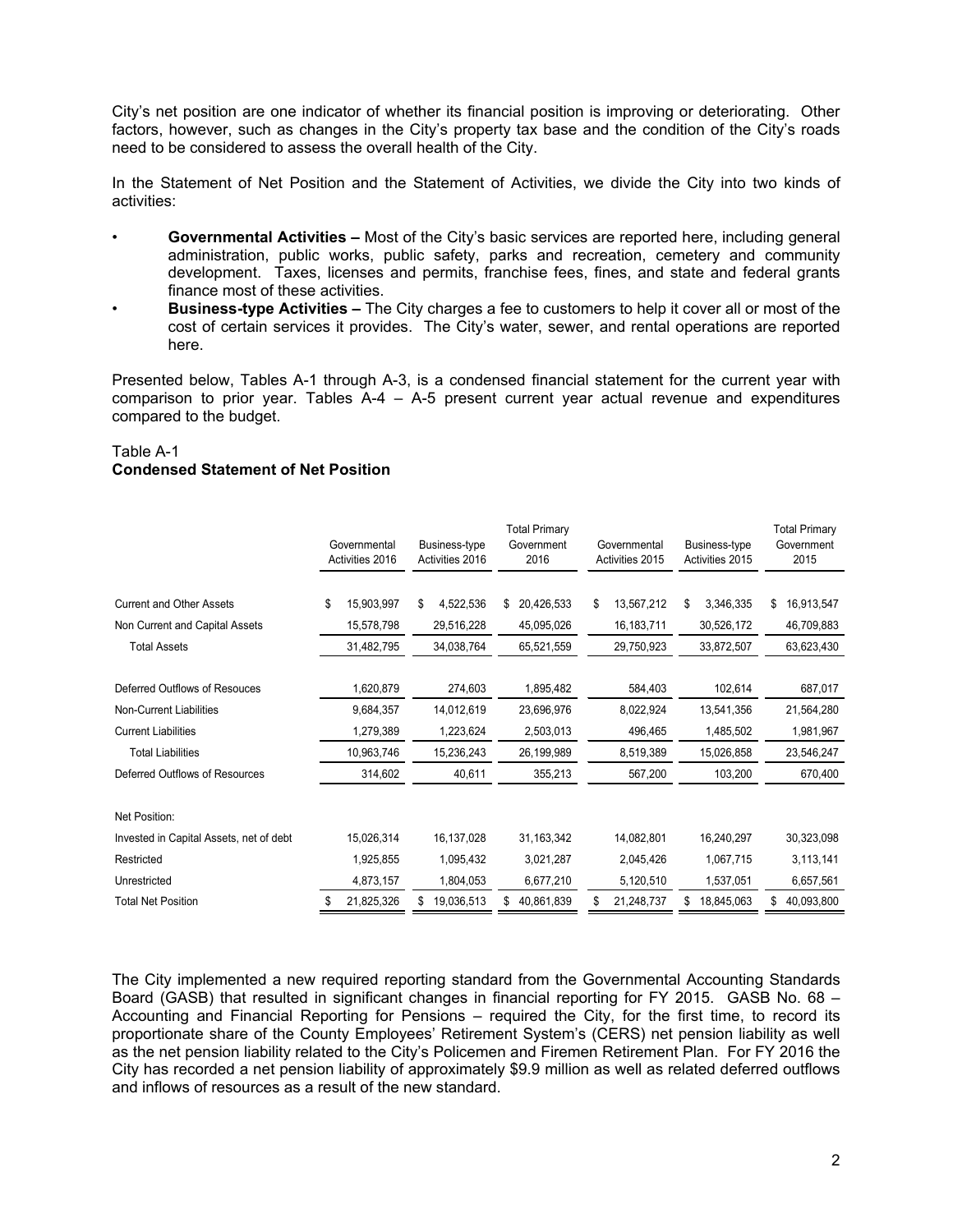# **Table A-2: Condensed Statement of Activities**

|                                             | Governmental<br>Activities 2016 | Business-type<br>Activities 2016 | <b>Total Primary</b><br>Government<br>2016 | Governmental<br>Activities 2015 | Business-type<br>Activities 2015 | <b>Total Primary</b><br>Government<br>2015 |
|---------------------------------------------|---------------------------------|----------------------------------|--------------------------------------------|---------------------------------|----------------------------------|--------------------------------------------|
| <b>Program Revenues</b>                     |                                 |                                  |                                            |                                 |                                  |                                            |
| <b>Charges for Services</b>                 | \$<br>1,105,657                 | \$<br>4,502,258                  | \$<br>5,607,915                            | \$<br>709,596                   | \$<br>4,623,598                  | 5,333,194<br>\$                            |
| <b>Operating Grants &amp; Contributions</b> | 527,737                         |                                  | 527,737                                    | 537,904                         |                                  | 537,904                                    |
| Capital Grants & Contributions              | 1,272,496                       |                                  | 1,272,496                                  | 201,831                         |                                  | 201,831                                    |
| <b>Total Revenue</b>                        | 2,905,890                       | 4,502,258                        | 7,408,148                                  | 1,449,331                       | 4,623,598                        | 6,072,929                                  |
| <b>Program Expenses</b>                     |                                 |                                  |                                            |                                 |                                  |                                            |
| General government                          | 2,977,608                       |                                  | 2,977,608                                  | 2,824,729                       |                                  | 2,824,729                                  |
| Public works                                | 3,440,967                       |                                  | 3,440,967                                  | 3,164,714                       |                                  | 3,164,714                                  |
| Public safety                               | 4,615,161                       |                                  | 4,615,161                                  | 4,134,862                       |                                  | 4,134,862                                  |
| Parks and recreation                        | 385,626                         |                                  | 385,626                                    | 409,980                         |                                  | 409,980                                    |
| Tourism                                     | 221,469                         |                                  | 221,469                                    | 195,976                         |                                  | 195,976                                    |
| Comm. Dev.                                  |                                 |                                  |                                            | 75,000                          |                                  | 75,000                                     |
| Capital                                     |                                 |                                  |                                            | 450,232                         |                                  | 450,232                                    |
| Water                                       |                                 | 3,089,261                        | 3,089,261                                  |                                 | 2,507,351                        | 2,507,351                                  |
| Sewer                                       |                                 | 2,442,637                        | 2,442,637                                  |                                 | 1,866,130                        | 1,866,130                                  |
| Rental                                      |                                 | 313,515                          | 313,515                                    |                                 | 107,026                          | 107,026                                    |
| <b>Total Program Expenses</b>               | 11,640,831                      | 5,845,413                        | 17,486,244                                 | 11,255,493                      | 4,480,507                        | 15,736,000                                 |
| Net Revenues (Expenses)                     | (8,734,941)                     | (1, 343, 155)                    | (10,078,096)                               | (9,806,162)                     | 143,091                          | (9,663,071)                                |
| <b>General Revenues</b>                     |                                 |                                  |                                            |                                 |                                  |                                            |
| Taxes                                       | 1,890,680                       |                                  | 1,890,680                                  | 1,956,846                       |                                  | 1,956,846                                  |
| Licenses and permits                        | 6,787,786                       |                                  | 6,787,786                                  | 6,590,681                       |                                  | 6,590,681                                  |
| <b>Franchise fees</b>                       | 448,821                         |                                  | 448,821                                    | 470,256                         |                                  | 470,256                                    |
| Fines and forfeitures                       | 20,804                          |                                  | 20,804                                     | 1,143                           |                                  | 1,143                                      |
| Grants not related to a specific            |                                 |                                  |                                            |                                 |                                  |                                            |
| program                                     | 106,865                         |                                  | 106,865                                    | 84,777                          |                                  | 84,777                                     |
| Reimbursement from state for                |                                 |                                  |                                            |                                 |                                  |                                            |
| relocation of by-pass water                 |                                 |                                  |                                            |                                 |                                  |                                            |
| and sewer lines                             |                                 | 1,376,969                        | 1,376,969                                  |                                 | 362,304                          | 362,304                                    |
| Proceeds from insurance settlemen           | 1,331                           |                                  | 1,331                                      | 164,238                         |                                  |                                            |
| Other                                       | 84,621                          | 200,982                          | 285,603                                    |                                 |                                  | 164,238                                    |
| Investment income                           | 15,475                          | 2,347                            | 17,822                                     | 33,591                          | 1,248                            | 34,839                                     |
| <b>Total General Revenue</b>                | 9,356,383                       | 1,580,298                        | 10,936,681                                 | 9,301,532                       | 363,552                          | 9,665,084                                  |
| Transfers                                   | (44, 852)                       | (45, 693)                        | (90, 545)                                  | (113, 670)                      | 20,670                           | (93,002)                                   |
| Net Change in Net Position                  | \$<br>576,590                   | \$<br>191,450                    | \$<br>768,040                              | \$<br>(618, 300)                | 527,313<br>\$                    | (90, 989)<br>\$                            |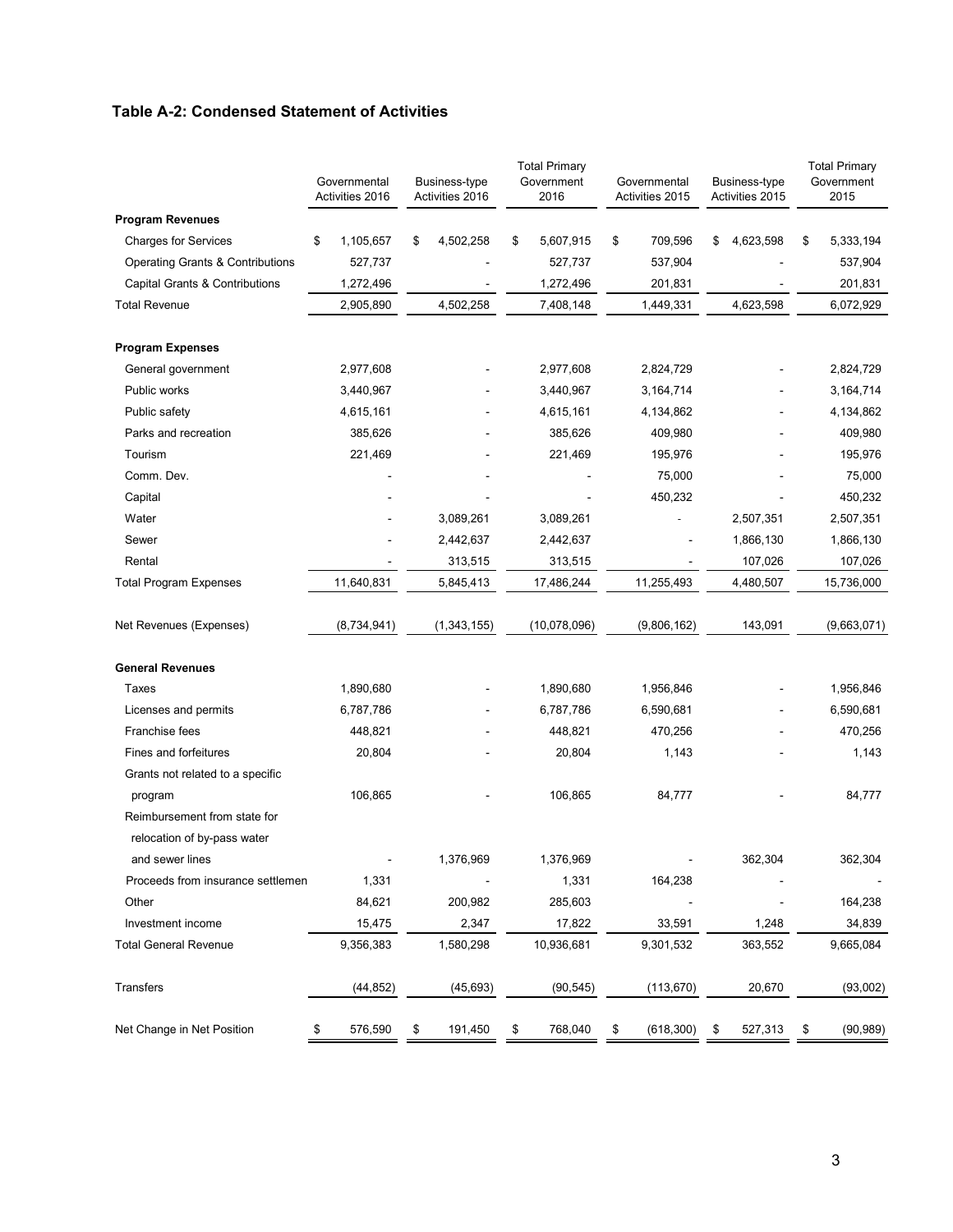The City's change in Net Position above appears to be analogous to the long-standing concept of net revenues, but under the full accrual basis utilized by the Government Activities for the second time in this year's financial statements, these numbers include depreciation expenses that are not cash expenditures of the City. Additionally, the principal portions of debt obligations are excluded from the above but are reflected as debt service expenditures along with capital outlay expenditures in the City's budget for governmental activities. The business-type activities have always been on the full accrual basis.

#### **GOVERNMENTAL ACTIVITIES**

Table A-3 details a condensed statement of the fiscal year's governmental activities.

# **Table A-3**

# **Condensed Governmental Activities – Revenues & Expenditures**

|                                 |                     | Other<br>Governmental |    | 2016 Total            |            |            |
|---------------------------------|---------------------|-----------------------|----|-----------------------|------------|------------|
|                                 | <b>General Fund</b> | Funds                 |    | Governmental<br>Funds |            | 2015       |
| <b>Revenues</b>                 |                     |                       |    |                       |            |            |
| <b>Taxes</b>                    | \$<br>1,258,591     | \$<br>154,989         | \$ | 1,413,580             | \$         | 1,458,382  |
| Licenses and permits            | 7,713,707           |                       |    | 7,713,707             |            | 7,559,401  |
| Intergovernmental revenue       | 1,505,100           | 401,998               |    | 1,907,098             |            | 824,512    |
| Charges for services            | 1,013,344           | 92,313                |    | 1,105,657             |            | 709,596    |
| Fines and permits               | 20,804              |                       |    | 20,804                |            | 1,143      |
| Investment income               | 12,642              | 2,833                 |    | 15,475                |            | 33,591     |
| Other                           | 80,214              | 4,409                 |    | 84,623                |            | 99,713     |
| <b>Total Revenues</b>           | 11,604,402          | 12,260,944<br>656,542 |    |                       | 10,686,338 |            |
| <b>Expenditures</b>             |                     |                       |    |                       |            |            |
| Current                         |                     |                       |    |                       |            |            |
| General government              | 2,621,573           | 13,946                |    | 2,635,519             |            | 2,630,715  |
| Public works                    | 3,027,650           |                       |    | 3,027,650             |            | 2,972,233  |
| Public safety-fire & ambulance  | 1,927,354           |                       |    | 1,927,354             |            | 1,901,302  |
| Public safety-police            | 2,154,359           |                       |    | 2,154,359             |            | 2,063,776  |
| Parks and Recreation            | 62,873              | 319,132               |    | 382,005               |            | 381,020    |
| Tourism                         |                     | 217,848               |    | 217,848               |            | 197,889    |
| Capital                         | 1,326,681           | 540,572               |    | 1,867,253             |            | 1,080,870  |
| <b>Total Expenditures</b>       | 11,120,490          | 1,091,498             |    | 12,211,988            |            | 11,227,805 |
| Excess (deficiency) of revenues |                     |                       |    |                       |            |            |
| over expenditures               | \$<br>483,912       | \$<br>(434, 956)      | \$ | 48,956                | \$         | (541, 467) |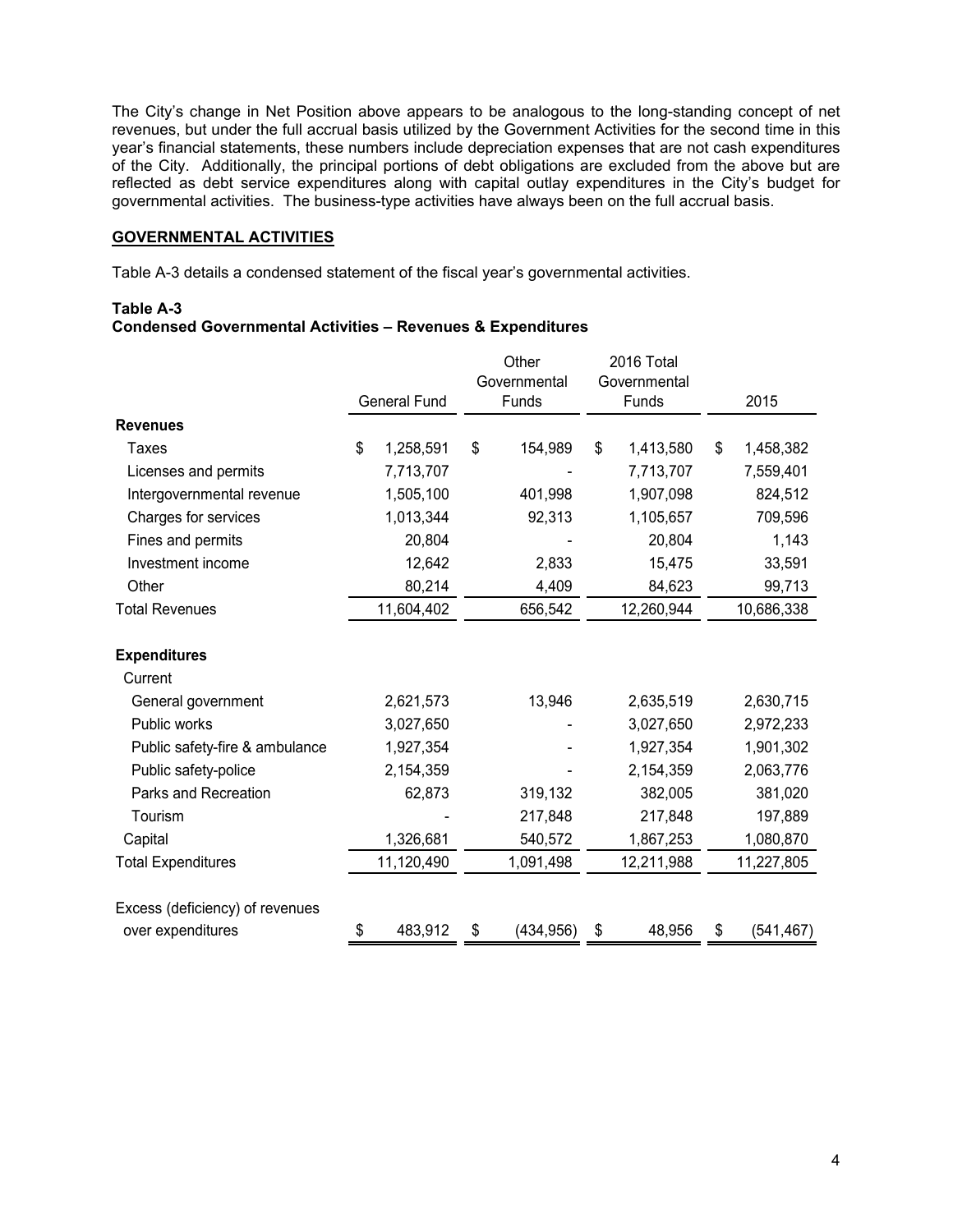| Table A-4                                           |  |
|-----------------------------------------------------|--|
| <b>Condensed Governmental Activities - Revenues</b> |  |

|                                                       |     | <b>Budget</b> | Actual          | Variance        |
|-------------------------------------------------------|-----|---------------|-----------------|-----------------|
| Taxes                                                 | \$  | 930,000       | \$<br>1,258,591 | \$<br>328,591   |
| Licenses and Permits                                  |     | 7,623,500     | 7,713,707       | 90,207          |
| Intergovernmental                                     |     | 2,330,000     | 1,505,100       | (824, 900)      |
| <b>Charges for Services</b>                           |     | 520,000       | 1,013,344       | 493,344         |
| <b>Other Revenues</b>                                 |     | 57,500        | 113,660         | 56,160          |
| <b>Total Revenues</b>                                 |     | \$11,461,000  | \$11,604,402    | 143,402         |
| Table A-5                                             |     |               |                 |                 |
| <b>Condensed Governmental Activities-Expenditures</b> |     |               |                 |                 |
|                                                       |     | <b>Budget</b> | Actual          | Variance        |
| General government                                    | \$. | 2,566,700     | \$2,621,573     | \$<br>(54, 873) |
| Police                                                |     | 2,113,500     | 2,154,359       | (40,859)        |
| Fire                                                  |     | 1,905,000     | 1,927,354       | (22, 354)       |
| <b>Public works</b>                                   |     | 3,108,000     | 3,027,650       | 80,350          |

Parks & recreation 62,873 28,127<br>Capital 62,873 28,127<br>2,250,000 1,326,681 923,319 Capital 2,250,000 1,326,681 923,319<br>\$12,034,200 \$11,120,490 \$913,710

## **CAPITAL ASSETS**

Table A-6 shows summary totals for a broad range of capital assets, including police equipment, buildings, land, street equipment and fire equipment and all of the equipment and materials involved in the operation of water and sewer utilities. Table A-6 shows the breakdown of non-depreciated capital assets for both governmental and business-type activities.

 $\overline{$}12,034,200$   $\overline{$}11,120,490$   $\overline{$}913,710$ 

## **Table A-6**

## **Capital Assets at Year End without Depreciation**

|                             | Governmental  | Business-type | <b>Total Primary</b> | <b>Totals</b>   |
|-----------------------------|---------------|---------------|----------------------|-----------------|
|                             | Activities    | Activities    | Government 2016      | 2015            |
| Land                        | \$<br>952,664 | 250,583<br>\$ | \$1,203,247          | 1,203,247<br>S. |
| Land improvements           | 611,919       |               | 611,919              | 611,919         |
| <b>Buildings</b>            | 10,238,375    | 4,267,005     | 14,505,380           | 14,478,117      |
| Construction in progress    | 804,080       |               | 804.080              | 9,817,848       |
| Vehicles & equipment        | 7,402,132     |               | 7,402,132            | 7,143,162       |
| Infrastructure              | 7,232,285     |               | 7,232,285            | 6,510,311       |
| Water utility plant         |               | 12,249,636    | 12,249,636           | 12,088,091      |
| Sewer utility plant         |               | 26,362,706    | 26,362,706           | 15,800,969      |
| <b>Total Capital Assets</b> | \$27,241,455  | \$43,129,930  | \$70,371,385         | \$67,653,664    |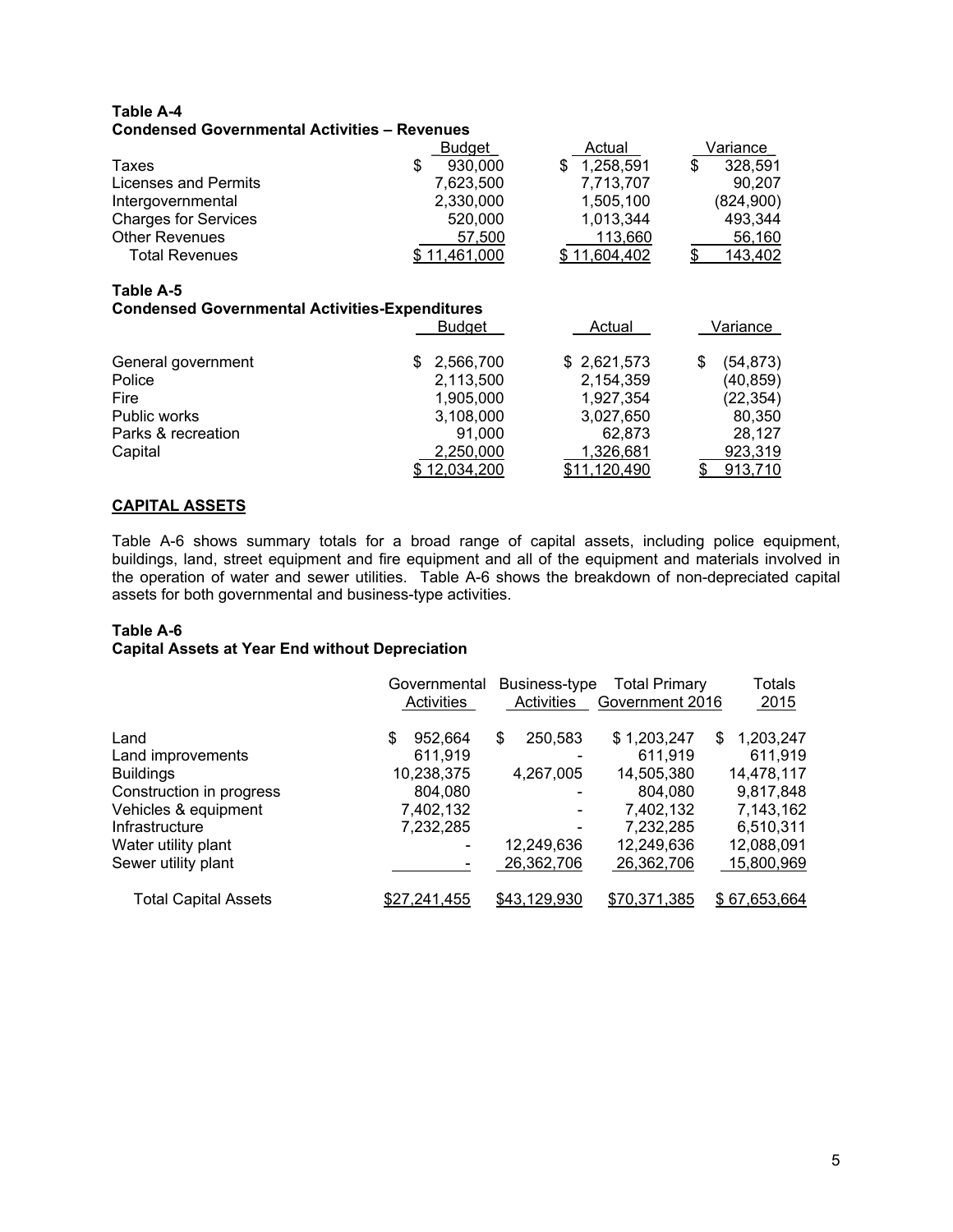# **DEBT**

Table A-7 provides a summary of all of the City's outstanding indebtedness.

#### **Table A-7 Debt Outstanding at Year End**

|                               | Activities     | Activities   | Governmental Business-type Total Primary<br>Government 2016 | Totals<br>2015 |
|-------------------------------|----------------|--------------|-------------------------------------------------------------|----------------|
| Notes Payable                 | \$             | \$2,691,974  | \$2,691,974                                                 | \$3,335,354    |
| Revolving Loan                | $\blacksquare$ | 188.244      | 188.244                                                     | 198,907        |
| Interim Debt Financing        |                | 10.329.371   | 10,329,371                                                  | 9,501,148      |
| <b>Total Debt Outstanding</b> |                | \$13,209,589 | \$13,209,589                                                | \$13,035,409   |

## **FUND FINANCIAL STATEMENTS**

The fund financial statements provide detailed information about the most significant funds, not the City as a whole. The City's two types of funds, governmental and proprietary, use different accounting approaches.

- Governmental Funds Most of the City's basic services are reported in governmental funds, which focus on how money flows into and out of those funds and the balances left at year-end that are available for spending. These funds are reported using an accounting method called modified accrual accounting which measures cash and all other financial assets that can readily be converted to cash. The governmental fund statements provide a detailed short-term view of the City's general government operations and the basic services it provides. Governmental fund information helps you determine whether there are more or fewer financial resources that can be spent in the near future to finance the City's programs. We describe the differences between governmental activities (reported in the Statement of Net Position and the Statement of Activities) and governmental funds in a reconciliation at the bottom of the fund financial statements.
- Proprietary Funds When the City charges customers for the services it provides, these services are generally reported in proprietary funds. Proprietary funds are reported in the same way that all activities are reported in the Statement of Net Position and the Statement of Activities.

The City also is the trustee or fiduciary for certain activities. We exclude these activities from the City's government-wide financial statements because the City cannot use those assets to finance its operations. All of the City's fiduciary activities are reported in the Statement of Net Position– Fiduciary Funds on page 19 and the Statement of Changes in Net Position – Fiduciary Funds on page 20. The City is responsible for ensuring that the assets reported in these funds are used for their intended purposes.

The following are general comments regarding overall financial position and results of operations for the year.

#### **GOVERNMENTAL ACTIVITIES**

The change in the City's Net Position is one way to measure the City's Financial Health or Financial position. As listed on page 11, the City's Net Position increased by \$575,000 for the year. During the year the City completed a number of major capital projects which will support City services for many future years.

The primary source of revenue for the City's general fund is payroll licenses fees, which is 46% of total revenue.

As indicated on page 10, the City maintained an unreserved fund balance of \$6.6 million sufficient to provide adequate public service for the next fiscal year.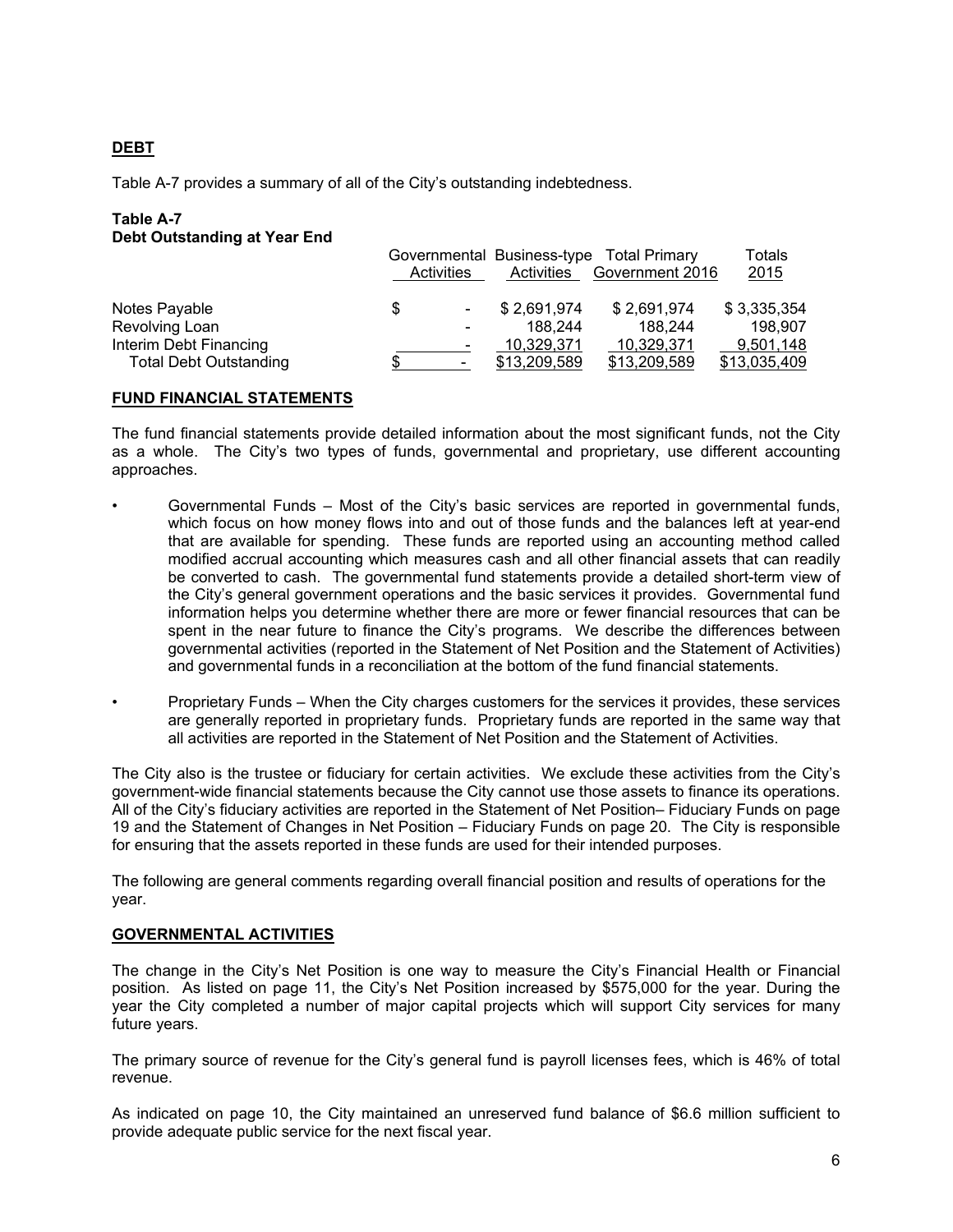## **BUSINESS-TYPE ACTIVITIES**

The Maysville Utility Commission is the primary business-type activity controlled by the City. The Utility Commission's operating income was approximately \$600,000 for FY 2016, consistent with 2015.

The City of Maysville is in violation of the Clean Water Act. The City of Maysville has received a loan commitment of \$11,000,000 from the Kentucky Infrastructure Authority for improvements to the sewer system. On January 10, 2010, the City of Maysville approved increasing sewer rates 15% on July 1, 2011, 15% on July 1, 2012 and 15% on July 1, 2013 to cover projected amortization.

The City's Board of Commissioners approved an assistance agreement dated May 1, 2010, with federally assisted Waste Water Revolving Loan Fund, Program Fund A, for \$11,000,000 to upgrade the existing waste water system. The agreement provides for interest only to be paid at 2.00% during construction. The loan will be repaid over a twenty year period upon completion of the project estimated to be completed in fiscal year 2017.

The City was under a consent judgment and a federal administrative order to address sanitary and combined sewer overflow issues. The City had five years to eliminate the sanitary sewer overflow (SSO) and ten years to eliminate the combined sewage overflow (CSO). The amount disbursed for construction as of June 30, 2016 was \$10,329,371.

## **BUDGET**

Supplementary information on page 45 details the original budget adopted by the City for the year. There was one budget amendment during the year related to capital projects for \$1.9 million. Actual expenditures were \$913,710 below budget estimates.

#### **Contacting the City of Maysville**

This financial report is designed to provide citizens, creditors and other users with an overview of the City of Maysville, Kentucky's finances, fiscal practices and responsibility. If you have questions or need additional information please contact the City Clerk © 216 Bridge Street Maysville, KY 41056

Penny Stanfield, City Comptroller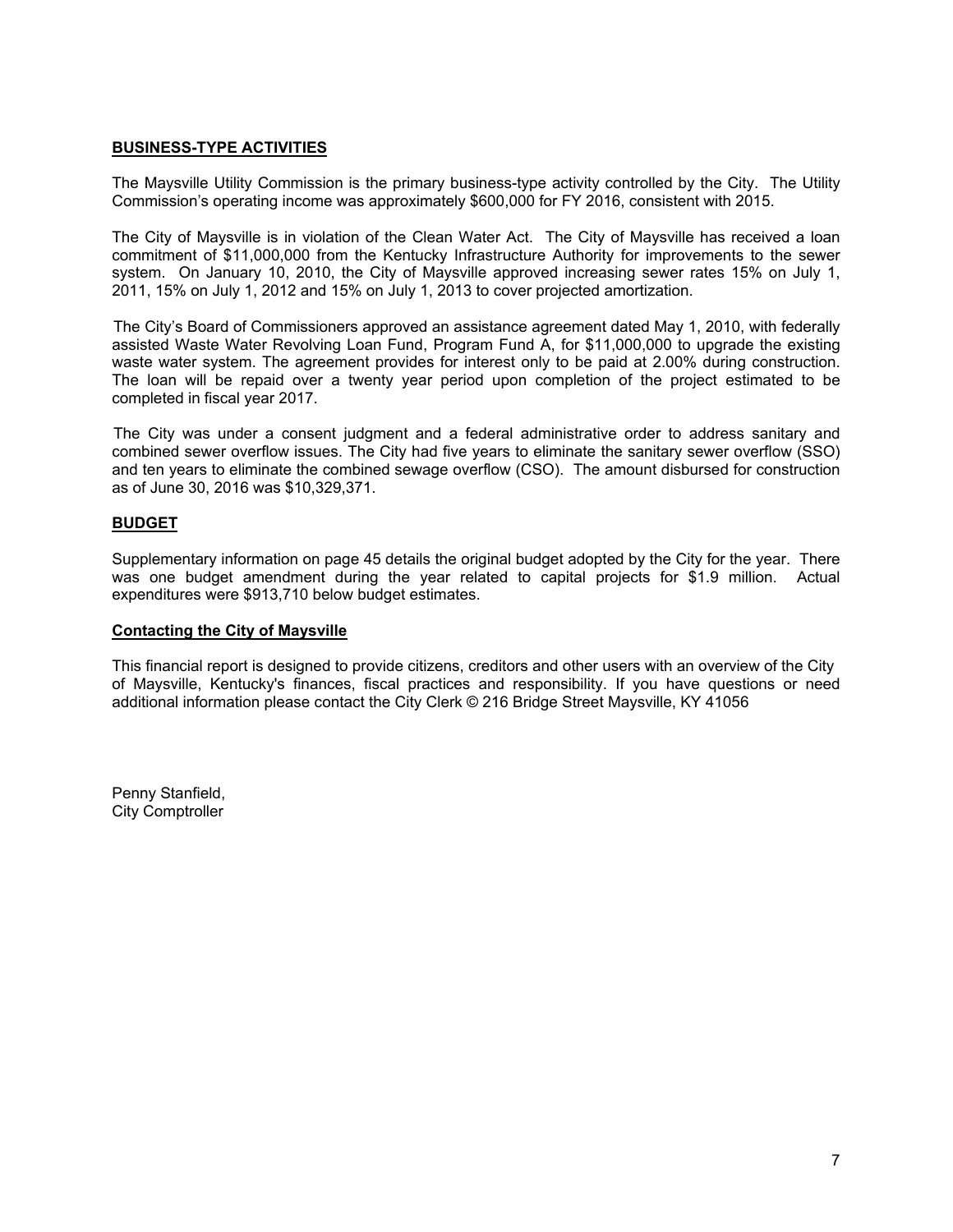

## **INDEPENDENT AUDITORS' REPORT**

The Honorable David Cartmell, Mayor City Commission City of Maysville, Kentucky

We have audited the accompanying financial statements of the governmental activities, the business-type activities, each major fund, and the aggregate remaining fund information of the City of Maysville, Kentucky, as of and for the year ended June 30, 2016, and the related notes to the financial statements, which collectively comprise the City's basic financial statements as listed in the table of contents.

#### **Management's Responsibility for the Financial Statements**

Management is responsible for the preparation and fair presentation of these financial statements in accordance with accounting principles generally accepted in the United States of America; this includes the design, implementation, and maintenance of internal control relevant to the preparation and fair presentation of financial statements that are free from material misstatement, whether due to fraud or error.

## **Auditors' Responsibility**

Our responsibility is to express opinions on these financial statements based on our audit. We conducted our audit in accordance with auditing standards generally accepted in the United States of America and the standards applicable to financial audits contained in *Government Auditing Standards*, issued by the Comptroller General of the United States. Those standards require that we plan and perform the audit to obtain reasonable assurance about whether the financial statements are free from material misstatement.

An audit involves performing procedures to obtain audit evidence about the amounts and disclosures in the financial statements. The procedures selected depend on the auditor's judgment, including the assessment of the risks of material misstatement of the financial statements, whether due to fraud or error. In making those risk assessments, the auditor considers internal control relevant to the entity's preparation and fair presentation of the financial statements in order to design audit procedures that are appropriate in the circumstances, but not for the purpose of expressing an opinion on the effectiveness of the entity's internal control. Accordingly, we express no such opinion. An audit also includes evaluating the appropriateness of accounting policies used and the reasonableness of significant accounting estimates made by management, as well as evaluating the overall presentation of the financial statements.

We believe that the audit evidence we have obtained is sufficient and appropriate to provide a basis for our audit opinions.

## **Opinions**

In our opinion, the financial statements referred to above present fairly, in all material respects, the respective financial position of the governmental activities, the business-type activities, each major fund, and the aggregate remaining fund information of the City of Maysville, Kentucky, as of June 30, 2016, and the respective changes in financial position and, where applicable, cash flows thereof for the year then ended in accordance with accounting principles generally accepted in the United States of America.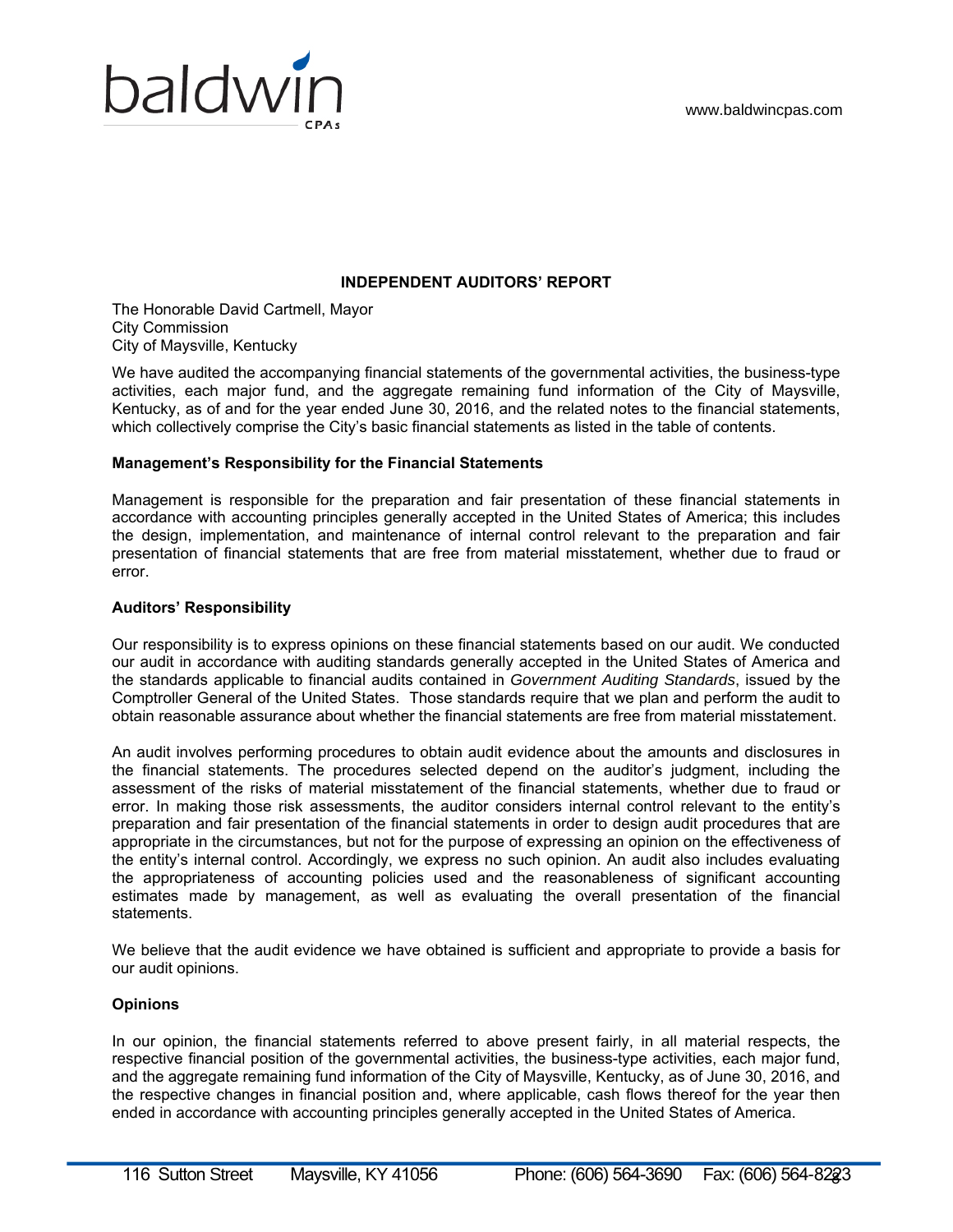#### **Other Matters**

#### *Required Supplementary Information*

Accounting principles generally accepted in the United States of America require that the management's discussion and analysis, budgetary comparison information and pension schedules on pages 1-7 and 45- 48 be presented to supplement the basic financial statements. Such information, although not a part of the basic financial statements, is required by the Governmental Accounting Standards Board, who considers it to be an essential part of financial reporting for placing the basic financial statements in an appropriate operational, economic, or historical context. We have applied certain limited procedures to the required supplementary information in accordance with auditing standards generally accepted in the United States of America, which consisted of inquiries of management about the methods of preparing the information and comparing the information for consistency with management's responses to our inquiries, the basic financial statements, and other knowledge we obtained during our audit of the basic financial statements. We do not express an opinion or provide any assurance on the information because the limited procedures do not provide us with sufficient evidence to express an opinion or provide any assurance.

#### Other Information

Our audit was conducted for the purpose of forming opinions on the financial statements that collectively comprise the City of Maysville, Kentucky's basic financial statements. The combining and individual fund financial schedules and budgetary comparison information on pages 49-57 are presented for purposes of additional analysis and are not a required part of the basic financial statements. The schedule of expenditures of federal awards on page 58 is presented for purposes of additional analysis as required by Title 2 U.S. *Code of Federal Regulations* Part 200, *Uniform Administrative Requirements, Cost Principles, and Audit Requirements for Federal Awards*, and is also not a required part of the basic financial statements.

The combining and individual fund financial schedules and the schedule of expenditures of federal awards are the responsibility of management and were derived from and relate directly to the underlying accounting and other records used to prepare the basic financial statements. Such information has been subjected to the auditing procedures applied in the audit of the basic financial statements and certain additional procedures, including comparing and reconciling such information directly to the underlying accounting and other records used to prepare the basic financial statements or to the basic financial statements themselves, and other additional procedures in accordance with auditing standards generally accepted in the United States of America. In our opinion, the other supplementary information and the schedule of expenditures of federal awards are fairly stated in all material respects in relation to the basic financial statements as a whole.

#### **Other Reporting Required by** *Government Auditing Standards*

In accordance with *Government Auditing Standards*, we have also issued our report dated January 17, 2017 on our consideration of the City of Maysville, Kentucky's internal control over financial reporting and on our tests of its compliance with certain provisions of laws, regulations, contracts, and grant agreements and other matters. The purpose of that report is to describe the scope of our testing of internal control over financial reporting and compliance and the results of that testing, and not to provide an opinion on internal control over financial reporting or on compliance. That report is an integral part of an audit performed in accordance with *Government Auditing Standards* in considering City of Maysville, Kentucky's internal control over financial reporting and compliance.

# *Baldwin CPA's, PLLC*

Baldwin CPA's, PLLC Richmond, Kentucky January 17, 2017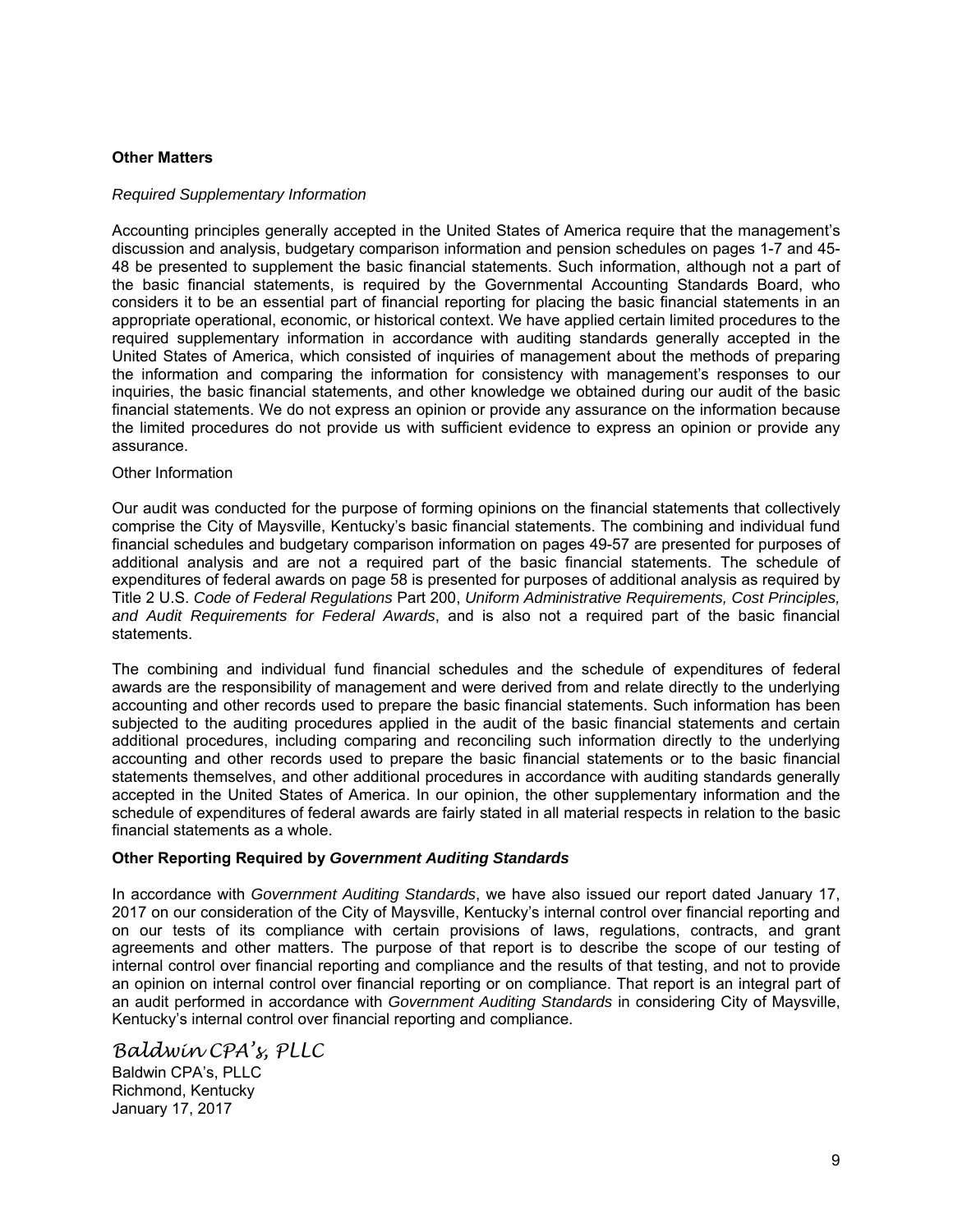# City of Maysville, Kentucky Statement of Net Position June 30, 2016

| <b>Assets</b><br><b>Current Assets</b><br>\$<br>3,479,539<br>\$<br>1,009,512<br>\$<br>4,489,051<br>Cash<br>8,899,319<br>1,366,303<br>10,265,622<br>Certificates of deposit<br>Receivables<br>User fees (net)<br>100,669<br>428,651<br>529,320<br>Taxes & license<br>1,784,243<br>1,784,243<br>21,009<br>21,009<br>Property taxes<br>Intergovernmental<br>367,723<br>187,291<br>555,014<br>14,072<br>Other<br>14,072<br>Internal balances, net<br>(256, 899)<br>256,899<br>14,344<br>14,344<br>Prepaid expenses<br>Inventory, at cost<br>178,448<br>178,448<br>14,424,019<br>3,427,104<br>Total current assets<br>17,851,123<br>Restricted certificates of deposit > 90 days<br>1,095,432<br>1,095,432<br><b>Restricted investments</b><br>1,479,978<br>1,479,978<br>1,479,978<br>1,095,432<br>Total restrcited assets<br>2,575,410<br><b>Noncurrent Assets</b><br>552,484<br>Intergovernmental receivable<br>552,484<br>Note receivable<br>169,611<br>169,611<br>15,026,314<br>29,346,617<br>44,372,931<br>Capital assets, net<br>Total noncurrent assets<br>15,578,798<br>29,516,228<br>45,095,026<br><b>Total assets</b><br>31,482,795<br>34,038,764<br>65,521,559<br><b>Deferred Outflows of Resources</b><br>1,895,482<br>1,620,879<br>274,603<br><b>Liabilities</b><br><b>Current liabilities</b><br>Accounts payable<br>195,996<br>365,767<br>561,763<br><b>Other liabilities</b><br>241,240<br>170,399<br>411,639<br>Unearned revenue<br>842,153<br>842,153<br>21,567<br>21,567<br>Accrued interest payable<br>665,891<br>Bonds and notes payable<br>665.891<br>1,279,389<br>1,223,624<br>2,503,013<br>Total current liabilities<br>Noncurrent liabilities<br>Interim debt financing<br>10,329,371<br>10,329,371<br>Bonds and notes payable<br>2,214,327<br>2,214,327<br>Net pension liability<br>11,153,278<br>9,684,357<br>1,468,921<br>Total noncurrent liabilities<br>9,684,357<br>14,012,619<br>23,696,976<br><b>Total liabilities</b><br>10,963,746<br>15,236,243<br>26,199,989<br><b>Deferred Inflows of Resources</b><br>314,602<br>40,611<br>355,213<br><b>Net Position</b><br>15,026,314<br>16,137,028<br>31, 163, 342<br>Investment in capital assets, net of related debt<br>Restricted<br>1,925,855<br>1,095,432<br>3,021,287<br>Unrestricted<br>4,873,157<br>1,804,053<br>6,677,210<br>Total net position<br>21,825,326<br>19,036,513<br>40,861,839<br>$\frac{1}{2}$<br>$\frac{1}{2}$ | Governmental<br><b>Activities</b> | <b>Business-Type</b><br><b>Activities</b> | 2016<br>Total |  |
|------------------------------------------------------------------------------------------------------------------------------------------------------------------------------------------------------------------------------------------------------------------------------------------------------------------------------------------------------------------------------------------------------------------------------------------------------------------------------------------------------------------------------------------------------------------------------------------------------------------------------------------------------------------------------------------------------------------------------------------------------------------------------------------------------------------------------------------------------------------------------------------------------------------------------------------------------------------------------------------------------------------------------------------------------------------------------------------------------------------------------------------------------------------------------------------------------------------------------------------------------------------------------------------------------------------------------------------------------------------------------------------------------------------------------------------------------------------------------------------------------------------------------------------------------------------------------------------------------------------------------------------------------------------------------------------------------------------------------------------------------------------------------------------------------------------------------------------------------------------------------------------------------------------------------------------------------------------------------------------------------------------------------------------------------------------------------------------------------------------------------------------------------------------------------------------------------------------------------------------------------------------------------------------------------------------------------------------------------------------------------------------------------------|-----------------------------------|-------------------------------------------|---------------|--|
|                                                                                                                                                                                                                                                                                                                                                                                                                                                                                                                                                                                                                                                                                                                                                                                                                                                                                                                                                                                                                                                                                                                                                                                                                                                                                                                                                                                                                                                                                                                                                                                                                                                                                                                                                                                                                                                                                                                                                                                                                                                                                                                                                                                                                                                                                                                                                                                                            |                                   |                                           |               |  |
|                                                                                                                                                                                                                                                                                                                                                                                                                                                                                                                                                                                                                                                                                                                                                                                                                                                                                                                                                                                                                                                                                                                                                                                                                                                                                                                                                                                                                                                                                                                                                                                                                                                                                                                                                                                                                                                                                                                                                                                                                                                                                                                                                                                                                                                                                                                                                                                                            |                                   |                                           |               |  |
|                                                                                                                                                                                                                                                                                                                                                                                                                                                                                                                                                                                                                                                                                                                                                                                                                                                                                                                                                                                                                                                                                                                                                                                                                                                                                                                                                                                                                                                                                                                                                                                                                                                                                                                                                                                                                                                                                                                                                                                                                                                                                                                                                                                                                                                                                                                                                                                                            |                                   |                                           |               |  |
|                                                                                                                                                                                                                                                                                                                                                                                                                                                                                                                                                                                                                                                                                                                                                                                                                                                                                                                                                                                                                                                                                                                                                                                                                                                                                                                                                                                                                                                                                                                                                                                                                                                                                                                                                                                                                                                                                                                                                                                                                                                                                                                                                                                                                                                                                                                                                                                                            |                                   |                                           |               |  |
|                                                                                                                                                                                                                                                                                                                                                                                                                                                                                                                                                                                                                                                                                                                                                                                                                                                                                                                                                                                                                                                                                                                                                                                                                                                                                                                                                                                                                                                                                                                                                                                                                                                                                                                                                                                                                                                                                                                                                                                                                                                                                                                                                                                                                                                                                                                                                                                                            |                                   |                                           |               |  |
|                                                                                                                                                                                                                                                                                                                                                                                                                                                                                                                                                                                                                                                                                                                                                                                                                                                                                                                                                                                                                                                                                                                                                                                                                                                                                                                                                                                                                                                                                                                                                                                                                                                                                                                                                                                                                                                                                                                                                                                                                                                                                                                                                                                                                                                                                                                                                                                                            |                                   |                                           |               |  |
|                                                                                                                                                                                                                                                                                                                                                                                                                                                                                                                                                                                                                                                                                                                                                                                                                                                                                                                                                                                                                                                                                                                                                                                                                                                                                                                                                                                                                                                                                                                                                                                                                                                                                                                                                                                                                                                                                                                                                                                                                                                                                                                                                                                                                                                                                                                                                                                                            |                                   |                                           |               |  |
|                                                                                                                                                                                                                                                                                                                                                                                                                                                                                                                                                                                                                                                                                                                                                                                                                                                                                                                                                                                                                                                                                                                                                                                                                                                                                                                                                                                                                                                                                                                                                                                                                                                                                                                                                                                                                                                                                                                                                                                                                                                                                                                                                                                                                                                                                                                                                                                                            |                                   |                                           |               |  |
|                                                                                                                                                                                                                                                                                                                                                                                                                                                                                                                                                                                                                                                                                                                                                                                                                                                                                                                                                                                                                                                                                                                                                                                                                                                                                                                                                                                                                                                                                                                                                                                                                                                                                                                                                                                                                                                                                                                                                                                                                                                                                                                                                                                                                                                                                                                                                                                                            |                                   |                                           |               |  |
|                                                                                                                                                                                                                                                                                                                                                                                                                                                                                                                                                                                                                                                                                                                                                                                                                                                                                                                                                                                                                                                                                                                                                                                                                                                                                                                                                                                                                                                                                                                                                                                                                                                                                                                                                                                                                                                                                                                                                                                                                                                                                                                                                                                                                                                                                                                                                                                                            |                                   |                                           |               |  |
|                                                                                                                                                                                                                                                                                                                                                                                                                                                                                                                                                                                                                                                                                                                                                                                                                                                                                                                                                                                                                                                                                                                                                                                                                                                                                                                                                                                                                                                                                                                                                                                                                                                                                                                                                                                                                                                                                                                                                                                                                                                                                                                                                                                                                                                                                                                                                                                                            |                                   |                                           |               |  |
|                                                                                                                                                                                                                                                                                                                                                                                                                                                                                                                                                                                                                                                                                                                                                                                                                                                                                                                                                                                                                                                                                                                                                                                                                                                                                                                                                                                                                                                                                                                                                                                                                                                                                                                                                                                                                                                                                                                                                                                                                                                                                                                                                                                                                                                                                                                                                                                                            |                                   |                                           |               |  |
|                                                                                                                                                                                                                                                                                                                                                                                                                                                                                                                                                                                                                                                                                                                                                                                                                                                                                                                                                                                                                                                                                                                                                                                                                                                                                                                                                                                                                                                                                                                                                                                                                                                                                                                                                                                                                                                                                                                                                                                                                                                                                                                                                                                                                                                                                                                                                                                                            |                                   |                                           |               |  |
|                                                                                                                                                                                                                                                                                                                                                                                                                                                                                                                                                                                                                                                                                                                                                                                                                                                                                                                                                                                                                                                                                                                                                                                                                                                                                                                                                                                                                                                                                                                                                                                                                                                                                                                                                                                                                                                                                                                                                                                                                                                                                                                                                                                                                                                                                                                                                                                                            |                                   |                                           |               |  |
|                                                                                                                                                                                                                                                                                                                                                                                                                                                                                                                                                                                                                                                                                                                                                                                                                                                                                                                                                                                                                                                                                                                                                                                                                                                                                                                                                                                                                                                                                                                                                                                                                                                                                                                                                                                                                                                                                                                                                                                                                                                                                                                                                                                                                                                                                                                                                                                                            |                                   |                                           |               |  |
|                                                                                                                                                                                                                                                                                                                                                                                                                                                                                                                                                                                                                                                                                                                                                                                                                                                                                                                                                                                                                                                                                                                                                                                                                                                                                                                                                                                                                                                                                                                                                                                                                                                                                                                                                                                                                                                                                                                                                                                                                                                                                                                                                                                                                                                                                                                                                                                                            |                                   |                                           |               |  |
|                                                                                                                                                                                                                                                                                                                                                                                                                                                                                                                                                                                                                                                                                                                                                                                                                                                                                                                                                                                                                                                                                                                                                                                                                                                                                                                                                                                                                                                                                                                                                                                                                                                                                                                                                                                                                                                                                                                                                                                                                                                                                                                                                                                                                                                                                                                                                                                                            |                                   |                                           |               |  |
|                                                                                                                                                                                                                                                                                                                                                                                                                                                                                                                                                                                                                                                                                                                                                                                                                                                                                                                                                                                                                                                                                                                                                                                                                                                                                                                                                                                                                                                                                                                                                                                                                                                                                                                                                                                                                                                                                                                                                                                                                                                                                                                                                                                                                                                                                                                                                                                                            |                                   |                                           |               |  |
|                                                                                                                                                                                                                                                                                                                                                                                                                                                                                                                                                                                                                                                                                                                                                                                                                                                                                                                                                                                                                                                                                                                                                                                                                                                                                                                                                                                                                                                                                                                                                                                                                                                                                                                                                                                                                                                                                                                                                                                                                                                                                                                                                                                                                                                                                                                                                                                                            |                                   |                                           |               |  |
|                                                                                                                                                                                                                                                                                                                                                                                                                                                                                                                                                                                                                                                                                                                                                                                                                                                                                                                                                                                                                                                                                                                                                                                                                                                                                                                                                                                                                                                                                                                                                                                                                                                                                                                                                                                                                                                                                                                                                                                                                                                                                                                                                                                                                                                                                                                                                                                                            |                                   |                                           |               |  |
|                                                                                                                                                                                                                                                                                                                                                                                                                                                                                                                                                                                                                                                                                                                                                                                                                                                                                                                                                                                                                                                                                                                                                                                                                                                                                                                                                                                                                                                                                                                                                                                                                                                                                                                                                                                                                                                                                                                                                                                                                                                                                                                                                                                                                                                                                                                                                                                                            |                                   |                                           |               |  |
|                                                                                                                                                                                                                                                                                                                                                                                                                                                                                                                                                                                                                                                                                                                                                                                                                                                                                                                                                                                                                                                                                                                                                                                                                                                                                                                                                                                                                                                                                                                                                                                                                                                                                                                                                                                                                                                                                                                                                                                                                                                                                                                                                                                                                                                                                                                                                                                                            |                                   |                                           |               |  |
|                                                                                                                                                                                                                                                                                                                                                                                                                                                                                                                                                                                                                                                                                                                                                                                                                                                                                                                                                                                                                                                                                                                                                                                                                                                                                                                                                                                                                                                                                                                                                                                                                                                                                                                                                                                                                                                                                                                                                                                                                                                                                                                                                                                                                                                                                                                                                                                                            |                                   |                                           |               |  |
|                                                                                                                                                                                                                                                                                                                                                                                                                                                                                                                                                                                                                                                                                                                                                                                                                                                                                                                                                                                                                                                                                                                                                                                                                                                                                                                                                                                                                                                                                                                                                                                                                                                                                                                                                                                                                                                                                                                                                                                                                                                                                                                                                                                                                                                                                                                                                                                                            |                                   |                                           |               |  |
|                                                                                                                                                                                                                                                                                                                                                                                                                                                                                                                                                                                                                                                                                                                                                                                                                                                                                                                                                                                                                                                                                                                                                                                                                                                                                                                                                                                                                                                                                                                                                                                                                                                                                                                                                                                                                                                                                                                                                                                                                                                                                                                                                                                                                                                                                                                                                                                                            |                                   |                                           |               |  |
|                                                                                                                                                                                                                                                                                                                                                                                                                                                                                                                                                                                                                                                                                                                                                                                                                                                                                                                                                                                                                                                                                                                                                                                                                                                                                                                                                                                                                                                                                                                                                                                                                                                                                                                                                                                                                                                                                                                                                                                                                                                                                                                                                                                                                                                                                                                                                                                                            |                                   |                                           |               |  |
|                                                                                                                                                                                                                                                                                                                                                                                                                                                                                                                                                                                                                                                                                                                                                                                                                                                                                                                                                                                                                                                                                                                                                                                                                                                                                                                                                                                                                                                                                                                                                                                                                                                                                                                                                                                                                                                                                                                                                                                                                                                                                                                                                                                                                                                                                                                                                                                                            |                                   |                                           |               |  |
|                                                                                                                                                                                                                                                                                                                                                                                                                                                                                                                                                                                                                                                                                                                                                                                                                                                                                                                                                                                                                                                                                                                                                                                                                                                                                                                                                                                                                                                                                                                                                                                                                                                                                                                                                                                                                                                                                                                                                                                                                                                                                                                                                                                                                                                                                                                                                                                                            |                                   |                                           |               |  |
|                                                                                                                                                                                                                                                                                                                                                                                                                                                                                                                                                                                                                                                                                                                                                                                                                                                                                                                                                                                                                                                                                                                                                                                                                                                                                                                                                                                                                                                                                                                                                                                                                                                                                                                                                                                                                                                                                                                                                                                                                                                                                                                                                                                                                                                                                                                                                                                                            |                                   |                                           |               |  |
|                                                                                                                                                                                                                                                                                                                                                                                                                                                                                                                                                                                                                                                                                                                                                                                                                                                                                                                                                                                                                                                                                                                                                                                                                                                                                                                                                                                                                                                                                                                                                                                                                                                                                                                                                                                                                                                                                                                                                                                                                                                                                                                                                                                                                                                                                                                                                                                                            |                                   |                                           |               |  |
|                                                                                                                                                                                                                                                                                                                                                                                                                                                                                                                                                                                                                                                                                                                                                                                                                                                                                                                                                                                                                                                                                                                                                                                                                                                                                                                                                                                                                                                                                                                                                                                                                                                                                                                                                                                                                                                                                                                                                                                                                                                                                                                                                                                                                                                                                                                                                                                                            |                                   |                                           |               |  |
|                                                                                                                                                                                                                                                                                                                                                                                                                                                                                                                                                                                                                                                                                                                                                                                                                                                                                                                                                                                                                                                                                                                                                                                                                                                                                                                                                                                                                                                                                                                                                                                                                                                                                                                                                                                                                                                                                                                                                                                                                                                                                                                                                                                                                                                                                                                                                                                                            |                                   |                                           |               |  |
|                                                                                                                                                                                                                                                                                                                                                                                                                                                                                                                                                                                                                                                                                                                                                                                                                                                                                                                                                                                                                                                                                                                                                                                                                                                                                                                                                                                                                                                                                                                                                                                                                                                                                                                                                                                                                                                                                                                                                                                                                                                                                                                                                                                                                                                                                                                                                                                                            |                                   |                                           |               |  |
|                                                                                                                                                                                                                                                                                                                                                                                                                                                                                                                                                                                                                                                                                                                                                                                                                                                                                                                                                                                                                                                                                                                                                                                                                                                                                                                                                                                                                                                                                                                                                                                                                                                                                                                                                                                                                                                                                                                                                                                                                                                                                                                                                                                                                                                                                                                                                                                                            |                                   |                                           |               |  |
|                                                                                                                                                                                                                                                                                                                                                                                                                                                                                                                                                                                                                                                                                                                                                                                                                                                                                                                                                                                                                                                                                                                                                                                                                                                                                                                                                                                                                                                                                                                                                                                                                                                                                                                                                                                                                                                                                                                                                                                                                                                                                                                                                                                                                                                                                                                                                                                                            |                                   |                                           |               |  |
|                                                                                                                                                                                                                                                                                                                                                                                                                                                                                                                                                                                                                                                                                                                                                                                                                                                                                                                                                                                                                                                                                                                                                                                                                                                                                                                                                                                                                                                                                                                                                                                                                                                                                                                                                                                                                                                                                                                                                                                                                                                                                                                                                                                                                                                                                                                                                                                                            |                                   |                                           |               |  |
|                                                                                                                                                                                                                                                                                                                                                                                                                                                                                                                                                                                                                                                                                                                                                                                                                                                                                                                                                                                                                                                                                                                                                                                                                                                                                                                                                                                                                                                                                                                                                                                                                                                                                                                                                                                                                                                                                                                                                                                                                                                                                                                                                                                                                                                                                                                                                                                                            |                                   |                                           |               |  |
|                                                                                                                                                                                                                                                                                                                                                                                                                                                                                                                                                                                                                                                                                                                                                                                                                                                                                                                                                                                                                                                                                                                                                                                                                                                                                                                                                                                                                                                                                                                                                                                                                                                                                                                                                                                                                                                                                                                                                                                                                                                                                                                                                                                                                                                                                                                                                                                                            |                                   |                                           |               |  |
|                                                                                                                                                                                                                                                                                                                                                                                                                                                                                                                                                                                                                                                                                                                                                                                                                                                                                                                                                                                                                                                                                                                                                                                                                                                                                                                                                                                                                                                                                                                                                                                                                                                                                                                                                                                                                                                                                                                                                                                                                                                                                                                                                                                                                                                                                                                                                                                                            |                                   |                                           |               |  |
|                                                                                                                                                                                                                                                                                                                                                                                                                                                                                                                                                                                                                                                                                                                                                                                                                                                                                                                                                                                                                                                                                                                                                                                                                                                                                                                                                                                                                                                                                                                                                                                                                                                                                                                                                                                                                                                                                                                                                                                                                                                                                                                                                                                                                                                                                                                                                                                                            |                                   |                                           |               |  |
|                                                                                                                                                                                                                                                                                                                                                                                                                                                                                                                                                                                                                                                                                                                                                                                                                                                                                                                                                                                                                                                                                                                                                                                                                                                                                                                                                                                                                                                                                                                                                                                                                                                                                                                                                                                                                                                                                                                                                                                                                                                                                                                                                                                                                                                                                                                                                                                                            |                                   |                                           |               |  |
|                                                                                                                                                                                                                                                                                                                                                                                                                                                                                                                                                                                                                                                                                                                                                                                                                                                                                                                                                                                                                                                                                                                                                                                                                                                                                                                                                                                                                                                                                                                                                                                                                                                                                                                                                                                                                                                                                                                                                                                                                                                                                                                                                                                                                                                                                                                                                                                                            |                                   |                                           |               |  |
|                                                                                                                                                                                                                                                                                                                                                                                                                                                                                                                                                                                                                                                                                                                                                                                                                                                                                                                                                                                                                                                                                                                                                                                                                                                                                                                                                                                                                                                                                                                                                                                                                                                                                                                                                                                                                                                                                                                                                                                                                                                                                                                                                                                                                                                                                                                                                                                                            |                                   |                                           |               |  |
|                                                                                                                                                                                                                                                                                                                                                                                                                                                                                                                                                                                                                                                                                                                                                                                                                                                                                                                                                                                                                                                                                                                                                                                                                                                                                                                                                                                                                                                                                                                                                                                                                                                                                                                                                                                                                                                                                                                                                                                                                                                                                                                                                                                                                                                                                                                                                                                                            |                                   |                                           |               |  |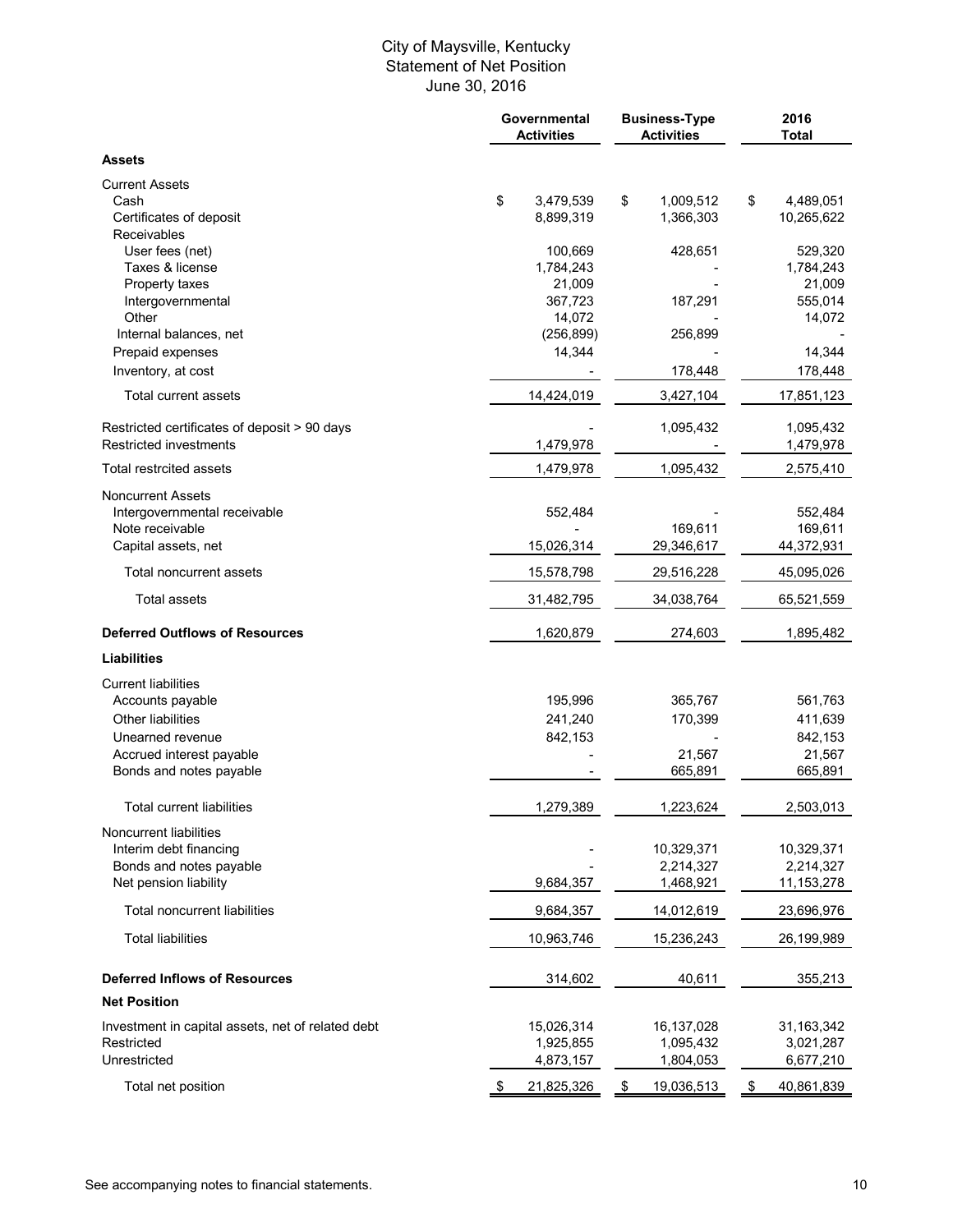#### City of Maysville, Kentucky Statement of Activities For the Year Ended June 30, 2016

|                                       |                 |                                                  | <b>Program Revenues</b> |                   |                      |                              |                    |
|---------------------------------------|-----------------|--------------------------------------------------|-------------------------|-------------------|----------------------|------------------------------|--------------------|
|                                       |                 |                                                  | Operating               | Capital           |                      | <b>Net Revenue (Expense)</b> |                    |
|                                       |                 | <b>Charges for</b>                               | <b>Grants and</b>       | <b>Grants and</b> | Governmental         | <b>Business-Type</b>         |                    |
| <b>Functions/Programs</b>             | <b>Expenses</b> | <b>Services</b>                                  | <b>Contributions</b>    | Contributions     | <b>Activities</b>    | <b>Activities</b>            | <b>Total</b>       |
| <b>Governmental Activities</b>        |                 |                                                  |                         |                   |                      |                              |                    |
| <b>General Government</b>             | \$<br>2,977,608 | \$<br>57,262                                     | \$<br>150,743           | \$112,222         | \$<br>(2,657,381)    | \$                           | (2,657,381)<br>\$  |
| <b>Public Works</b>                   | 3,440,967       | 270,483                                          | 19,272                  | 1,010,274         | (2, 140, 938)        |                              | (2, 140, 938)      |
| Public Safety - Fire & Ambulance      | 4,615,161       | 685,599                                          | 206,359                 | 150,000           | (3,573,203)          |                              | (3,573,203)        |
| Parks and Recreation                  | 385,626         | 13,509                                           | 151,054                 |                   | (221,063)            |                              | (221,063)          |
| Tourism                               | 221,469         | 78,804                                           | 309                     |                   | (142, 356)           |                              | (142, 356)         |
| <b>Total Governmental Activities</b>  | 11,640,831      | 1,105,657                                        | 527,737                 | 1,272,496         | (8,734,941)          |                              | (8,734,941)        |
| <b>Business-Type Activities</b>       |                 |                                                  |                         |                   |                      |                              |                    |
| Water                                 | 3,089,261       | 1,919,306                                        |                         |                   |                      | (1, 169, 955)                | (1, 169, 955)      |
| Sewer                                 | 2,442,637       | 2,324,665                                        |                         |                   |                      | (117, 972)                   | (117, 972)         |
| Rental                                | 313,515         | 258,287                                          |                         |                   |                      | (55, 228)                    | (55, 228)          |
| <b>Total Business-Type Activities</b> | 5,845,413       | 4,502,258                                        |                         |                   |                      | (1,343,155)                  | (1,343,155)        |
| Total                                 | 17,486,244<br>S | 5,607,915<br>\$                                  | 527,737                 | \$1,272,496       | (8,734,941)          | (1,343,155)                  | (10,078,096)       |
|                                       |                 | <b>General revenues</b>                          |                         |                   |                      |                              |                    |
|                                       |                 | Taxes:                                           |                         |                   |                      |                              |                    |
|                                       |                 | Real and personal property                       |                         |                   | 860,068              |                              | 860,068            |
|                                       |                 | Franchise                                        |                         |                   | 477,100              |                              | 477,100            |
|                                       |                 | <b>Bank shares</b><br>Vehicle                    |                         |                   | 68,959               |                              | 68,959             |
|                                       |                 |                                                  |                         |                   | 137,537<br>192,027   |                              | 137,537<br>192,027 |
|                                       |                 | Payment in lieu of taxes<br>Room tax             |                         |                   |                      |                              | 154,989            |
|                                       |                 |                                                  |                         |                   | 154,989              |                              |                    |
|                                       |                 | Licenses and permits:<br>Payroll licenses        |                         |                   |                      |                              | 5,334,813          |
|                                       |                 | Insurance licenses                               |                         |                   | 5,334,813<br>923,110 |                              | 923,110            |
|                                       |                 |                                                  |                         |                   | 507,606              | ٠                            |                    |
|                                       |                 | Occupational licenses<br><b>Building permits</b> |                         |                   | 7,394                |                              | 507,606<br>7,394   |
|                                       |                 | Liquor licenses                                  |                         |                   | 14,863               |                              | 14,863             |
|                                       |                 | Franchise fees:                                  |                         |                   |                      |                              |                    |
|                                       |                 | Utilities                                        |                         |                   | 309,620              |                              | 309,620            |
|                                       |                 | Emergency 911                                    |                         |                   | 93,221               |                              | 93,221             |
|                                       |                 | Cable                                            |                         |                   | 45,980               |                              | 45,980             |
|                                       |                 | Fines & forfeitures                              |                         |                   | 20,804               |                              | 20,804             |
|                                       |                 | Grants not related to a specific program         |                         |                   | 106,865              |                              | 106,865            |
|                                       |                 | Reimbursement from state for relocation          |                         |                   |                      |                              |                    |
|                                       |                 | of by-pass water and sewer lines                 |                         |                   |                      | 1,376,969                    | 1,376,969          |
|                                       |                 | Proceeds from insurance settlement               |                         |                   | 1,331                |                              | 1,331              |
|                                       |                 | Other                                            |                         |                   | 84,621               | 200,982                      | 285,603            |
|                                       |                 | Investment income                                |                         |                   | 15,475               | 2,347                        | 17,822             |
|                                       |                 |                                                  |                         |                   |                      |                              |                    |
|                                       |                 | Total general revenues                           |                         |                   | 9,356,383            | 1,580,298                    | 10,936,681         |
|                                       |                 | Transfers                                        |                         |                   | (44, 852)            | (45, 693)                    | (90, 545)          |
|                                       |                 | Change in net position                           |                         |                   | 576,590              | 191,450                      | 768,040            |
|                                       |                 | Net position, July 1, 2015                       |                         |                   | 21,248,736           | 18,845,063                   | 40,093,799         |
|                                       |                 | Net Position, June 30, 2016                      |                         |                   | \$<br>21,825,326     | \$19,036,513                 | \$40,861,839       |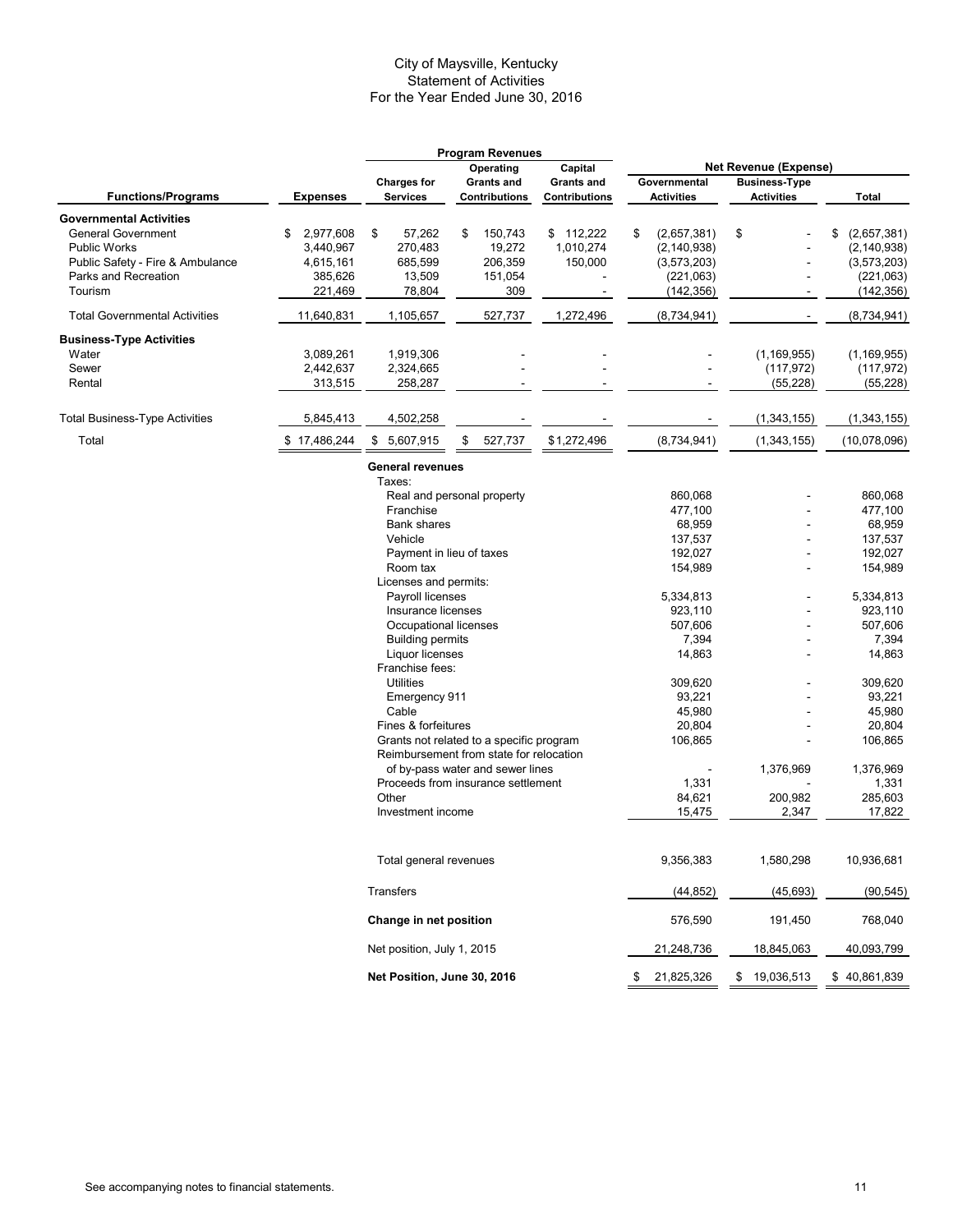#### City of Maysville, Kentucky Balance Sheet - Governmental Funds June 30, 2016

|                                            | General<br>Fund |            | Other<br>Governmental<br>Funds |           | Total<br>Governmental<br>Funds |            |
|--------------------------------------------|-----------------|------------|--------------------------------|-----------|--------------------------------|------------|
| Assets                                     |                 |            |                                |           |                                |            |
| Cash                                       | \$              | 3,479,539  | \$                             |           | \$                             | 3,479,539  |
| Certificates of deposit                    |                 | 8,899,319  |                                |           |                                | 8,899,319  |
| Investments<br>Receivables                 |                 |            |                                | 1,479,978 |                                | 1,479,978  |
| User fees (net)                            |                 | 100,669    |                                |           |                                | 100,669    |
| Taxes & license                            |                 | 1,784,243  |                                |           |                                | 1,784,243  |
| Property taxes                             |                 | 21,009     |                                |           |                                | 21,009     |
| Other                                      |                 | 14,072     |                                |           |                                | 14,072     |
| Intergovernmental                          |                 | 191,561    |                                | 176,162   |                                | 367,723    |
| Due from other funds                       |                 | 534,808    |                                | 616,717   |                                | 1,151,525  |
| Prepaid expenses                           |                 | 14,344     |                                |           |                                | 14,344     |
| <b>Total assets</b>                        | \$              | 15,039,564 | \$                             | 2,272,857 | \$                             | 17,312,421 |
| Liabilities and Fund Balances              |                 |            |                                |           |                                |            |
| Liabilities                                |                 |            |                                |           |                                |            |
| Accounts payable                           | \$              | 188,568    | \$                             | 7,428     | \$                             | 195,996    |
| Payroll liabilities                        |                 | 241,240    |                                |           |                                | 241,240    |
| Unearned revenue                           |                 | 842,153    |                                |           |                                | 842,153    |
| Due to other funds                         |                 | 1,261,667  |                                | 146,757   |                                | 1,408,424  |
| <b>Total liabilities</b>                   |                 | 2,533,628  |                                | 154,185   |                                | 2,687,813  |
| <b>Fund Balances</b>                       |                 |            |                                |           |                                |            |
| Nonspendable                               |                 | 14,344     |                                |           |                                | 14,344     |
| Restricted                                 |                 |            |                                | 1,925,855 |                                | 1,925,855  |
| Unassigned                                 |                 | 12,491,592 |                                | 192,817   |                                | 12,684,409 |
| <b>Total fund balance</b>                  |                 | 12,505,936 |                                | 2,118,672 |                                | 14,624,608 |
| <b>Total Liabilities and Fund Balances</b> | \$              | 15,039,564 | \$                             | 2,272,857 | S.                             | 17,312,421 |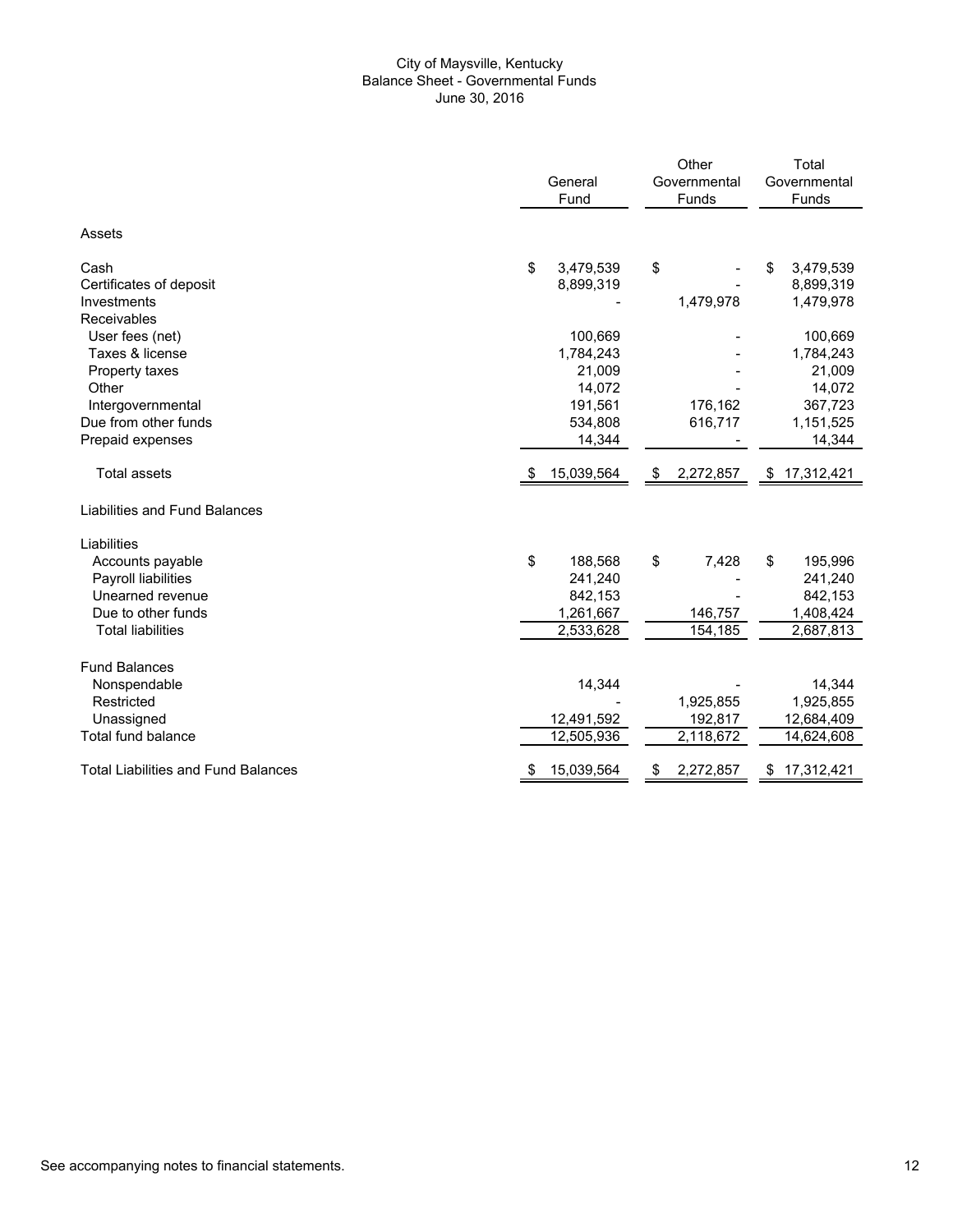# City of Maysville, Kentucky Governmental Funds Reconciliation of the Balance Sheet to the Statement of Net Position June 30, 2016

| Fund balances- total governmental funds                                                                                                                                                                                                                          | \$14,624,608 |
|------------------------------------------------------------------------------------------------------------------------------------------------------------------------------------------------------------------------------------------------------------------|--------------|
| Amounts reported for governmental activities in the statement of<br>net position are different because:                                                                                                                                                          |              |
| Capital assets used in governmental activities are not financial resources and therefore<br>are not reported in the fund financial statements, net of accumulated<br>depreciation of \$12,215,141                                                                | 15,026,314   |
| Other long-term assets are not available to pay for current period<br>expenditures and therefore are not reported in the fund financial statements                                                                                                               | 552,484      |
| Deferred outflows and inflows used in governmental activities are not financial<br>resources and therefore are not reported in the governmental funds:<br>Deferred outflows related to pension<br>1,620,879<br>(314, 602)<br>Deferred inflows related to pension | 1,306,277    |
| Certain liabilities are not reported in this fund financial statement because<br>they are not due and payable, but they are presented in the statement<br>of net position.                                                                                       |              |
| Net pension liability - Police & Fire<br>(1,232,108)<br>(8,452,249)<br>Net pension liability - CERS                                                                                                                                                              | (9,684,357)  |
| Net Position of governmental activities                                                                                                                                                                                                                          | 21,825,326   |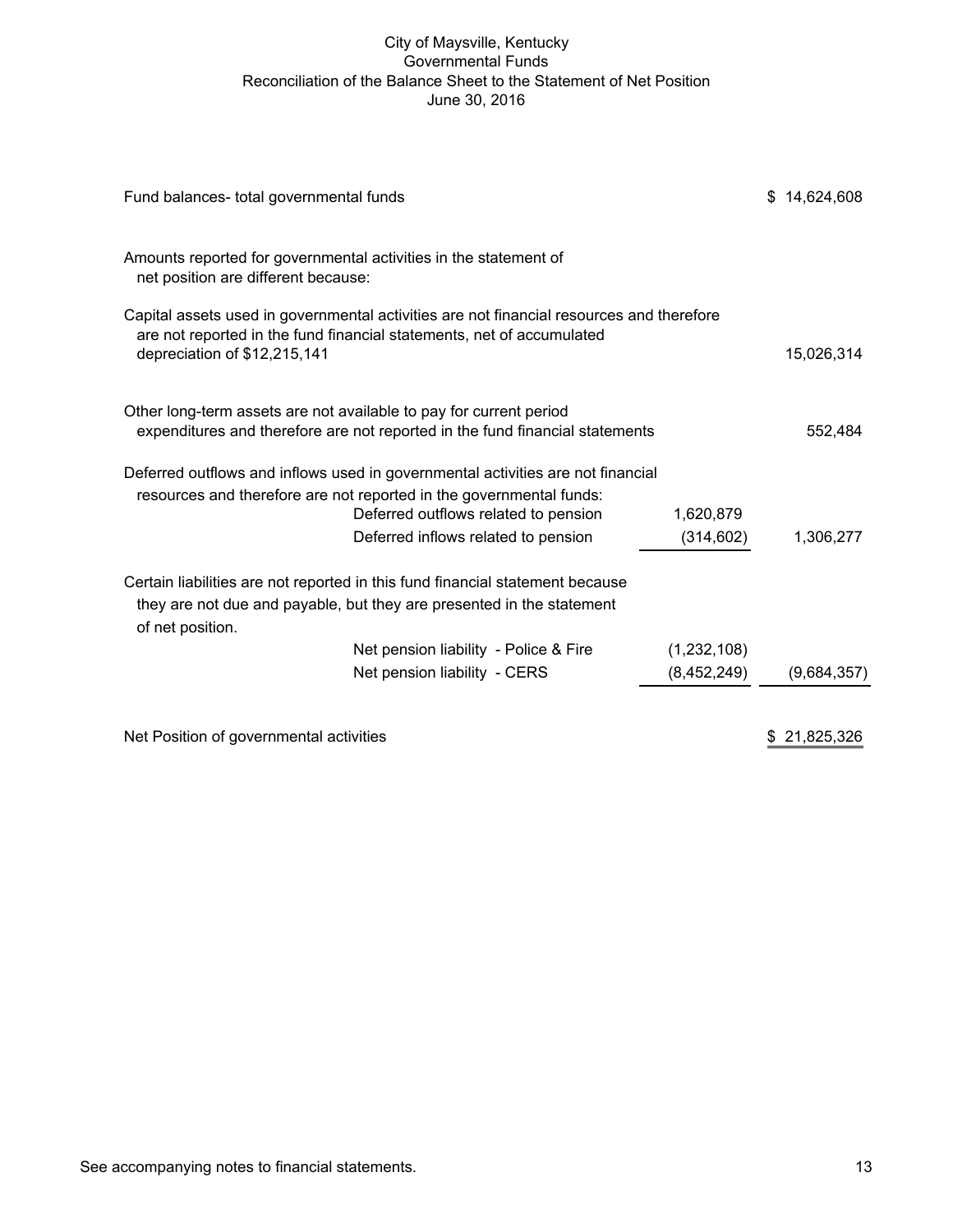# City of Maysville, Kentucky Statement of Revenues, Expenditures and Changes in Fund Balances - Governmental Funds For the Year Ended June 30, 2016

|                                   | General<br>Fund  | Other<br>Governmental<br>Funds | Total<br>Governmental<br>Funds |  |
|-----------------------------------|------------------|--------------------------------|--------------------------------|--|
| Revenue                           |                  |                                |                                |  |
| Taxes                             | \$<br>1,258,591  | \$<br>154,989                  | 1,413,580<br>S                 |  |
| Licenses and permits              | 7,713,707        |                                | 7,713,707                      |  |
| Intergovernmental revenue         | 1,505,100        | 401,998                        | 1,907,098                      |  |
| Charges for services              | 1,013,344        | 92,313                         | 1,105,657                      |  |
| Investment income                 | 12,642           | 2,833                          | 15,475                         |  |
| Fines and permits                 | 20,804           |                                | 20,804                         |  |
| Other                             | 80,214           | 4,409                          | 84,623                         |  |
| <b>Total Revenue</b>              | 11,604,402       | 656,542                        | 12,260,944                     |  |
| Expenditures                      |                  |                                |                                |  |
| <b>General Government</b>         | 2,621,573        | 13,946                         | 2,635,519                      |  |
| <b>Public Works</b>               | 3,027,650        |                                | 3,027,650                      |  |
| Public Safety-Fire & Ambulance    | 1,927,354        |                                | 1,927,354                      |  |
| <b>Public Safety-Police</b>       | 2,154,359        |                                | 2,154,359                      |  |
| Parks & Recreation                | 62,873           | 319,132                        | 382,005                        |  |
| Tourism                           |                  | 217,848                        | 217,848                        |  |
| <b>Capital Outlay</b>             | 1,326,681        | 540,572                        | 1,867,253                      |  |
| <b>Total Expenditures</b>         | 11,120,490       | 1,091,498                      | 12,211,988                     |  |
| <b>Excess of Revenues</b>         |                  |                                |                                |  |
| Over (Under) Expenditures         | 483,912          | (434, 956)                     | 48,956                         |  |
| Other Financing Sources (Uses):   |                  |                                |                                |  |
| Gain from insurance settlement    | 1,331            |                                | 1,331                          |  |
| Transfers (to) from other funds   | (138, 414)       | 93,562                         | (44, 852)                      |  |
| <b>Total Other Financing Uses</b> | (137, 083)       | 93,562                         | (43, 521)                      |  |
| Net Change in Fund Balance        | 346,829          | (341, 394)                     | 5,435                          |  |
| Fund Balances July 1, 2015        | 12,159,107       | 2,460,066                      | 14,619,173                     |  |
| Fund Balances June 30, 2016       | 12,505,936<br>\$ | \$<br>2,118,672                | 14,624,608<br>\$               |  |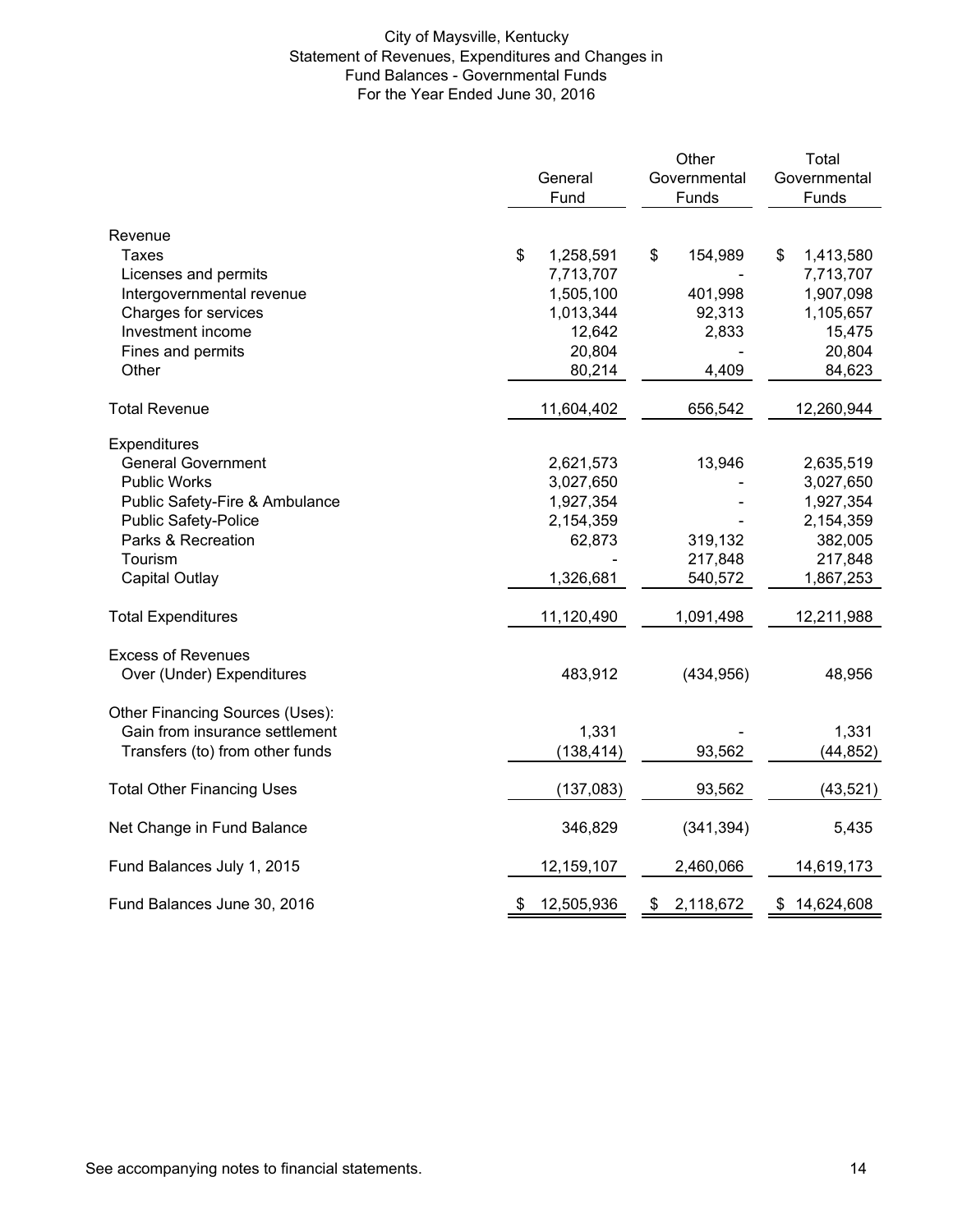# City of Maysville, Kentucky Governmental Funds Reconciliation of the Statement of Revenues, Expenditures and Changes in Fund Balance to the Statement of Activities for the year ended June 30, 2016

| Net change in fund balances - total governmental funds                                                                                                                                                                                                  |                         | \$<br>5,435 |
|---------------------------------------------------------------------------------------------------------------------------------------------------------------------------------------------------------------------------------------------------------|-------------------------|-------------|
| Amounts reported for governmental activities in the Statement<br>of Activities are different because:                                                                                                                                                   |                         |             |
| Governmental funds report capital outlays as expenditures while<br>governmental activities report depreciation expense to allocate those<br>expenditures over the life of the assets:                                                                   |                         |             |
| Capital asset purchases capitalized<br>Depreciation expense                                                                                                                                                                                             | 1,796,024<br>(852, 511) | 943,513     |
| Some expenses reported in the statement of activities do not require<br>the use of current financial resources and therefore are not reported<br>as expenditures in the governmental funds. This is the amount<br>related to the net pension liability. |                         |             |
| Police & Fire Pension Plan                                                                                                                                                                                                                              | (10, 184)               |             |
| <b>CERS Pension Plan</b>                                                                                                                                                                                                                                | (362, 174)              | (372, 358)  |
| Change in Net Position of Governmental Activities                                                                                                                                                                                                       |                         | 576,590     |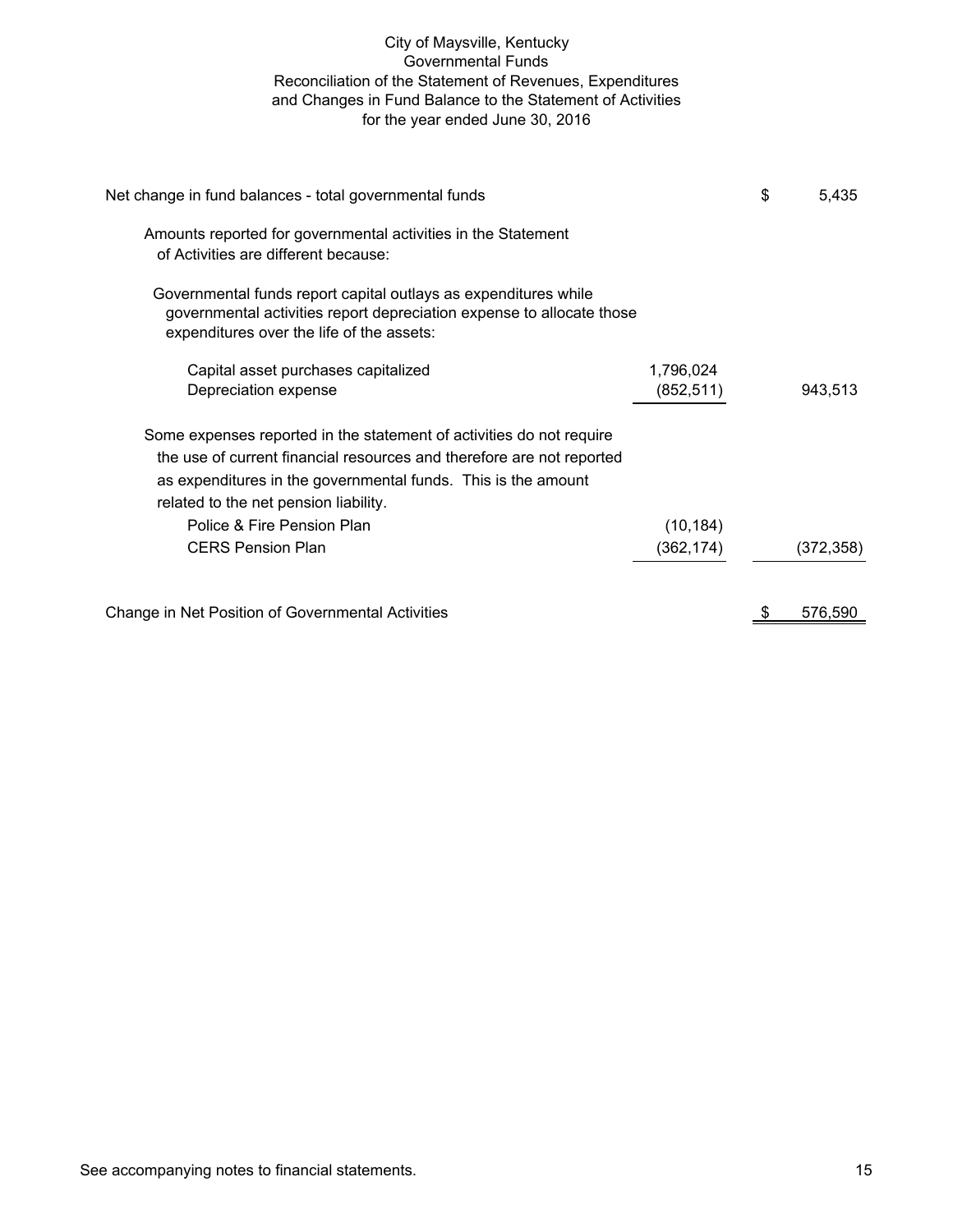#### City of Maysville, Kentucky Statement of Net Position - Proprietary Funds June 30, 2016

|                                                 | Maysville              | Public          |                        |
|-------------------------------------------------|------------------------|-----------------|------------------------|
|                                                 | Utility                | <b>Building</b> |                        |
|                                                 | Commission             | Corporation     | Total                  |
| Assets                                          |                        |                 |                        |
| <b>Current assets</b>                           |                        |                 |                        |
| Cash                                            | \$<br>658,133          | \$<br>351,379   | \$<br>1,009,512        |
| Certificates of deposit                         | 266,303                | 1,100,000       | 1,366,303              |
| Accounts receivable (net):<br>User fees         | 428,651                |                 | 428,651                |
| Intergovernmental                               | 187,291                |                 | 187,291                |
| Due from other funds                            |                        | 256,899         | 256,899                |
| Inventory, at cost                              | 178,448                |                 | 178,448                |
| <b>Total Current Assets</b>                     | 1,718,826              | 1,708,278       | 3,427,104              |
|                                                 |                        |                 |                        |
| Restricted assets:                              |                        |                 |                        |
| Cash and certificates of deposit > 90 days      | 1,095,432              |                 | 1,095,432              |
| <b>Total Restricted Assets</b>                  | 1,095,432              |                 | 1,095,432              |
| <b>Noncurrent Assets</b>                        |                        |                 |                        |
| Capital assets, net of depreciation             | 26,273,302             | 3,073,315       | 29,346,617             |
| Note receivable                                 |                        | 169,611         | 169,611                |
| <b>Total Noncurrent Assets</b>                  | 26,273,302             | 3,242,926       | 29,516,228             |
| <b>Total Assets</b>                             | 29,087,560             | 4,951,204       | 34,038,764             |
| Deferred Outflows of Resources                  | 274,603                |                 | 274,603                |
| <b>Liabilities</b>                              |                        |                 |                        |
| <b>Current liabilities</b>                      |                        |                 |                        |
| Accounts payable                                | 365,767                |                 | 365,767                |
| Other liabilities                               | 170,399                |                 | 170,399                |
| Payable from restricted assets:                 |                        |                 |                        |
| Accrued interest payable                        | 21,567                 |                 | 21,567                 |
| Bonds and notes payable                         | 665,891                |                 | 665,891                |
| Total current liabilities                       | 1,223,624              |                 | 1,223,624              |
| Long-term Debt                                  |                        |                 |                        |
| Interim debt financing                          | 10,329,371             |                 | 10,329,371             |
| Bonds and notes payable                         | 2,214,327              |                 | 2,214,327              |
| Net pension liability                           | 1,468,921              | Ē,              | 1,468,921              |
| Total Long-term Debt                            | 14,012,619             |                 | 14,012,619             |
| <b>Total liabilities</b>                        | 15,236,243             |                 | 15,236,243             |
|                                                 |                        |                 |                        |
| Deferred Inflows of Resources                   | 40,611                 |                 | 40,611                 |
| <b>Net Position</b>                             |                        |                 |                        |
| Invested in capital assets, net of related debt | 13,063,713             | 3,073,315       | 16,137,028             |
| Restricted for:                                 |                        |                 |                        |
| <b>Debt Service</b><br>Unrestricted             | 1,095,432<br>(73, 836) | 1,877,889       | 1,095,432<br>1,804,053 |
| <b>Total Net Position</b>                       | \$14,085,309           | \$4,951,204     | \$19,036,513           |
|                                                 |                        |                 |                        |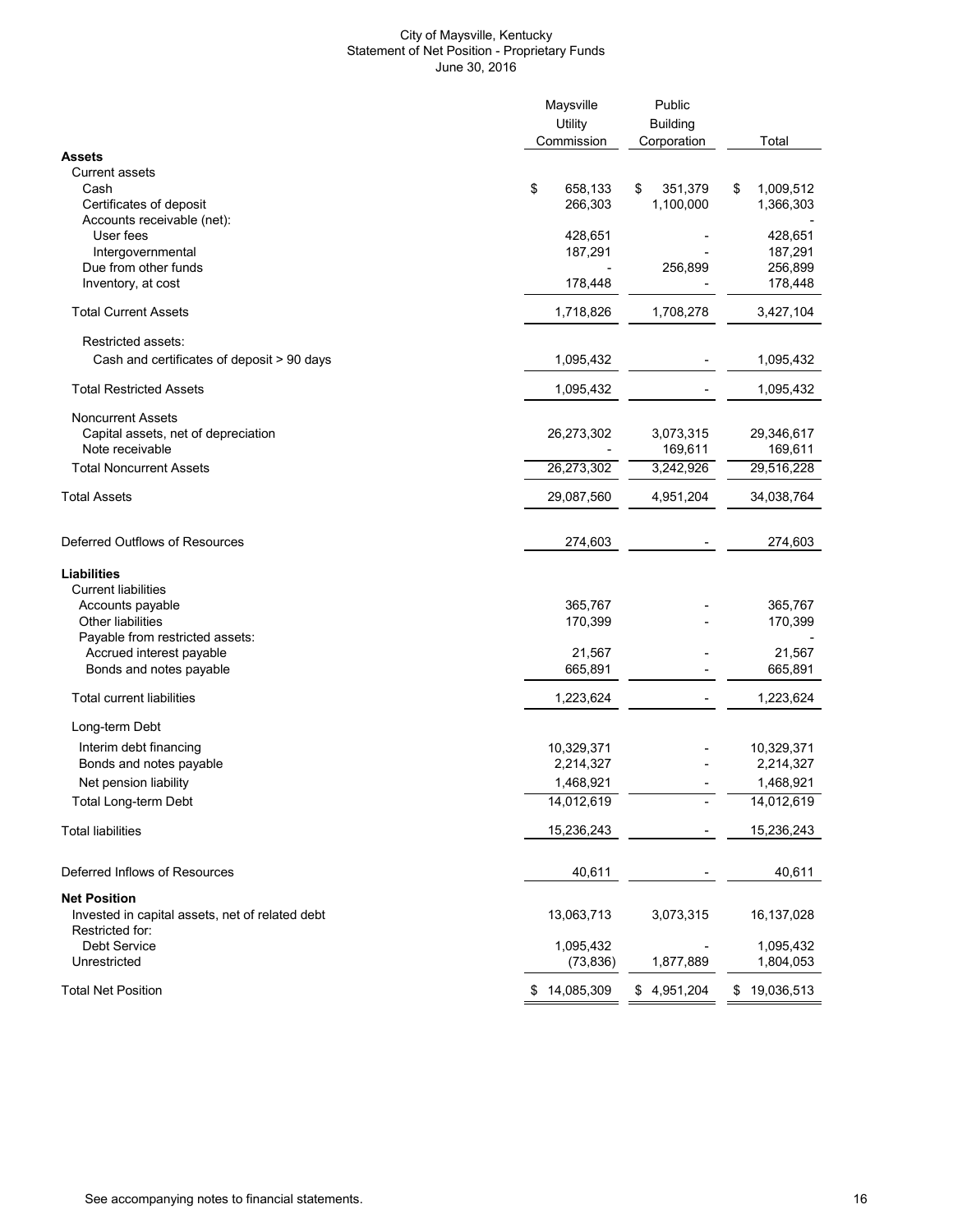#### City of Maysville, Kentucky Statement of Revenues, Expenses and Changes in Net Position Proprietary Funds For the Year Ended June 30, 2016

|                                               | <b>Maysville</b><br><b>Utility</b><br><b>Commission</b> | <b>Public</b><br><b>Building</b><br>Corporation | <b>Total</b>     |
|-----------------------------------------------|---------------------------------------------------------|-------------------------------------------------|------------------|
| <b>Operating Revenues</b>                     |                                                         |                                                 |                  |
| Water sales                                   | \$<br>1,795,126                                         | \$                                              | \$<br>1,795,126  |
| Water surcharge                               | 124,180                                                 |                                                 | 124,180          |
| Sewer charges                                 | 2,324,665                                               |                                                 | 2,324,665        |
| Lease income                                  |                                                         | 258,287                                         | 258,287          |
| Other operating revenues                      | 200,982                                                 |                                                 | 200,982          |
| <b>Total Operating Revenues</b>               | 4,444,953                                               | 258,287                                         | 4,703,240        |
| <b>Operating expenses</b>                     |                                                         |                                                 |                  |
| Water operations                              | 1,939,796                                               |                                                 | 1,939,796        |
| Public operations                             |                                                         | 205,927                                         | 205,927          |
| Sewer operations                              | 1,182,827                                               |                                                 | 1,182,827        |
| <b>Total Operating Expenses</b>               | 3,122,623                                               | 205,927                                         | 3,328,550        |
| Operating income before depreciation          | 1,322,330                                               | 52,360                                          | 1,374,690        |
| <b>Depreciation expense</b>                   |                                                         |                                                 |                  |
| Water system                                  | 316,427                                                 |                                                 | 316,427          |
| Sewer system                                  | 426,772                                                 |                                                 | 426,772          |
| <b>Public Building Corporation</b>            |                                                         | 107,588                                         | 107,588          |
| <b>Total Depreciation Expense</b>             | 743,199                                                 | 107,588                                         | 850,787          |
| Operating income (loss)                       | 579,131                                                 | (55, 228)                                       | 523,903          |
| <b>Nonoperating Revenues (Expenses)</b>       |                                                         |                                                 |                  |
| Interest revenue                              | 1,297                                                   | 1,050                                           | 2,347            |
| Interest expense                              | (289, 106)                                              |                                                 | (289, 106)       |
| Transfers (net)                               |                                                         | (45, 693)                                       | (45, 693)        |
| Reimbursement from state for relocation       |                                                         |                                                 |                  |
| of by-pass water and sewer lines              | 1,376,969                                               |                                                 | 1,376,969        |
| Payments made for state relocation of         |                                                         |                                                 |                  |
| by-pass water and sewer lines                 | (1,376,970)                                             |                                                 | (1,376,970)      |
| <b>Total Nonoperating Revenues (Expenses)</b> | (287, 810)                                              | (44, 643)                                       | (332, 453)       |
| Change in Net Position                        | 291,321                                                 | (99, 871)                                       | 191,450          |
| Net Position, July 1, 2015                    | 13,793,988                                              | 5,051,075                                       | 18,845,063       |
| Net Position, June 30, 2016                   | 14,085,309<br>\$                                        | 4,951,204<br>\$                                 | 19,036,513<br>\$ |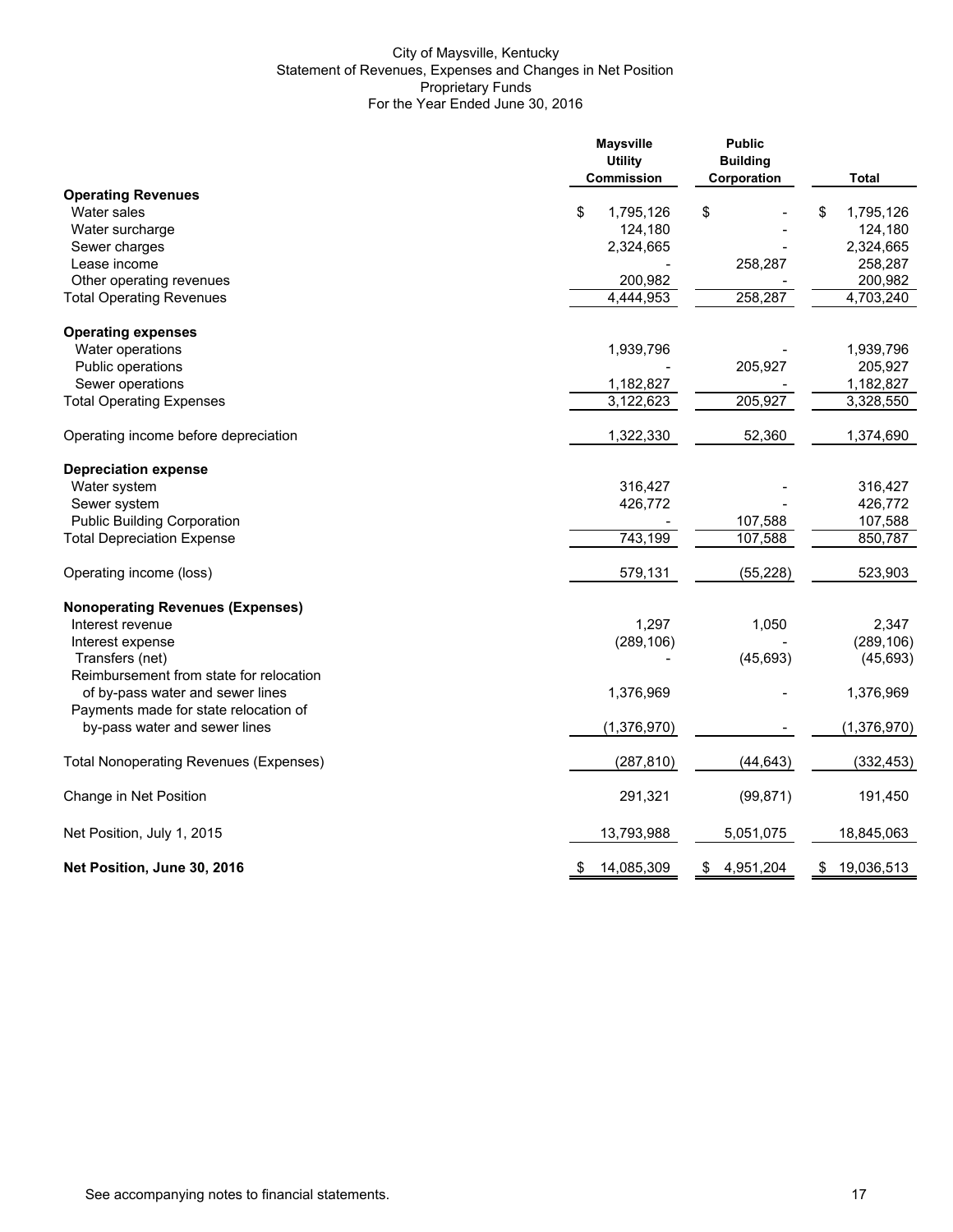## City of Maysville, Kentucky Statement of Cash Flows Proprietary Funds For the Year Ended June 30, 2016

|                                                                         | <b>Maysville</b><br><b>Utility</b><br>Commission | <b>Public</b><br><b>Building</b><br>Corporation | Total           |
|-------------------------------------------------------------------------|--------------------------------------------------|-------------------------------------------------|-----------------|
| Cash flows from operating activities                                    |                                                  |                                                 |                 |
| Receipts from customers                                                 | \$4,426,737                                      | \$<br>258,287                                   | 4,685,024       |
| Payments to suppliers                                                   | (1,991,722)                                      | (205, 927)                                      | (2, 197, 649)   |
| Payments to employees                                                   | (1, 331, 240)                                    |                                                 | (1, 331, 240)   |
| Receipts from other governments                                         | 143,083                                          |                                                 | 143,083         |
| Net cash provided by operating activities                               | 1,246,858                                        | 52,360                                          | 1,299,218       |
| Cash flows from noncapital and financing activities                     |                                                  |                                                 |                 |
| Interfund activity                                                      | (510, 500)                                       | (45, 693)                                       | (556, 193)      |
| Net cash provided by (used in) noncapital financing activities          | (510, 500)                                       | (45, 693)                                       | (556, 193)      |
| Cash flows from capital and related financing activities                |                                                  |                                                 |                 |
| Additions to capital assets                                             | (905,434)                                        | (16, 263)                                       | (921, 697)      |
| Principal paid on notes and bonds                                       | (654, 044)                                       |                                                 | (654, 044)      |
| Borrowings on notes and bonds                                           | 828,223                                          |                                                 | 828,223         |
| Interest paid on notes and bonds                                        | (289, 106)                                       |                                                 | (289, 106)      |
| Reimbursement from state for relocation                                 |                                                  |                                                 |                 |
| of by-pass water and sewer lines                                        | 1,376,969                                        |                                                 | 1,376,969       |
| Payments made for state relocation of by-pass                           |                                                  |                                                 |                 |
| water and sewer lines                                                   | (1,376,970)                                      |                                                 | (1,376,970)     |
| Payments received on notes recievable                                   |                                                  | 13,140                                          | 13,140          |
| Net cash provided by (used in) capital and related financing activities | (1,020,362)                                      | (3, 123)                                        | (1,023,485)     |
| Cash flows from investing activities                                    |                                                  |                                                 |                 |
| (Purchase) disposal of certificates of deposit (net)                    | 327,250                                          |                                                 | 327,250         |
| Interest on certificates of deposit                                     | 1,297                                            | 1,050                                           | 2,347           |
|                                                                         |                                                  |                                                 |                 |
| Net cash provided by (used in) investing activities                     | 328,547                                          | 1,050                                           | 329,597         |
| Net Increase in cash                                                    | 44,543                                           | 4,594                                           | 49,137          |
| Cash, beginning of year                                                 | 613,590                                          | 346,785                                         | 960,375         |
| Cash, end of year                                                       | 658,133<br>\$                                    | \$<br>351,379                                   | 1,009,512<br>\$ |
| Reconciliation of operating income (loss) to net                        |                                                  |                                                 |                 |
| cash provided by operating activities:                                  |                                                  |                                                 |                 |
| Operating income (loss)                                                 | \$<br>579,131                                    | \$<br>(55, 228)                                 | 523,903<br>\$   |
| Adjustments to reconcile operating income (loss) to net cash            |                                                  |                                                 |                 |
| provided by operating activities:                                       |                                                  |                                                 |                 |
| Depreciation                                                            | 743,199                                          | 107,588                                         | 850,787         |
| Change in assets and liabilities:                                       |                                                  |                                                 |                 |
| Accounts receivable                                                     | 124,867                                          |                                                 | 124,867         |
| Inventory                                                               | (967)                                            |                                                 | (967)           |
| Accounts payable                                                        | (270, 687)                                       |                                                 | (270, 687)      |
| Net pension liability                                                   | 74,343                                           |                                                 | 74,343          |
| Accrued interest and other liabilities                                  | (3,028)                                          |                                                 | (3,028)         |
| Net cash provided by operating activities                               | 1,246,858<br>\$                                  | \$<br>52,360                                    | 1,299,218<br>\$ |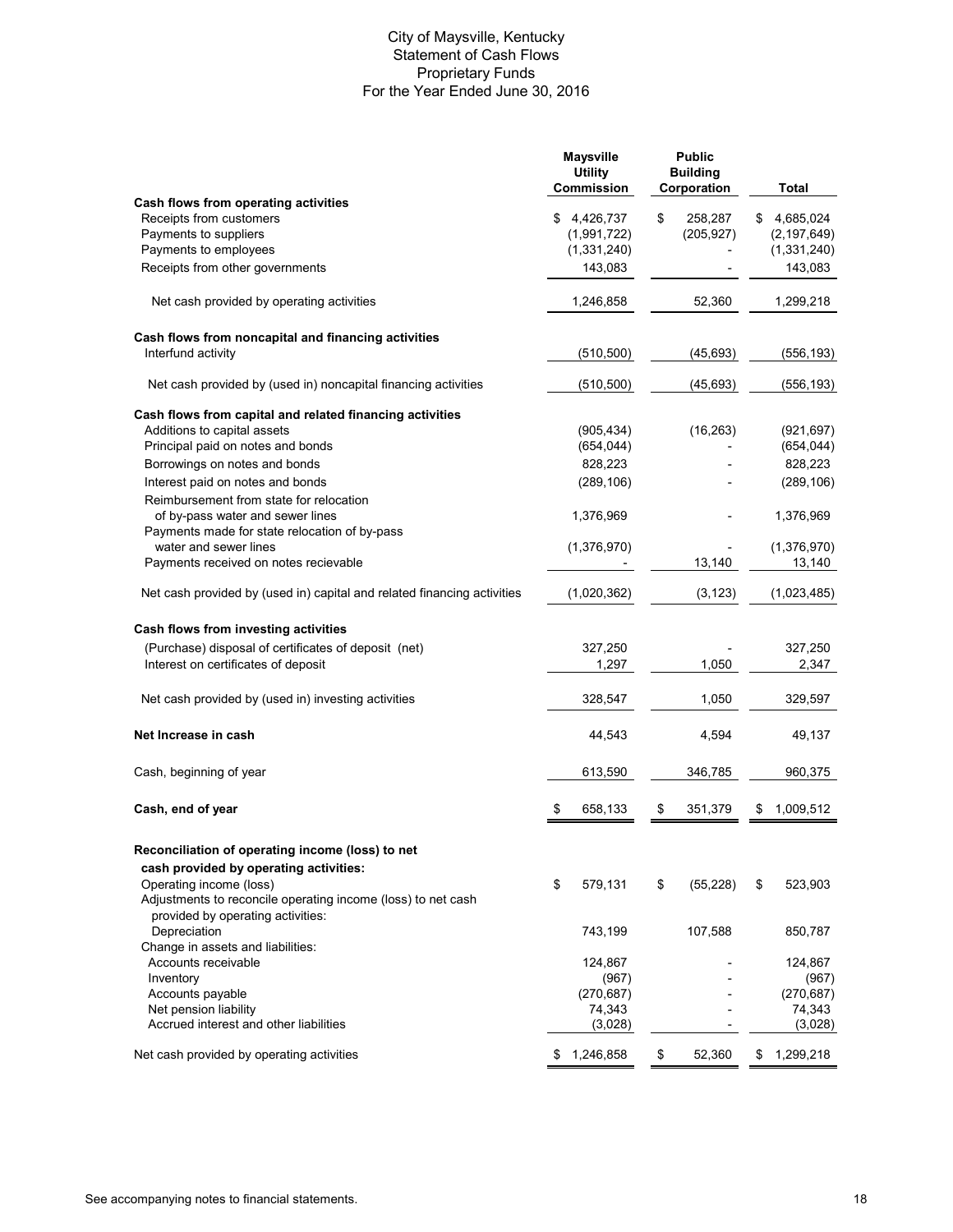# City of Maysville, Kentucky Statement of Net Position - Fiduciary Funds June 30, 2016

|                                               | <b>Fiduciary Funds</b> |                               |                    |                  |                        |
|-----------------------------------------------|------------------------|-------------------------------|--------------------|------------------|------------------------|
|                                               | <b>Pension Trust</b>   |                               |                    | Private-purpose  |                        |
|                                               |                        | <b>Police &amp; Firemen's</b> | <b>I.N. Foster</b> |                  |                        |
|                                               |                        | <b>Pension Fund</b>           |                    | <b>Fund</b>      | <b>Total</b>           |
| <b>Assets</b>                                 |                        |                               |                    |                  |                        |
| Cash and savings<br>Certificate of deposit    | \$                     |                               | \$                 | 23,912<br>90,000 | \$<br>23,912<br>90,000 |
| Investments                                   |                        | 830,689                       |                    | 1,209,021        | 2,039,710              |
| Total assets                                  | \$                     | 830,689                       | \$                 | 1,322,933        | \$<br>2,153,622        |
| <b>Net Position</b>                           |                        |                               |                    |                  |                        |
| Net assets held in trust for pension benefits |                        | 830,689                       |                    |                  | 830,689                |
| Net assets                                    |                        |                               |                    | 1,322,933        | 1,322,933              |
| <b>Total Net Position</b>                     | \$                     | 830,689                       | \$                 | 1,322,933        | \$<br>2,153,622        |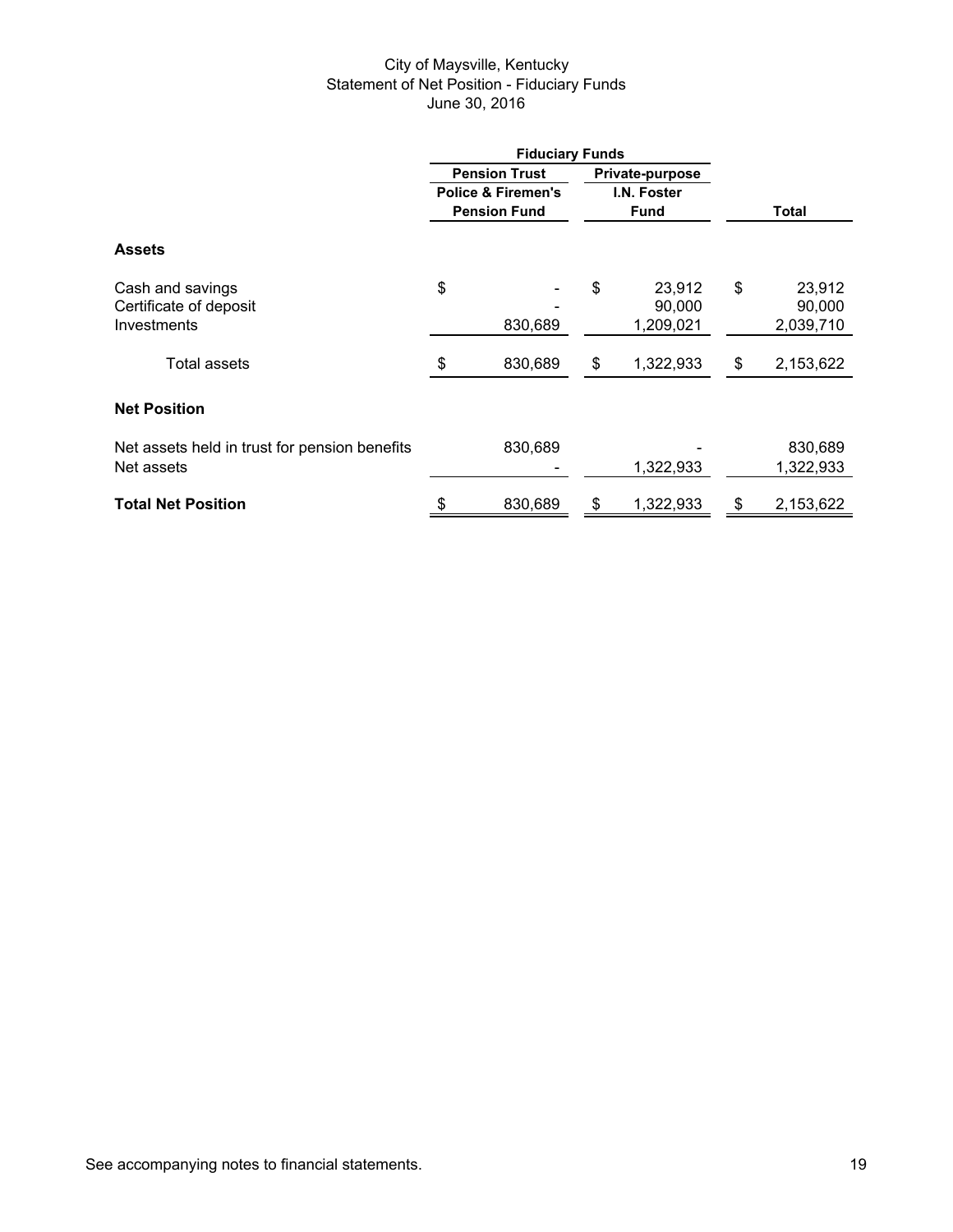# City of Maysville, Kentucky Statement of Changes in Net Position Fiduciary Funds For the Year Ended June 30, 2016

|                                       | <b>Pension Trust</b><br><b>Private Purpose</b> |                             |             |             |    |              |
|---------------------------------------|------------------------------------------------|-----------------------------|-------------|-------------|----|--------------|
|                                       |                                                | <b>Police and Firemen's</b> |             | I.N. Foster |    |              |
|                                       |                                                | <b>Pension Fund</b>         | <b>Fund</b> |             |    | <b>Total</b> |
| <b>Revenues</b>                       |                                                |                             |             |             |    |              |
| Interest and dividends                | \$                                             | 20,167                      | \$          | 17,805      | \$ | 37,972       |
| Realized gain (loss) on investments   |                                                | (464)                       |             |             |    | (464)        |
| Unrealized gain (loss) on investments |                                                | (197)                       |             | (49, 218)   |    | (49, 415)    |
| <b>Total revenues</b>                 |                                                | 19,506                      |             | (31, 413)   |    | (11, 907)    |
| <b>Expenditures</b>                   |                                                |                             |             |             |    |              |
| Pension payments                      |                                                | 170,095                     |             |             |    | 170,095      |
| Shelter and clothing for children     |                                                |                             |             | 20,846      |    | 20,846       |
| Trustee fee                           |                                                | 6,670                       |             |             |    | 6,670        |
| Total expenditures                    |                                                | 176,765                     |             | 20,846      |    | 197,611      |
| Excess (deficiency) of revenues over  |                                                |                             |             |             |    |              |
| expenditures                          |                                                | (157, 259)                  |             | (52, 259)   |    | (209, 518)   |
| Transfers (to) from other funds       |                                                | 90,000                      |             |             |    | 90,000       |
| Excess (deficiency) of revenues over  |                                                |                             |             |             |    |              |
| expenditures and transfers            |                                                | (67, 259)                   |             | (52, 259)   |    | (119, 518)   |
| Net Position, July 1, 2015            |                                                | 897,948                     |             | 1,375,192   |    | 2,273,140    |
| Net Position, June 30, 2016           | \$                                             | 830,689                     | \$          | 1,322,933   | \$ | 2,153,622    |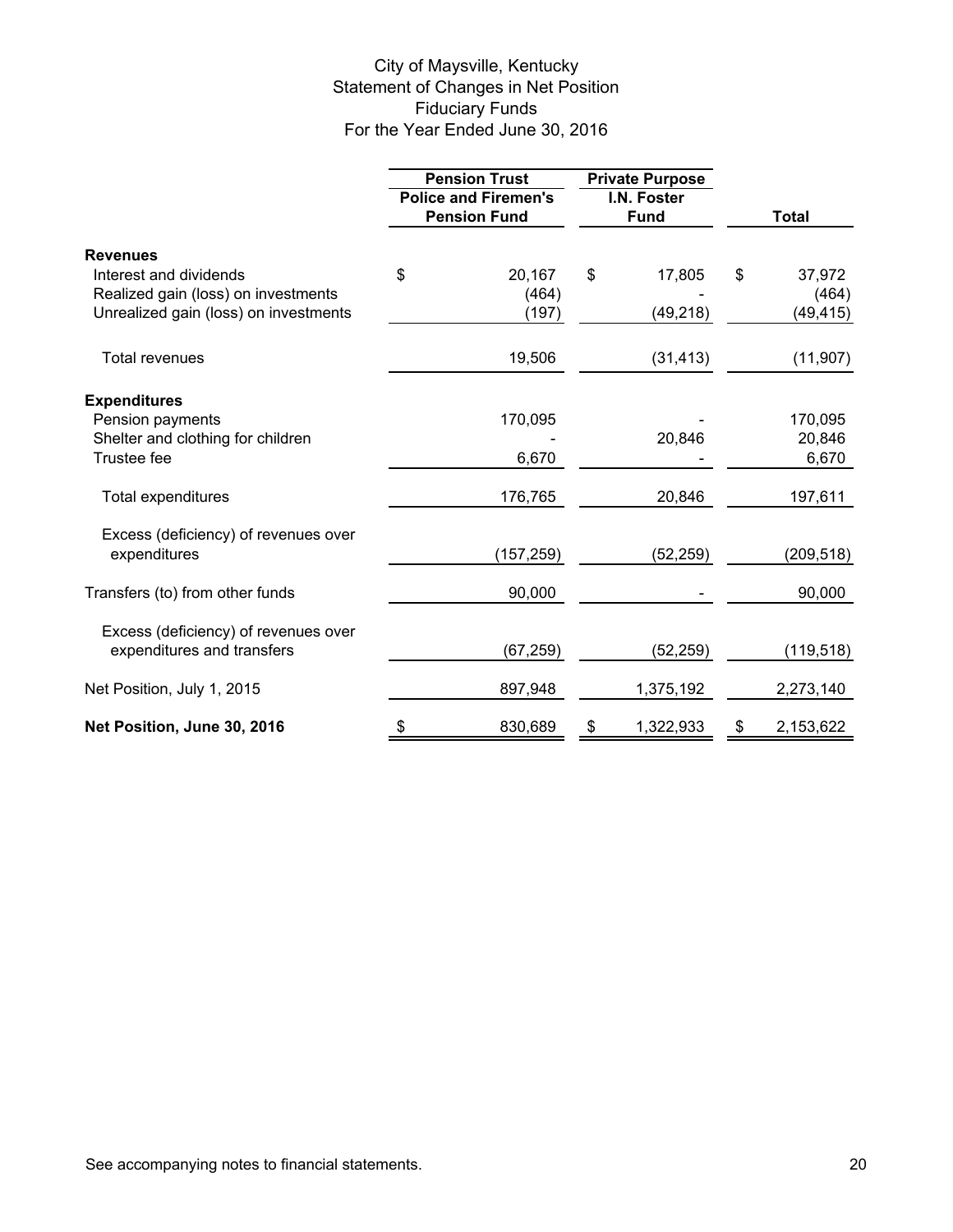#### Note 1 – Summary of Significant Accounting Policies

The City of Maysville, Kentucky (City) operates under a City Commission form of government and provides the following services as authorized by its charter: public safety (police and fire), highways and streets, sanitation, social services, culture and recreation, planning and zoning, and general administrative services.

The basic financial statements of the City have been prepared in accordance with accounting principles generally accepted in the United States of America (GAAP) as applied to governmental units. The Governmental Accounting Standards Board (GASB) is the standard-setting body for governmental accounting and financial reporting. The GASB periodically updates its codification of the existing Governmental Accounting and Financial Reporting Standards which, along with subsequent GASB pronouncements (Statements and Interpretations), constitutes GAAP for governmental units. The more significant of these accounting policies are described below and, where appropriate, subsequent pronouncements will be referenced.

#### Reporting Entity

The City's financial reporting entity is comprised of the following:

| <b>Primary Government</b>      | City of Maysville, Kentucky                                                                                                                                                                                                                                                     |
|--------------------------------|---------------------------------------------------------------------------------------------------------------------------------------------------------------------------------------------------------------------------------------------------------------------------------|
| <b>Blended Component Units</b> | Maysville Utility Commission<br><b>Public Building Corporation</b><br>Maysville-Mason County Recreation Park<br>Maysville-Mason County Ambulance Service<br>Maysville-Mason County Joint Planning Commission<br>Maysville Tourism Commission<br>Maysville-Mason County Cemetery |

In determining the financial reporting entity, the City complies with the provisions of GASB Statement No. 14, *The Financial Reporting Entity* and includes all component units of which the City appointed a voting majority or an equal number of the component units' governing Board, and the City has the ability to control the activities of the component unit or a financial benefit or burden relationship exists between the City and the component unit.

The agencies and organizations classified as blended component units are, in substance, the same as the City, despite being legally separate from the City. Therefore, they are reported as part of the primary government. They have a governing body that is substantially the same as the governing body of the City; provide services entirely, or almost entirely, to the City; or otherwise exclusively, or almost exclusively, benefit the City even though they do not provide services directly to the City.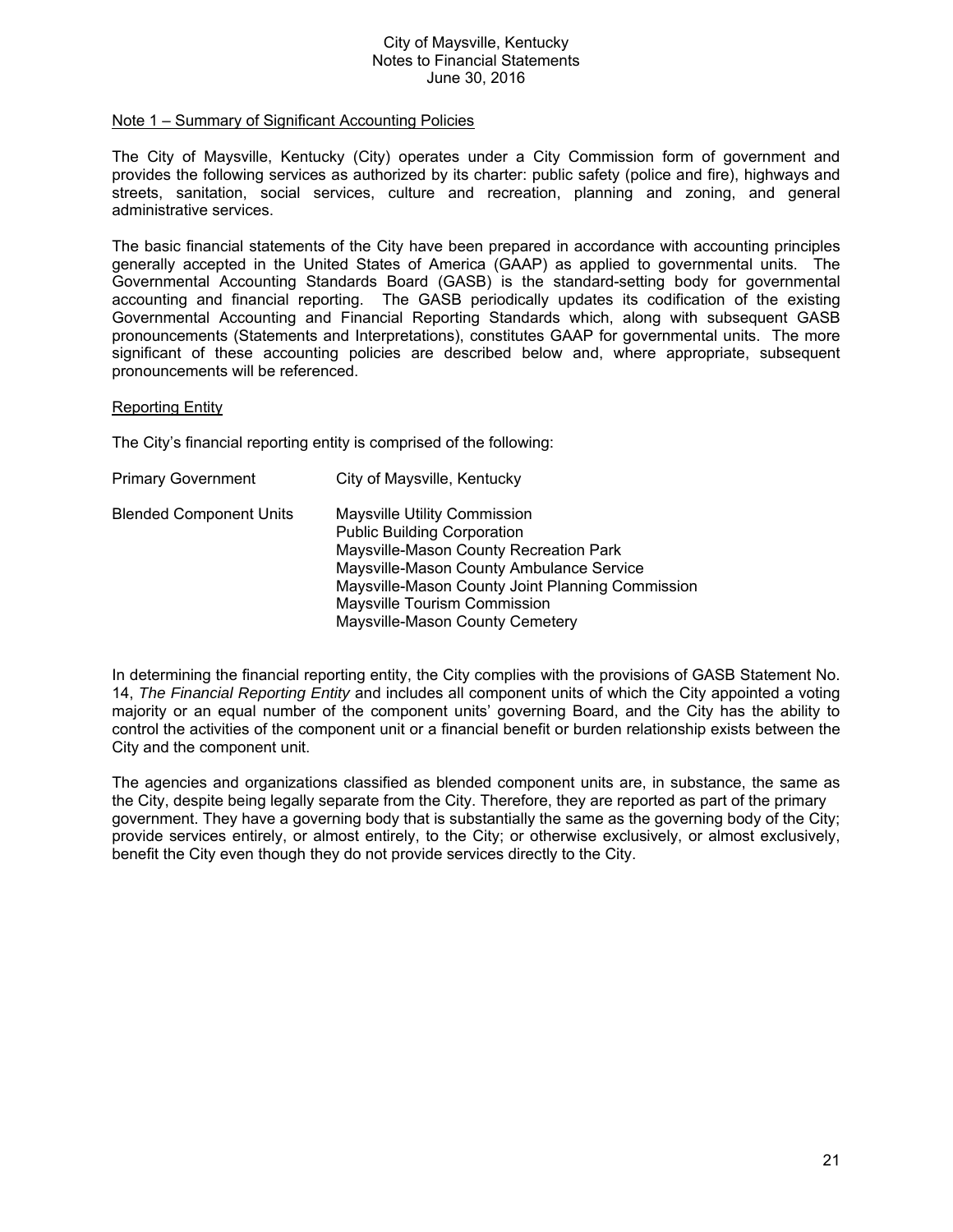#### Note 1 – Summary of Significant Accounting Policies (Continued)

#### Basis of Presentation

#### Government-wide Financial Statements

The government-wide financial statements include a statement of net position and the statement of activities. These statements display information about the City as a whole. The statements distinguish between governmental and business-type activities of the City. These financial statements include the financial activities of the City except for fiduciary activities. Governmental activities, which normally are supported by taxes and intergovernmental revenues, are reported separately from business-type activities, which rely on fees and charges for support. The government-wide statement of activities reflects costs of government by function for governmental activities and business-type activities. Program revenues include charges paid by recipient for the goods or services offered by the program and grants or contributions that are restricted to the program. Revenues which are not classified as program revenues are presented as general revenues of the City.

#### Fund Financial Statements

Fund financial statements report detailed information about the City. The accounts of the City are organized on the basis of funds each of which is considered to be a separate fiscal and accounting entity. Each fund is accounted for by providing a separate set of self-balancing accounts that is comprised of its assets, liabilities, reserves, fund equity, revenues and expenditures or expenses. Funds are organized into two major categories: governmental and proprietary. An emphasis is placed on major fund within the governmental and proprietary categories. A fund is considered major if it is the primary operating fund of the City or meets the following criteria:

- 1. Total assets, liabilities, revenues, or expenditures/expenses of that individual governmental or proprietary fund are at least 10% of the corresponding total for all funds of that category or type, and
- 2. Total assets, liabilities, revenues, or expenditures/expenses of that individual governmental fund or proprietary fund are at least 5% of the corresponding total for all governmental and proprietary funds combined.

Governmental Funds are those through which most governmental functions are financed. The governmental fund measurement focus is upon determination of financial position and budgetary control over revenues and expenditures. Proprietary Fund Types are used to account for operations that are financed and operated in a manner similar to business enterprises - where intent of the governing body is that costs of providing services are to be financed or recovered primarily through user charges.

The following fund types are used by the City:

#### Governmental Funds

General Fund – The General Fund is the primary operating fund of the City and is always classified as a major fund. It is used to account for all activities, except those legally or administratively required to be accounted for in other funds. Most of the essential governmental services such as police and fire protection, ambulance services, community services and general administration are reported in this fund.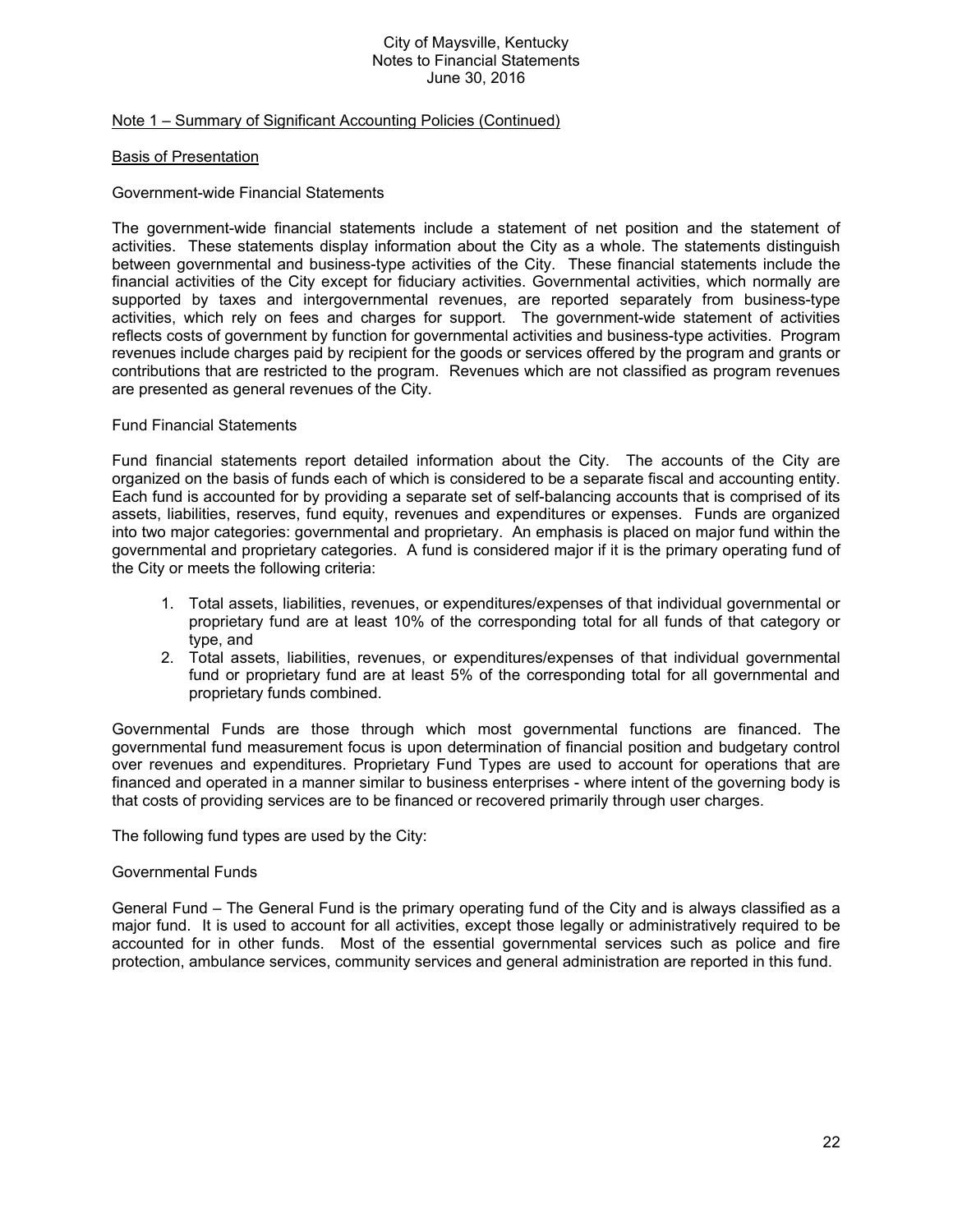#### Note 1 – Summary of Significant Accounting Policies (Continued)

#### Basis of Presentation

Special Revenue Funds - Special Revenue Funds are used to account for the proceeds of specific revenue sources (other than special assessments, expendable trusts, or major capital projects) that are legally or administratively restricted to expenditures for specific purposes. The City maintains the following Special Revenue Funds:

Maysville-Mason County Recreation Park – Established to operate a recreational facility for the citizens of the City and for Mason County. The Park is financed through user fees and subsidies from the City and Mason County Fiscal Court (County).

Maysville-Mason County Joint Planning Commission – Established by an agreement between the City and County. The Commission was established to enforce zoning laws and to make recommendations to the Mayor and City Commission. The Commission is financed through a joint funding agreement between the City and County.

Maysville Tourism Commission – Established to promote tourism within the City. The Commission is funded through tourism revenues and contributions from the City.

Municipal Road Aid / Local Government Economic Assistance – These funds are used to account for revenues and expenditures of Kentucky public safety, public works and economic development grants, liquid fuel tax, mineral and coal severance tax receipts, and law enforcement special pay programs.

Permanent Fund– The permanent fund is used to account for the Maysville-Mason County Cemetery income and expenditures. This fund reports resources that are legally restricted to the extent that only earnings, and not principal, may be used for purposes that support the program.

#### Proprietary Funds

Enterprise Funds – Enterprise Funds are used to account for business-like activities provided to the general public. These activities are financed primarily by user charges, and the measurement of financial activity focuses on net income measurement similar to the private sector. The City has the following Enterprise Funds:

Maysville Utility Commission – Established to account for the acquisition, operation and maintenance of the City's water and sewer facilities, which are entirely or predominantly supported by user charges.

Public Building Corporation – Established to account for the construction and acquisition of public facilities, which is to be supported by lease income.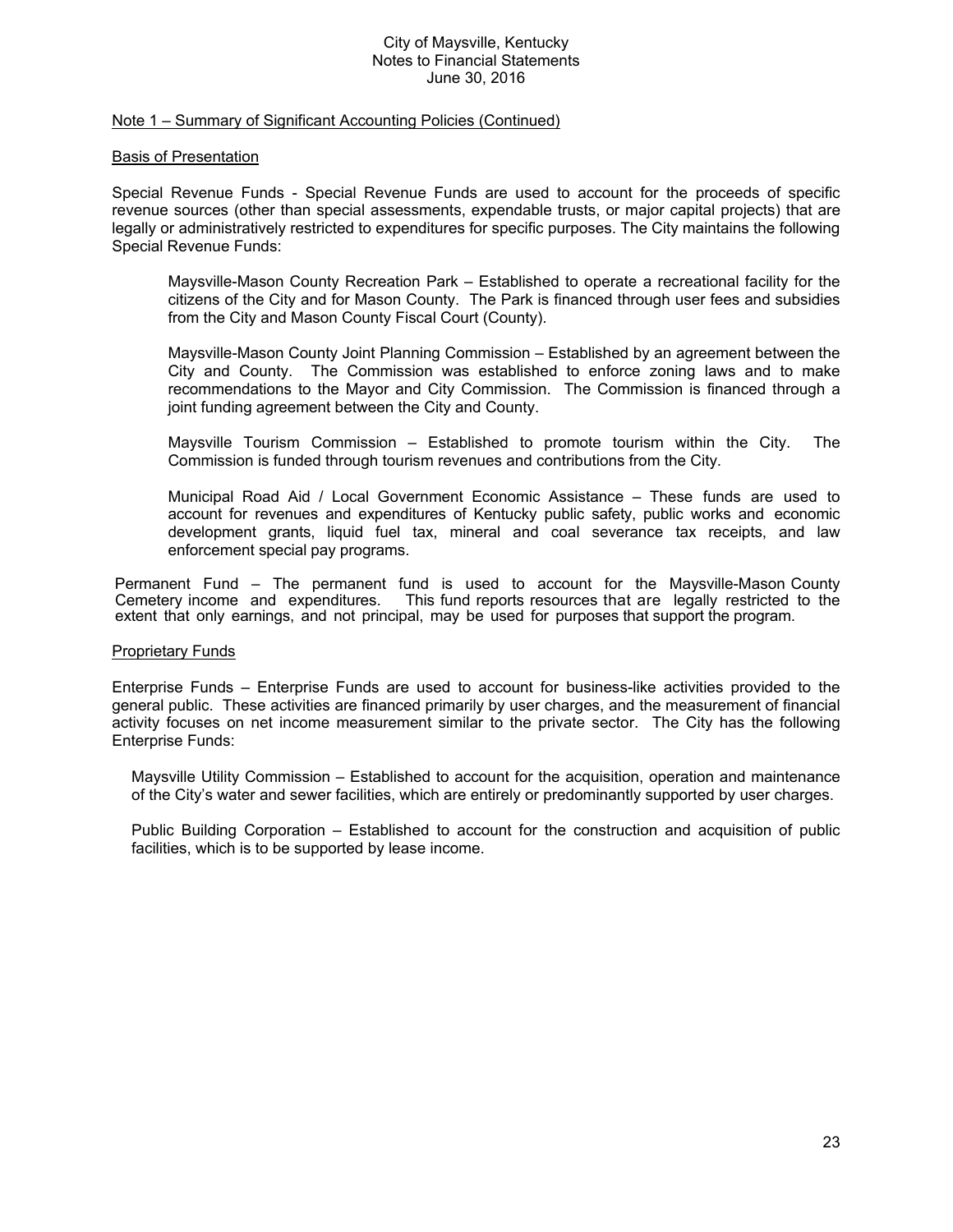#### Note 1 – Summary of Significant Accounting Policies (Continued)

#### Fiduciary Funds (Not Included in Government-Wide Statements)

Trust Funds **–** Trust Funds were established to account for assets held by the City in a trustee capacity for individuals, private organizations, and other governmental units. The City has the following Trust Funds:

Police and Firemen's Pension Fund – Established as a contributory retirement plan covering policemen and firemen hired prior to 1976, who elected not to have their retirement covered by the Commonwealth of Kentucky's County Employment Retirement System.

I.N. Foster Fund – Established by a citizen of the City for the purpose of providing clothing for underprivileged children.

#### Measurement Focus and Basis of Accounting

Measurement focus is a term used to describe "which" transactions are recorded within the various financial statements. Basis of accounting refers to "when" transactions are recorded regardless of the measurement focus applied.

#### Government-wide Financial Statements

The Statement of Net Position and the Statement of Activities display information about the City as a whole. The government-wide statements are prepared using the economic resources measurement focus. This is the same approach used in the preparation of proprietary fund financial statements but differs from the manner in which governmental fund financial statements are prepared. Governmental fund financial statements therefore include reconciliation with brief explanations to better identify the relationship between the government-wide statements and the statements for individual funds.

#### Fund Financial Statements

The financial transactions of the City are recorded in individual funds. Their focus is on individual funds rather than reporting funds by type. The accounting and financial reporting treatment applied to a fund is determined by its measurement focus. All governmental funds are accounted for using a flow of current financial resources measurement focus. With this measurement focus, only current assets and current liabilities generally are included on the balance sheet.

All governmental funds are accounted for using the modified accrual basis of accounting. Under the modified accrual basis of accounting, revenues are recognized when they become measurable and available. "Available" means collectible within the current period or soon enough thereafter to be used to pay liabilities of the current period. Expenditures, other than interest on long-term debt, are recorded when the liability is incurred.

Proprietary funds are accounted for using the accrual basis of accounting. Their revenues are recognized when they are earned, and expenses are recognized when they are incurred.

Permits, fines and forfeits, and miscellaneous revenues (except for investment earnings) are recorded as revenues when received because they are generally not measurable until actually received. Investment earnings are recorded when earned since they are measurable and available in all funds.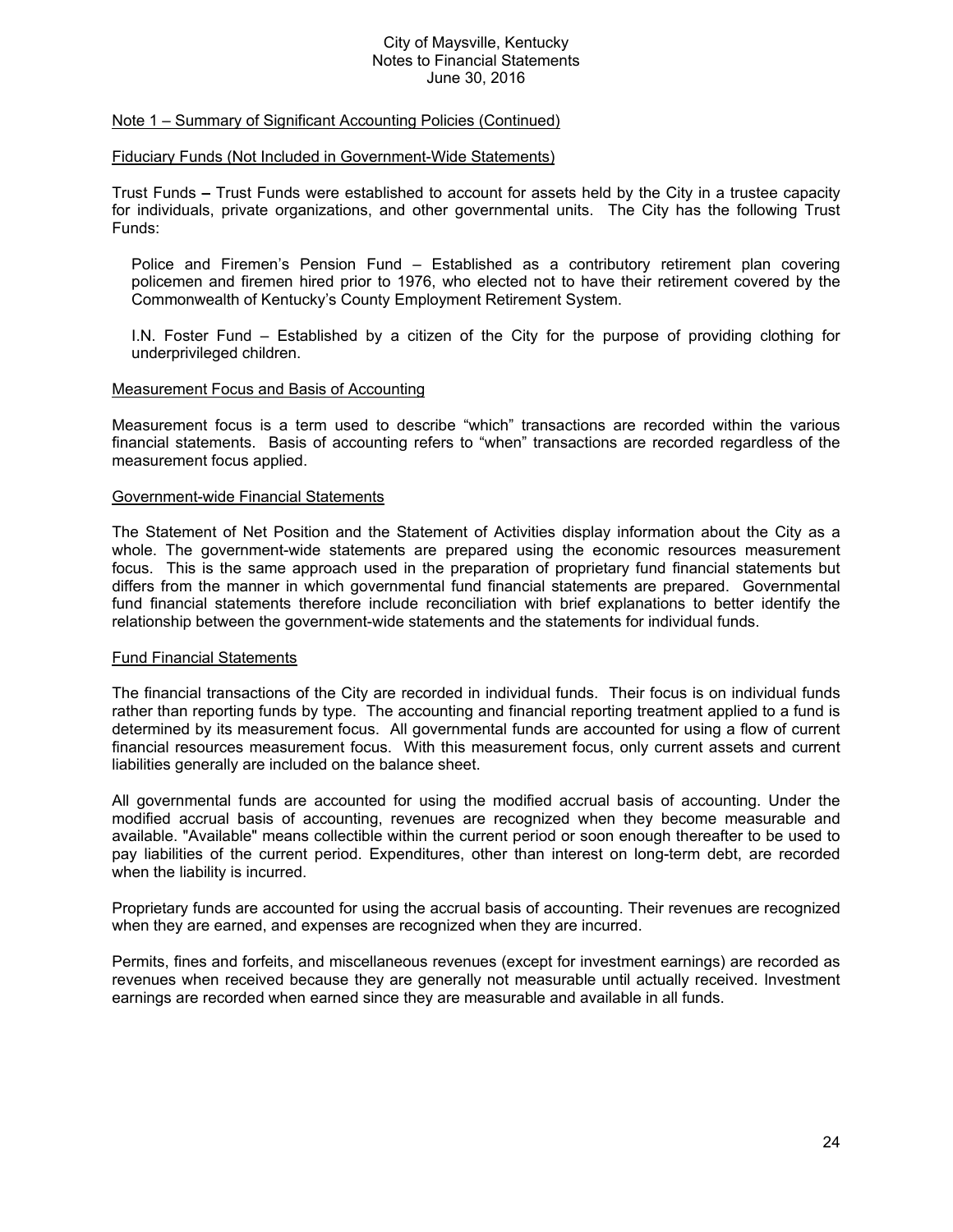Note 1 – Summary of Significant Accounting Policies (Continued)

#### Fund Balance

In fund financial statements, the difference between the assets and liabilities of governmental funds is reported as fund balance. Fund balance is divided into non-spendable and spendable components, if applicable. The City has adopted GASB 54 which further breaks down both non-spendable and spendable components into the following components:

Non-spendable - amounts that must be maintained intact legally or contractually.

Restricted – amounts constrained for a specific purpose by external parties, constitutional provisions or enabling legislation.

Committed – amounts constrained for a specific purpose by the City using its highest level of decision making authority.

Assigned – for all governmental funds, other than the general fund, any remaining positive amounts not classified as nonspendable, restricted or committed. For the general fund, amounts constrained, by intent, to be used for a specific purpose by the City or the elected City official given authority to assign amounts.

Unassigned – for the general fund, amounts not classified as nonspendable, restricted, committed or assigned. For all other government funds, amounts expended in excess of resources that are nonspendable, restricted, committed or assigned.

For resources considered to be committed, the City issues an ordinance that can be changed with another corresponding ordinance.

For resources considered to be assigned, the City has designated the Mayor to carry the intent of the City Commission.

It is the policy of the City to spend restricted funds first when both restricted and unrestricted funds are available. Once restricted funds are spent, the City will use committed funds first, assigned funds second and unassigned funds last.

#### General Fund

The General Fund has unassigned fund balance of \$12,491,592 as of June 30, 2016. Prepaid expenses related to fuel of \$14,344 are considered non-spendable.

#### Other Major Funds

The Municipal Road Aid Fund has restricted funds of \$20,537 that are set aside for City road repairs and the Local Government Economic Assistance Fund has restricted funds of \$425,340 for other government operations other than road repairs. The cemetery permanent fund has restricted funds of \$1,479,978 that are restricted for cemetery operations.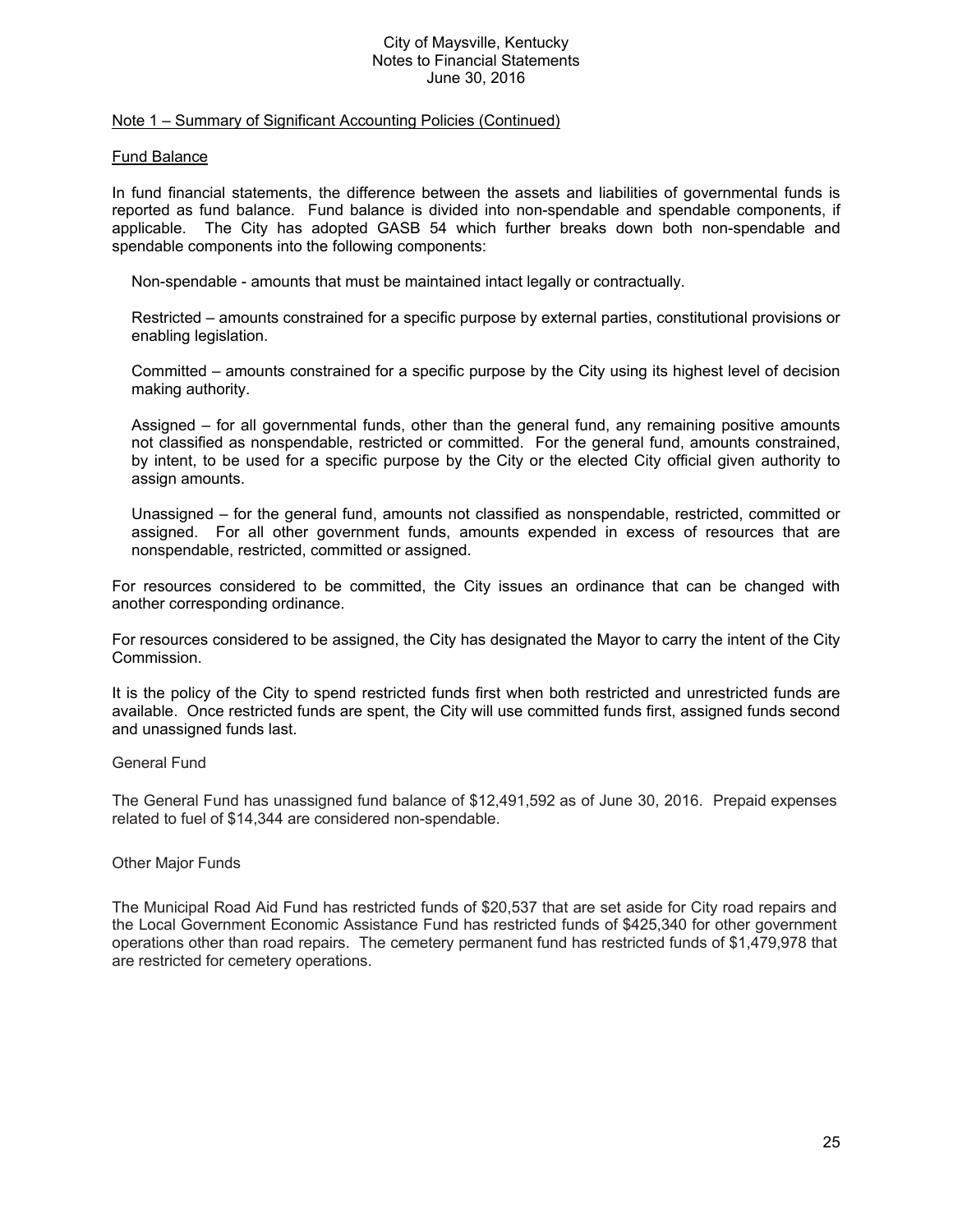#### Note 1 – Summary of Significant Accounting Policies (Continued)

#### Budgeting

The City follows the procedures established pursuant to Section 91A.030 of the Kentucky Revised Statutes in establishing the budgetary data reflected in the financial statements. Budgets for all funds are adopted on a basis consistent with generally accepted accounting principles.

Budgeted amounts in the financial statements are as adopted by ordinance of the City and have been revised for amendments authorized during the year.

For FY 2016, the City was over budget for General Government, Police and Fire Department expenditures; however, as a whole, the general fund had a favorable budget variance of \$920,029 when considering both revenues and expenses.

#### Cash and Investments

For the purpose of the Statement of Net Position, "cash, including time deposits" includes all demand and savings accounts of the City. For the purposes of the proprietary fund, Statement of Cash Flows, "cash and cash equivalents" include all demand, savings accounts, and certificates of deposit with an original maturity of three months or less. Investments are carried at fair value, which is based on quoted market price.

#### Internal Balances

During the course of operations, numerous transactions occur between individual funds that may result in amounts owed between funds. Those related to goods and services type transactions are classified as "internal balances". Interfund receivables and payables between funds within governmental activities are eliminated in the Statement of Net Position.

#### Accounts Receivable

In the fund financial statements, material receivables in governmental funds include revenue accruals, such as grants, interest earnings, ambulance fees, and similar intergovernmental revenues since they are usually both measurable and available. Non-exchange transactions earned, but not collected within 60 days of the end of the fiscal year, are not included in the fund financial statements in accordance with the modified accrual basis of accounting. Receivables related to interest and other investment earnings are recorded using the modified accrual basis of accounting in the same manner as non-exchange transactions. Ambulance service receivables amounted to \$275,806. Allowances for uncollectible accounts receivable in the Ambulance Fund totaled \$175,137 and include all accounts in excess of 30 days outstanding.

The Utility accounts receivable are for services to customers and for reimbursement for state relocation projects. If a customer fails to pay within 25 days after the prior month's bill, their water service is terminated and their deposit is applied to the unpaid bill. Any unpaid balance after applying the deposit is fully reserved. Unbilled receivables represent the water and sewer usage from the end of the last billing cycle in June through the last day of the fiscal year. Typically, the billing cycle is cut off on the 15th of the month and the usage from then until the last day of the month is not billed until the following month. Utility accounts receivable for charges for services and interest earnings in the amount of \$442,730 comprise the majority of proprietary fund receivables. Allowances for uncollectible accounts receivable in utilities totaled \$14,079 and are based upon historical trends and the periodic aging of accounts receivable. The Utility fund also has \$187,291 of other receivables due from the State Transportation Department for relocation projects.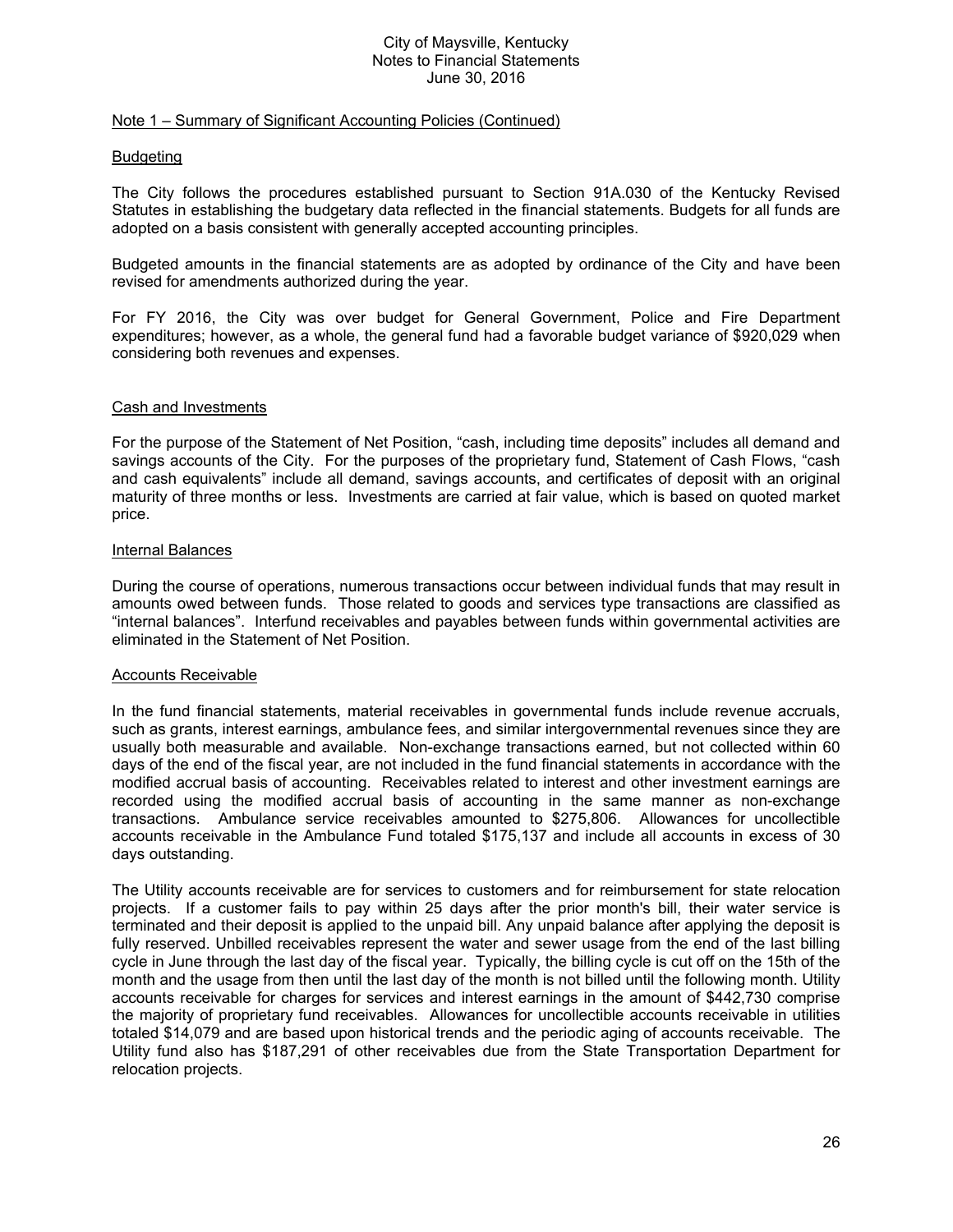#### Note 1 – Summary of Significant Accounting Policies (Continued)

#### Unearned Revenues

The City defers revenue recognition in connection with resources that have been received but not yet earned. At the end of fiscal year 2016, revenue paid in advance of \$851,339 have been deferred as these amounts have not yet been earned including \$580,814 of occupational license fees and 261,338 of grant receipts.

#### Estimates and Assumptions

The preparation of financial statements in conformity with generally accepted accounting principles requires management to make estimates and assumptions that affect the reported amounts of assets and liabilities and disclosure of contingent assets and liabilities at the date of the financial statements and the reported amounts of revenues and expenses during the reporting period. Actual results could differ from those estimates.

#### Inventory

Inventory is included in the Maysville Utility Commission Fund and is valued using average cost. Inventory consists of water and sewer maintenance and repair parts and supplies.

#### Capital Assets

The accounting treatment for capital assets depends on whether the assets are used in governmental fund operations or proprietary fund operations and whether they are reported in the government-wide or fund financial statements.

In the government-wide financial statements, capital assets are valued at historical cost, or estimated historical cost if actual is unavailable, except for donated capital assets, which are recorded at the estimated fair value at the date of donation. Assets with an estimated life of greater than one year are capitalized.

Depreciation of all exhaustible capital assets is recorded as an allocated expense in the Statement of Activities, with accumulated depreciation reflected in the Statement of Net Position. Depreciation is provided over the asset's estimated useful life, using the straight-line method of depreciation. The range of estimated useful lives by type of asset is as follows:

| <b>Buildings</b>       | 40 years   |
|------------------------|------------|
| Land improvements      | 10 years   |
| Vehicles and equipment | 10 years   |
| Infrastructure         | 40 years   |
| Utility plant assets   | 3-50 years |

#### Restricted Assets

Certain debt proceeds, as well as certain resources set aside for their payment, are classified as restricted assets on the balance sheet since their use is limited by applicable debt agreement. Some expenditures of the City may be paid with restricted and non-restricted resources. The City has determined that when both resources are available that they will use the restricted resources first.

#### Operating Revenues and Expenses

Operating revenues and expenses for proprietary funds are those that result from providing services and producing and delivering goods and/or services. It also includes all revenue and expenses not related to capital and related financing, noncapital financing, or investing activities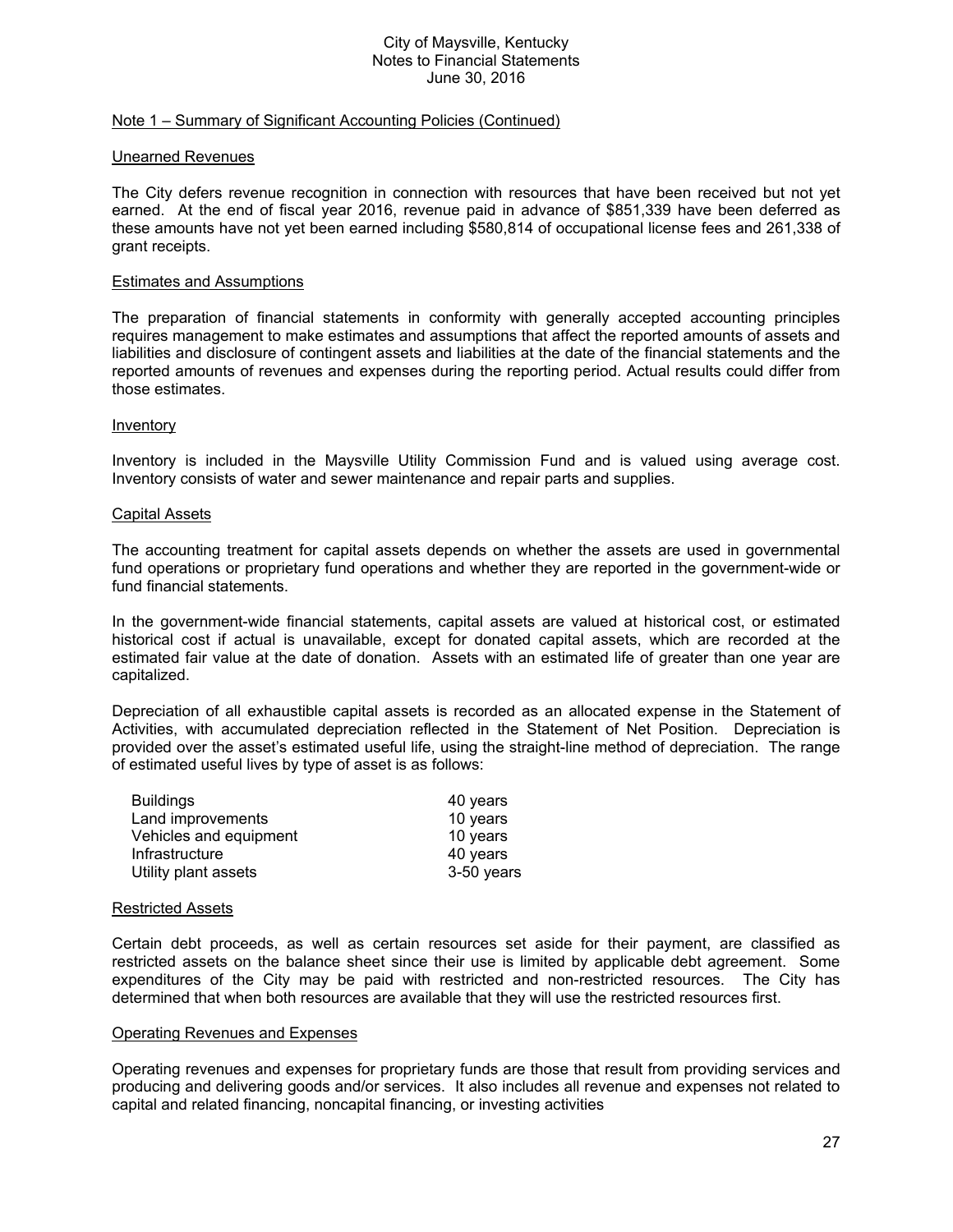#### Note 1 – Summary of Significant Accounting Policies (Continued)

#### Non Operating Revenues and Expenses

Proprietary funds report all revenues and expenses as operating, except interest income, interest expense, amortization, and capital contributions.

Encumbrance accounting, under which purchase orders, contracts, and other commitments for the expenditure of monies are recorded in order to reserve that portion of the applicable appropriation, is not employed by the City of Maysville.

#### Compensated Absences

The personnel policies of the City require employees to take their unused vacation leave in the year following the year in which it was earned. As such, no provision for accrued vacation liability has been recorded in the accompanying financial statements.

#### Accrued Liabilities and Long-Term Obligations

All payables, accrued liabilities and long-term obligations are reported in the government-wide financial statements, and all payables, accrued liabilities and long-term obligations payable from proprietary funds are reported on the proprietary fund financial statements. In general, payables and accrued liabilities that will be paid from governmental funds are reported on the governmental fund financial statements regardless of whether they will be liquidated with current resources.

However, claims and judgments, the noncurrent portion of capital leases, accumulated sick leave, contractually required pension contributions and special termination benefits that will be paid from governmental funds are reported as a liability in the fund financial statements only to the extent that they will be paid with current, expendable, available financial resources. In general, payments made within sixty days after year-end are considered to have been made with current available financial resources. Bonds and other long-term obligations that will be paid from governmental funds are not recognized as a liability in the fund financial statements until due.

#### Pensions

For purposes of measuring the net pension liability, deferred outflows of resources and deferred inflows of resources related to pensions, and pension expense, information about the fiduciary net position of the County Employees' Retirement System (CERS) and additions to/deductions from CERS' fiduciary net position have been determined on the same basis as they are reported by CERS. For this purpose, benefit payments, including refunds of employee contributions are recognized when due and payable in accordance with benefit terms. Investments are reported at fair value.

#### Deferred Outflows and Inflows of Resources

In addition to assets, the Statement of Net Position will sometimes report a separate section for deferred outflows of resources. This separate element, deferred outflows of resources, represents a consumption of resources of net position that applies to a future period(s) and will not be recognized as an outflow of resources (expense/expenditure) until then.

The City has five items that qualify for reporting in this category. These include the City's pension contributions made subsequent to the measurement date, differences between expected and actual experience, net difference between projected and actual investment earnings on pension plan investments, changes in assumptions and changes in proportion and differences between employer contributions and proportionate share of contributions.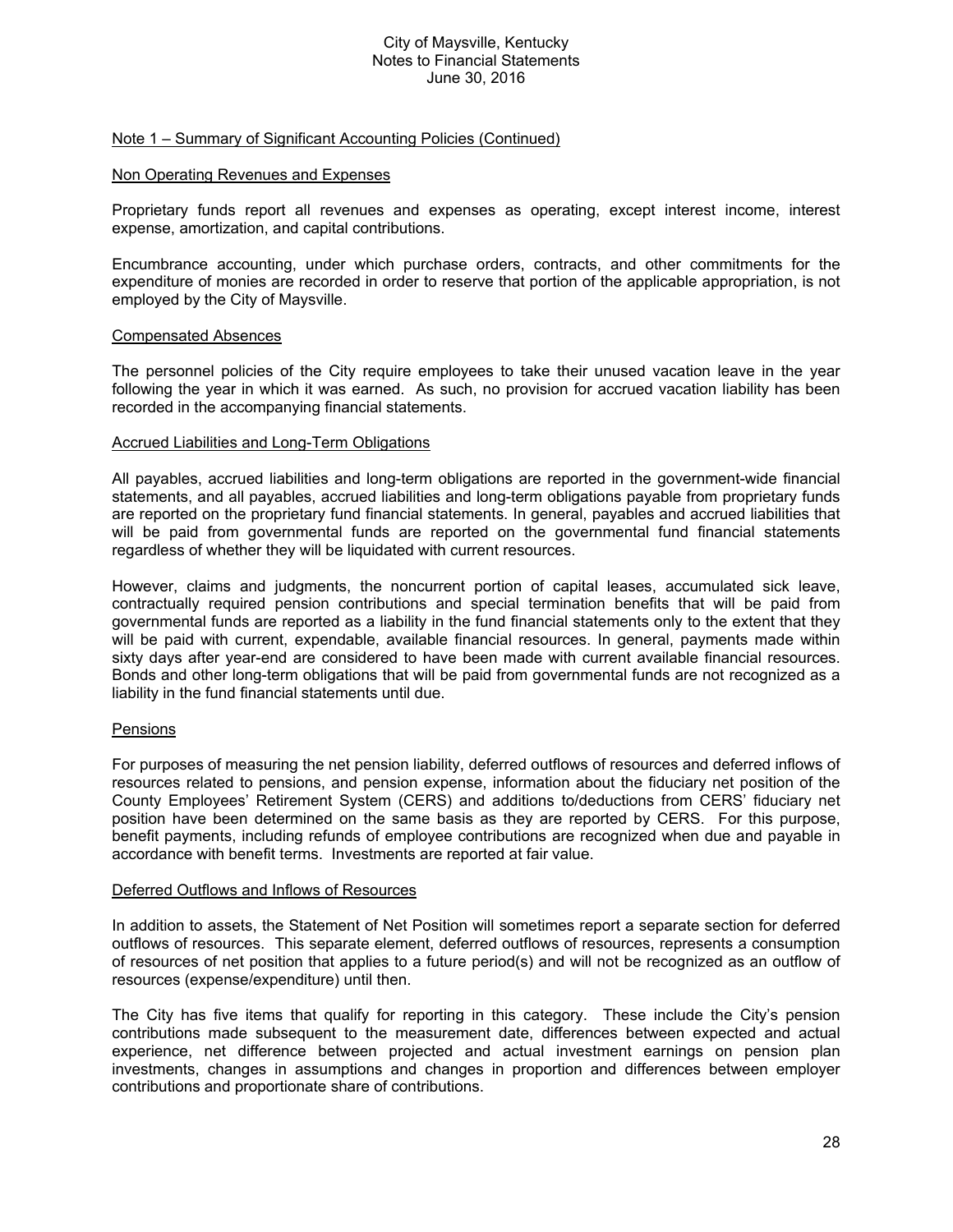#### Note 1 – Summary of Significant Accounting Policies (Continued)

#### Deferred Outflows and Inflows of Resources (Continued)

In addition to liabilities, the Statement of Net Position will sometimes report a separate section for deferred inflows of resources. This separate financial statement element, deferred inflows of resources, represents an acquisition of net position that apples to a future period(s) and will not be recognized as an inflow of resources (revenue) until that time. The City has one item that qualifies for reporting in this category at June 30, 2016. Refer to the *Pension Liability, Pension Expense and Deferred Outflows and Inflows of Resources Related to Pension* in Note 9, Retirement Plan.

#### Recently Issued Accounting Standards Update

GASB Statement No. 75, Accounting and Financial Reporting for Postemployment Benefits Other Than Pensions, effective for years beginning after June 15, 2017, provides guidance for measuring the present value of the projected benefits to be provided to employees that is attributed to those employees' past periods of service. The City has not determined the effect, if any, that the adoption of this statement may have on its financial statements.

#### Note 2 – Cash and Investments

Under Kentucky Revised Statute 66.480 the City is allowed to invest in obligations of the U.S. Treasury and U.S. obligations backed by the full faith and credit of the U.S. or a U.S. government agency, obligations of any corporation of the U.S. government, certificates of deposit or other interest-bearing accounts issued by institutions insured by the Federal Deposit Insurance Corporation (FDIC) or similarly collateralized institutions, and bonds and securities of states, local governments, or related agencies in the U.S. rated in one of the three highest categories by a nationally recognized rating agency. In addition, trust funds may invest in uninsured corporate securities.

The table presented below is designed to disclose the level of custodial credit risk assumed by the City, based upon how its deposits were insured or secured with collateral at June 30, 2016. The categories of credit risk are defined as follows:

- (1) Insured by federal deposit insurance
- (2) Uninsured and collateral held by pledging bank
- (3) Uninsured and uncollateralized

For primary government and fiduciary funds:

|                           |              | Category     |           |                                 |                             |
|---------------------------|--------------|--------------|-----------|---------------------------------|-----------------------------|
| Type of Deposit           |              |              |           | Bank<br>Total<br><b>Balance</b> | Total<br>Carrying<br>Amount |
| Demand deposits           | 569,881<br>S | \$4,103,843  |           | 4,673,724<br>\$.                | \$4,512.963                 |
| Savings and time deposits | 1,250,000    | 9,923,694    | 550,000   | 11,423,694                      | 11,451,054                  |
|                           | \$1,819,881  | \$13,727,537 | \$550,000 | \$16,097,418                    | \$15,964,017                |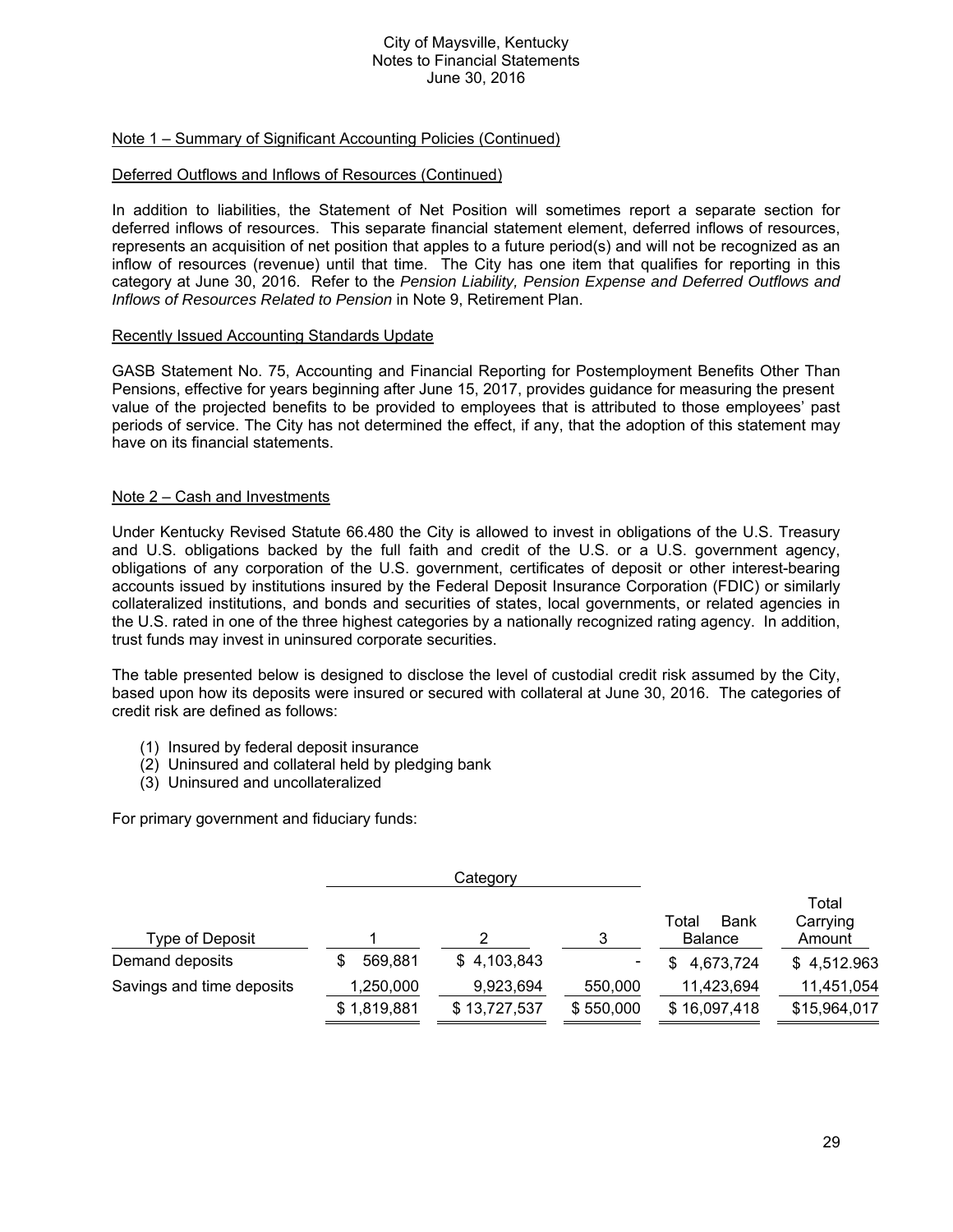## Note 2 – Cash and Investments (Continued)

Investments of the City as of June 30, 2016 are summarized and categorized below in the following table:

|                           |              | <b>Investment Maturities</b> |             |           |  |  |  |
|---------------------------|--------------|------------------------------|-------------|-----------|--|--|--|
| Investment                | Fair         | 1 year or                    | 1-5         | more than |  |  |  |
| Type                      | Value        | Less<br>vears                |             | 5 years   |  |  |  |
| Certificate of deposit    | \$11,361,054 | \$8,545,356                  | \$2,815,698 | \$        |  |  |  |
| Cash equivalents          | 17,662       | 17,662                       |             |           |  |  |  |
| U.S. agencies obligations | 150,018      |                              | 150,018     |           |  |  |  |
| Fixed income mutual funds | 331,301      | 331,301                      |             |           |  |  |  |
| Equity mutual funds       | 901,567      | 901,567                      |             |           |  |  |  |
| Real estate               | 75,980       | 75,980                       |             |           |  |  |  |
| Commodities               | 3,450        | 3,450                        |             |           |  |  |  |
|                           | \$12,841,032 | \$9,875,316                  | \$2,965,716 | S.        |  |  |  |
|                           |              |                              |             |           |  |  |  |

Primary Government (except Fiduciary Funds)

#### Interest Rate Risk

Interest rate risk is the risk that changes in interest rates will adversely affect the fair value of an investment. Investments held for longer periods are subject to increased risk of adverse interest rate changes.

#### Credit Risk

Credit risk is the risk that the issuer or other counterparty to an investment will not fulfill its obligations. At June 30, 2016, the City's investments were comprised of equity securities, fixed income securities, certificates of deposit and U.S. listed real estate which are not rated by Standard and Poors.

#### Custodial Credit Risk

Custodial credit risk is the risk that, in the event of the failure of the counterparty, the City will not be able to recover the value of the investment or collateral securities that are in the possession of an outside party.

#### Concentration of Credit Risk

Concentration of credit risk is the risk of loss attributed to the magnitude of the City's investment in a single issuer. All of the City's investments at June 30, 2016 are invested at two financial institutions. No single holding is over 10% of the City's investments.

#### Fair Value Measurement

The City categorizes its fair value measurements within the fair value hierarchy established by the generally accepted accounting principles. The hierarchy is based on the valuation inputs used to measure the fair value of the asset. Level 1 inputs are quoted prices in active markets for identical assets; Level 2 inputs are significant other observable inputs; Level 3 inputs are significant unobservable inputs.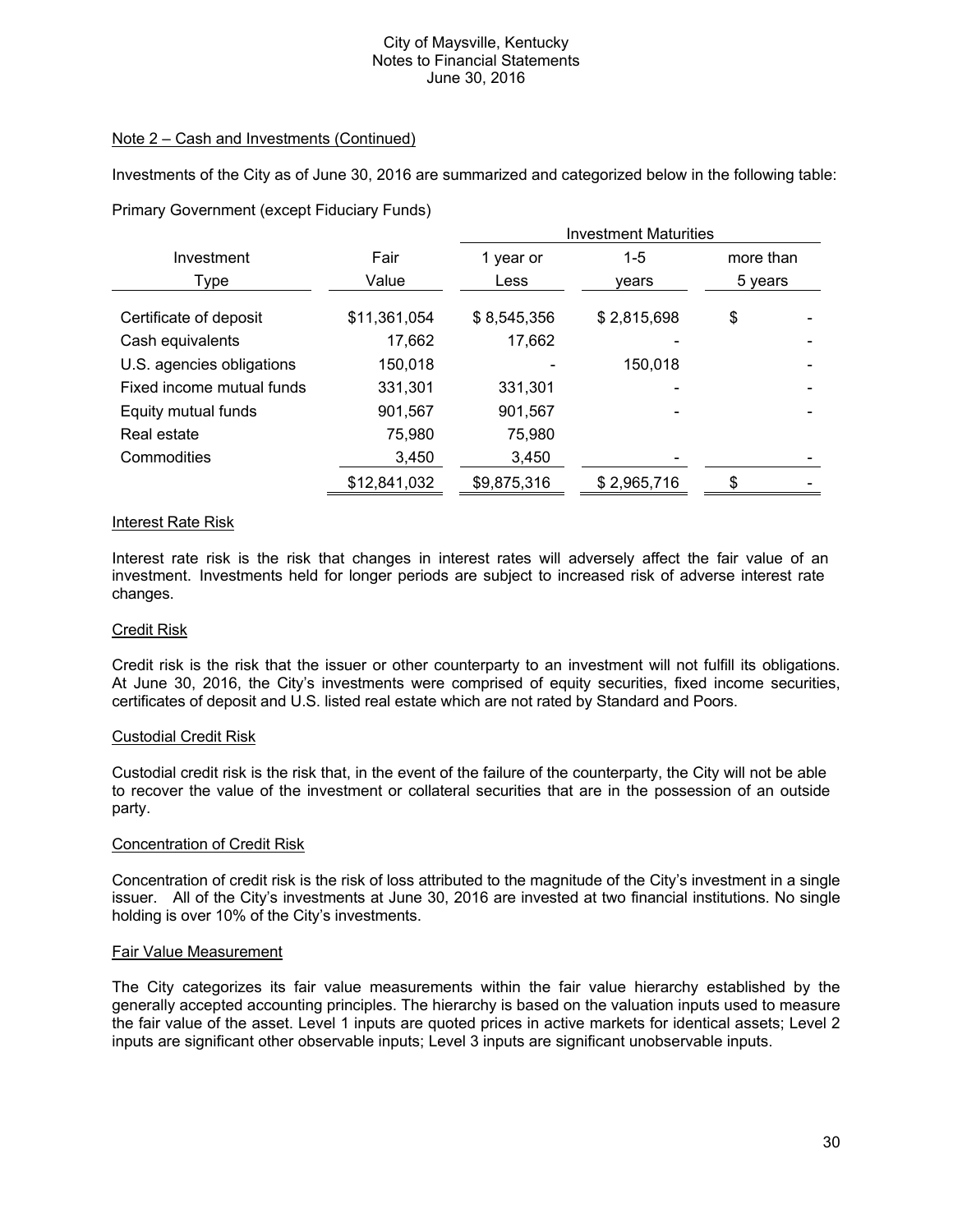## Note 2 – Cash and Investments (Continued)

The City has the following recurring fair value measurements as of June 30, 2016:

|                                       | Fair Value Measurements Using |                  |    |                                                                                  |    |                                                            |    |                                                    |
|---------------------------------------|-------------------------------|------------------|----|----------------------------------------------------------------------------------|----|------------------------------------------------------------|----|----------------------------------------------------|
| Investments by Fair Value Level       |                               | June 30,<br>2016 |    | Quoted<br>Prices in<br>Active<br>Markets for<br>Identical<br>Assets<br>(Level 1) |    | Significant<br>Other<br>Observabl<br>e Inputs<br>(Level 2) |    | Significant<br>Unobservable<br>Inputs<br>(Level 3) |
| Cash equivalents                      | \$                            | 17,662           | \$ | 17,662                                                                           | \$ |                                                            | \$ |                                                    |
| U.S. agencies obligations             |                               | 150,018          |    |                                                                                  |    | 150,018                                                    |    |                                                    |
| Equity mutual funds                   |                               | 901,567          |    | 901,567                                                                          |    |                                                            |    |                                                    |
| Fixed income funds                    |                               | 331,301          |    | 331,301                                                                          |    |                                                            |    |                                                    |
| <b>Real Estate</b>                    |                               | 75,980           |    | 75,980                                                                           |    |                                                            |    |                                                    |
| Commodities                           |                               | 3,450            |    | 3,450                                                                            |    |                                                            |    |                                                    |
| Total Investments by Fair Value Level | \$                            | 1,479,978        |    | \$1,329,960                                                                      |    | \$150,018                                                  | \$ |                                                    |

## Policemen and Firemen's Pension Fund

The Police and Fireman's Pension Fund has the following recurring fair value measurements as of June 30, 2016:

|                                       |                  | <b>Fair Value Measurements Using</b>                                                       |                                                           |                                                    |  |  |
|---------------------------------------|------------------|--------------------------------------------------------------------------------------------|-----------------------------------------------------------|----------------------------------------------------|--|--|
| Investments by Fair Value Level       | June 30,<br>2016 | Quoted<br>Prices in<br>Active<br><b>Markets</b><br>for<br>Identical<br>Assets<br>(Level 1) | Significant<br>Other<br>Observable<br>Inputs<br>(Level 2) | Significant<br>Unobservable<br>Inputs<br>(Level 3) |  |  |
| Cash equivalents                      | \$<br>6,010      | \$<br>6,010                                                                                | \$                                                        | \$                                                 |  |  |
| Mutual funds                          | 824,678          | 824,678                                                                                    |                                                           |                                                    |  |  |
| Total Investments by Fair Value Level | 830,688          | \$830,688                                                                                  | \$                                                        |                                                    |  |  |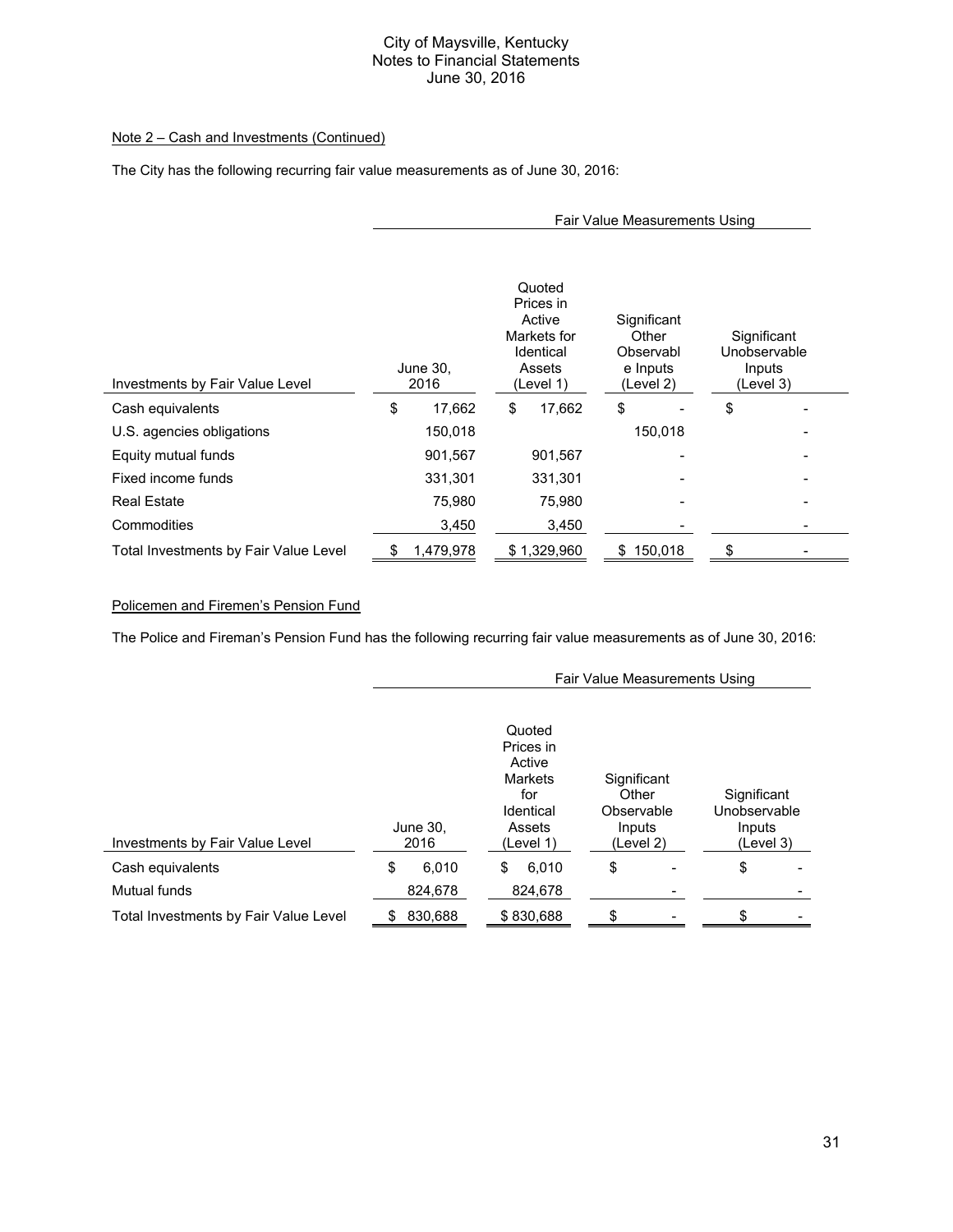# Note 2 – Cash and Investments (Continued)

## I.N. Foster Fund

The I.N. Foster Fund has the following recurring fair value measurements as of June 30, 2016:

|                                       | Fair Value Measurements Using |                                                                                  |                                                           |  |                                                    |  |
|---------------------------------------|-------------------------------|----------------------------------------------------------------------------------|-----------------------------------------------------------|--|----------------------------------------------------|--|
| Investments by Fair Value Level       | June 30,<br>2016              | Quoted<br>Prices in<br>Active<br>Markets for<br>Identical<br>Assets<br>(Level 1) | Significant<br>Other<br>Observable<br>Inputs<br>(Level 2) |  | Significant<br>Unobservable<br>Inputs<br>(Level 3) |  |
| Cash equivalents                      | \$262,450                     | \$262,450                                                                        | \$                                                        |  | \$                                                 |  |
| Certificates of deposit               | 300,000                       | 300,000                                                                          |                                                           |  |                                                    |  |
| Corporate securities                  | 646.571                       | 646,571                                                                          |                                                           |  |                                                    |  |
| Total Investments by Fair Value Level | \$1,209,021                   | \$1,209,021                                                                      | \$                                                        |  |                                                    |  |

#### Note 3 - Restricted Cash

The City has restricted cash to satisfy debt requirements. These same cash accounts are considered a restriction of net position.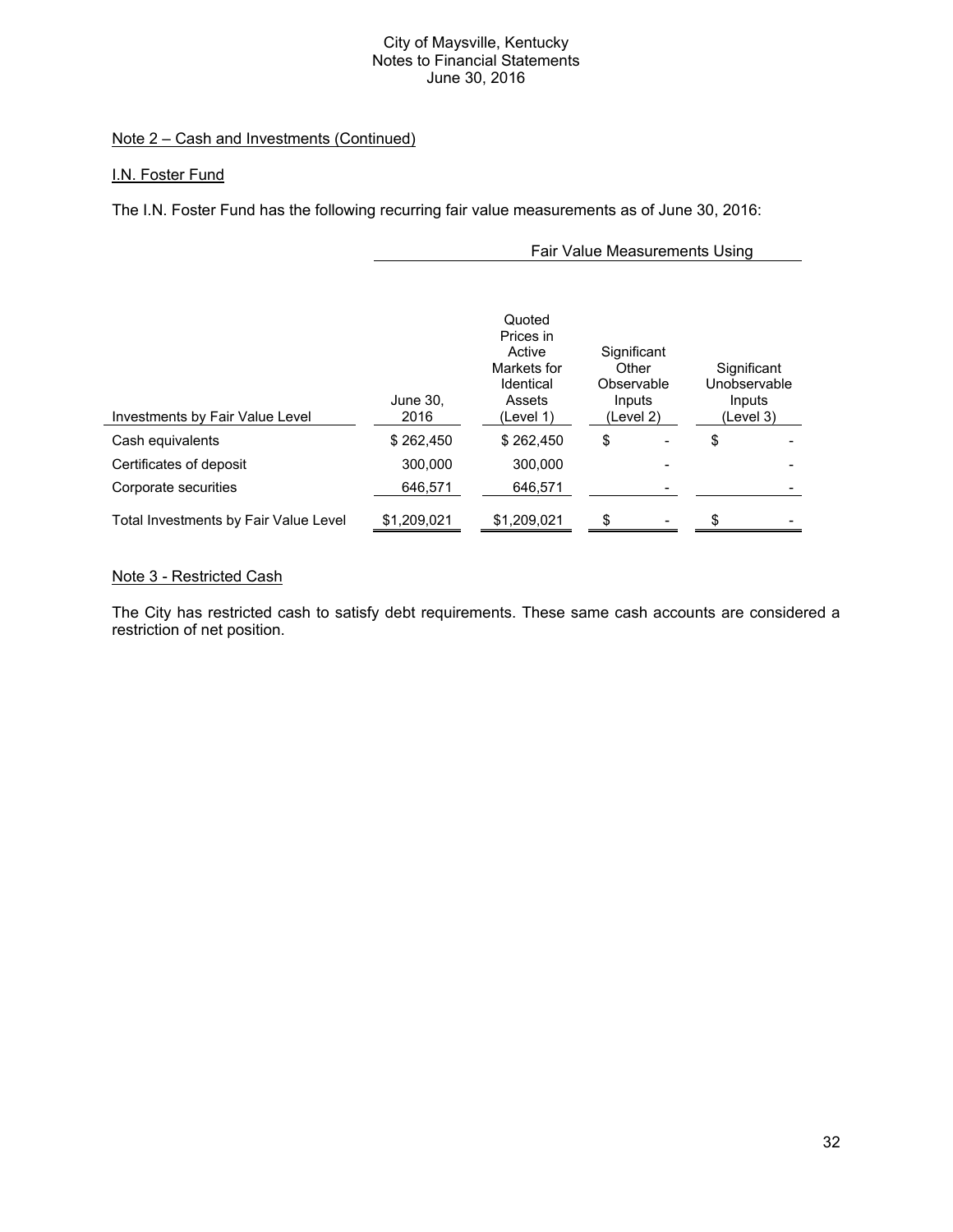#### Note 4 – Capital Assets

A summary of capital asset activity during the fiscal year follows:

|                                        | <b>Balance</b> |             |                   | Balance       |
|----------------------------------------|----------------|-------------|-------------------|---------------|
|                                        | July 1, 2015   | Additions   | Deletions         | June 30, 2016 |
| <b>Governmental Activities:</b>        |                |             |                   |               |
| Capital assets not depreciated:        |                |             |                   |               |
| Land                                   | \$<br>952,664  | \$          | \$                | \$<br>952,664 |
| Capital assets that are depreciated:   |                |             |                   |               |
| Land improvements                      | 611,919        |             |                   | 611,919       |
| <b>Buildings</b>                       | 10,227,375     | 11,000      |                   | 10,238,375    |
| <b>Construction in Process</b>         |                | 804,080     |                   | 804,080       |
| Vehicles and equipment                 | 7,143,162      | 258,970     |                   | 7,402,132     |
| <b>Totals</b>                          | 17,982,456     | 1,074,050   |                   | 19,056,506    |
| <b>Total Non-Infrastructure Assets</b> | 18,935,120     | 1,074,050   |                   | 20,009,170    |
| Recording Infrastructure Assets:       |                |             |                   |               |
| Infrastructure                         | 6,510,311      | 721,974     |                   | 7,232,285     |
| <b>Total Capital Assets</b>            | 25,445,431     | 1,796,024   |                   | 27,241,455    |
|                                        |                |             |                   |               |
| Less Accumulated Depreciation:         |                |             |                   |               |
| Land improvements                      | 287,898        | 41,081      |                   | 328,979       |
| <b>Buildings</b>                       | 4,003,468      | 216,018     |                   | 4,219,486     |
| Vehicles and equipment                 | 5,576,890      | 428,947     |                   | 6,005,837     |
| Infrastructure                         | 1,494,374      | 166,465     |                   | 1,660,839     |
| <b>Totals</b>                          | 11,362,630     | 852,511     |                   | 12,215,141    |
| Total capital assets, net              | \$14,082,801   | \$943,513   | \$                | \$15,026,314  |
|                                        |                |             |                   |               |
| <b>Business-Type Activities:</b>       |                |             |                   |               |
| Land                                   | \$<br>250,583  | \$          | \$                | 250,583<br>\$ |
| <b>Building</b>                        | 4,250,742      | 16,263      |                   | 4,267,005     |
| Construction in progress               | 9,817,848      |             | (9,817,848)       |               |
| Water utility plant                    | 12,088,091     | 161,545     |                   | 12,249,636    |
| Sewer utility plant                    | 15,800,969     | 10,561,737  | -                 | 26,362,706    |
| Total cost                             | 42,208,233     | 10,739,545  | (9,817,848)       | 43,129,930    |
| Less Accumulated depreciation:         |                |             |                   |               |
| <b>Building</b>                        | 1,336,685      | 107,588     |                   | 1,444,273     |
| Water utility plant                    | 6,346,177      | 316,427     |                   | 6,662,604     |
| Sewer utility plant                    | 5,249,664      | 426,772     |                   | 5,676,436     |
| Total accumulated depreciation         | 12,932,526     | 850,787     |                   | 13,783,313    |
| Total capital assets, net              | \$29,275,707   | \$9,888,758 | (9,817,848)<br>\$ | \$29,346,617  |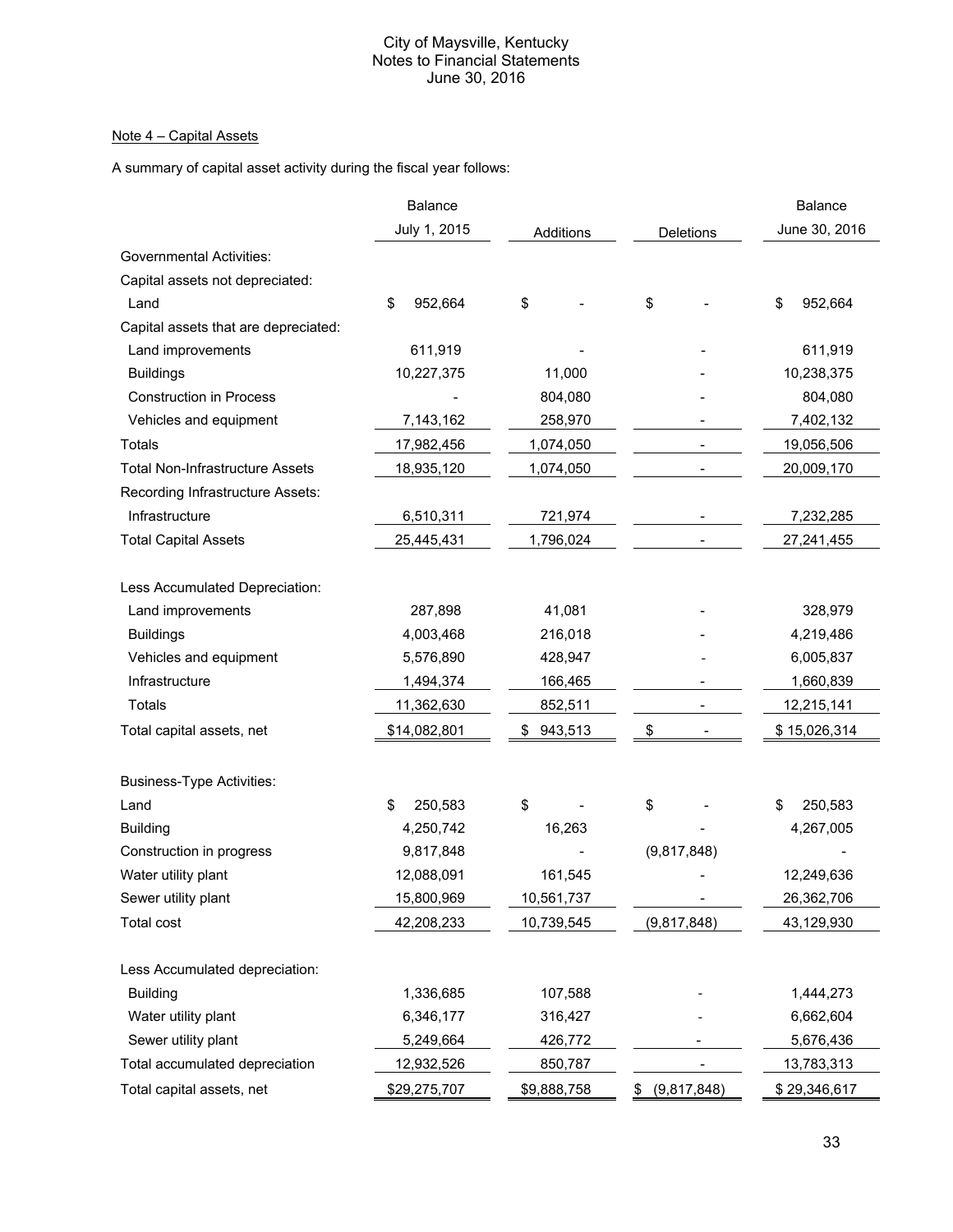#### Note 4 – Capital Assets (Continued)

Depreciation Expense was charged to the Governmental functions as follows:

| <b>General Government</b>         | S | 309,149 |
|-----------------------------------|---|---------|
| <b>Public Works</b>               |   | 230,178 |
| <b>Public Safety</b>              |   | 281,329 |
| Parks and Recreation              |   | 31,855  |
|                                   |   |         |
| <b>Total Depreciation Expense</b> |   | 852,511 |

#### Note 5 – Rental Operations

The Public Building Corporation leases office space to various entities with terms ranging from one to fifteen years. The leases generally contain renewal options. The cost and related depreciation of the assets under lease at June 30, 2016, are as follows:

|                                 | <b>Balance</b> |           |                      | <b>Balance</b> |
|---------------------------------|----------------|-----------|----------------------|----------------|
|                                 | July 1, 2015   | Additions | <b>Deletions</b>     | June 30, 2016  |
| Land                            | 250,583<br>\$  | \$<br>۰   | \$<br>-              | 250,583<br>S   |
| <b>Building</b>                 | 4,250,742      | 16,263    |                      | 4,267,005      |
|                                 | 4,501,325      | 16,263    | $\blacksquare$       | 4,517,588      |
| <b>Accumulated Depreciation</b> | 1,336,685      | 107,588   | ٠                    | 1,444,273      |
|                                 | \$3,164,640    | (91, 325) | \$<br>$\blacksquare$ | \$3,073,315    |

## Note 6 – Notes and Long-Term Intergovernmental Receivables

The Maysville-Mason County Industrial Development Authority originally borrowed \$627,484 from the City for park improvements. These funds are to be repaid when the land is resold. As of June 30, 2016, it remained uncertain when the land would be sold. The balance of the note at June 30, 2016 was \$552,484 and classified as long-term.

On March 25, 2013, the Maysville Public Building Corporation sold property to an unrelated party in exchange for a \$215,000 note receivable. The note bears interest at 0% and requires monthly installments of principal of \$1,194 with final payment due on March 25, 2028. The balance of the note at June 30, 2016 is \$169,611. The note is secured by real estate mortgage.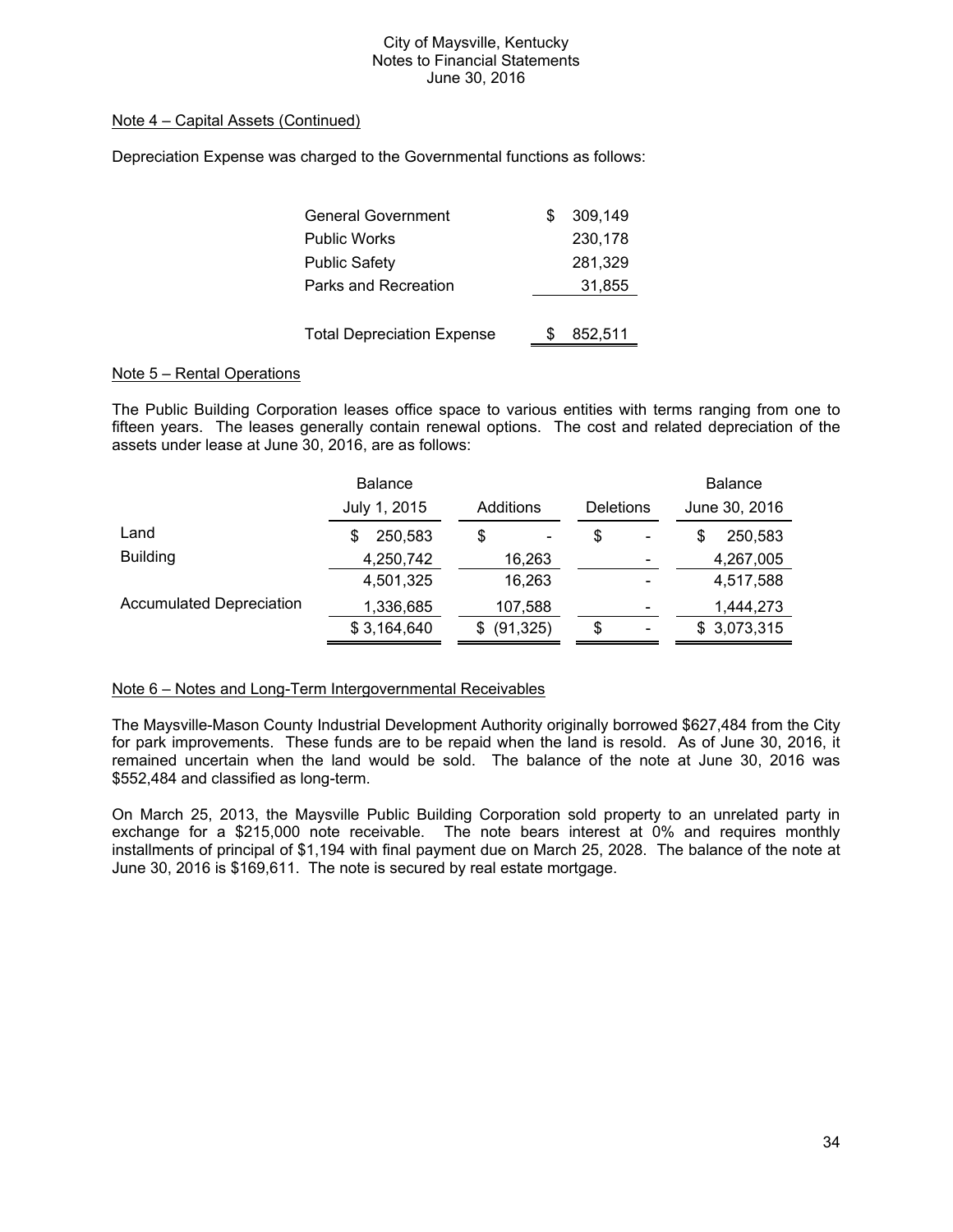Note 7 – Business-Type Activities – Long Term Debt

#### Note Payable

The Maysville Utility Commission obtained financing for the sewer plant through the Kentucky Infrastructure Authority. The total note was to be \$12,500,000, of which, the City drew down \$11,722,252. The terms of the note require interest to be paid at 1.8%, and the loan is to be amortized over 20 years. Interest payments began in November 1998, and principal payments began on December 1, 2000, one year after the sewer plant began operations. In addition, the City has agreed to raise the user fee rates anytime the fees collected are not sufficient to meet the debt service and required deposit to the replacement reserve account. The balance of the note at June 30, 2016, was \$2,691,974. The note was paid in full in October of 2016.

Under terms of the loan agreement with the Kentucky Infrastructure Authority, the City is required to set aside \$100,000 per year into a Replacement Reserve until \$1,000,000 has been reserved. At June 30, 2016, this reserve was properly funded with a balance of \$1,000,431.

#### Revolving Loans

The Maysville Utility Commission obtained financing for the Washington Area Sewer project through the American Recovery and Reinvestment Act with the Kentucky Infrastructure Authority. The total revolving loan was to be \$500,000, of which 52.1%, or \$260,500, of the principal was forgiven, with the remaining 47.9%, or \$239,500, to be considered a loan. The terms of the loan require interest to be paid at 2.0%, and be repaid over a period not to exceed 20 years from the date the loan is closed. Interest payments begin on June 1 or December 1 immediately succeeding the date of the initial draw of funds, and are due each six months thereafter until the loan is repaid. Full principal payments begin on the appropriate June 1 or December 1 within twelve months from initiation of operation, and due each six months thereafter until the loan is repaid. The balance of the note at June 30, 2016, was \$188,244. The loan was paid in full in October 2016.

#### Interim Debt Financing

The City's Board of Commissioners approved an assistance agreement dated May 1, 2010, with federally assisted Waste Water Revolving Loan Fund, Program Fund A, for \$11,000,000 to upgrade the existing waste water system. The agreement provides for interest only to be paid at 2.00% during construction. The loan will be repaid over a twenty year period upon completion of the project estimated to be completed in fiscal year 2017.

The City is currently under a consent judgment and a federal administrative order to address sanitary and combined sewer overflow issues. The City has five years to eliminate the sanitary sewer overflow (SSO) and ten years to eliminate the combined sewage overflow (CSO). The amount disbursed for construction as of June 30, 2016 was \$10,329,371. In August of 2015, the City received notification from the Federal EPA that the City had satisfied the federal requirements of the order.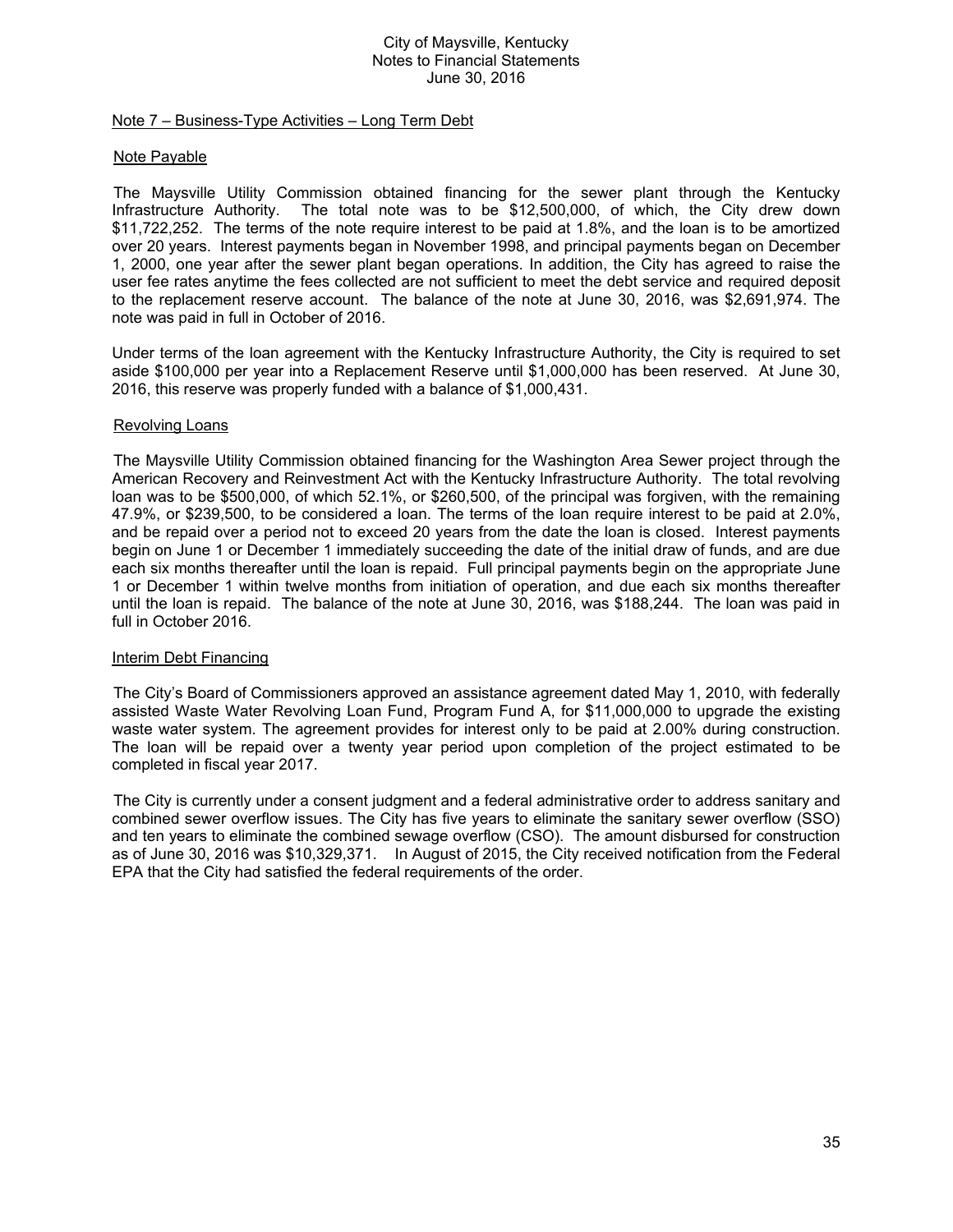## Note 7 – Business-Type Activities – Long Term Debt (Continued)

The annual debt service requirements to maturity, including principal and interest, for long-term debt of the proprietary activities, excluding interim debt financing, as of June 30, 2016, are as follows:

|           | <b>Principal</b> | <b>Interest</b> | Total           |
|-----------|------------------|-----------------|-----------------|
| 2017      | \$<br>665,891    | \$<br>49,231    | \$<br>715,122   |
| 2018      | 677,953          | 37,170          | 715,123         |
| 2019      | 690,233          | 24,888          | 715,121         |
| 2020      | 702,736          | 12,387          | 715,123         |
| 2021      | 11,779           | 2,809           | 14,588          |
| 2022-2026 | 62,542           | 10,399          | 72,941          |
| 2027-2031 | 69,084           | 3,857           | 72,941          |
| Total     | \$<br>2,880,218  | \$<br>140,741   | \$<br>3,020,959 |

## Note 8 – Changes in Long – Term Debt

The following is a summary of changes in long-term debt for the year ended June 30, 2016:

|                                  | June 30, 2015    |    | <b>Additions</b> |    | <b>Deletions</b> |   | June 30, 2016 |  |           |         |  |
|----------------------------------|------------------|----|------------------|----|------------------|---|---------------|--|-----------|---------|--|
| <b>Business-Type Activities:</b> |                  |    |                  |    |                  |   |               |  |           |         |  |
| KIA Note Payable                 | 3,335,354<br>S.  | \$ | $\sim$           | \$ | (643.381)        | S | 2,691,974     |  |           |         |  |
| Interim Debt Financing           | 9,501,148        |    | 828,223          |    | $\blacksquare$   |   | 10,329,371    |  |           |         |  |
| Revolving Loan                   | 198,907          |    |                  |    |                  |   |               |  | (10, 663) | 188,244 |  |
|                                  | \$<br>13,035,409 | S  | 828,223          | S  | (654.044)        |   | \$13,209,589  |  |           |         |  |

#### Note 9 – Retirement Plan

The City of Maysville is a participating employer of the County Employees' Retirement System (CERS). Under the provisions of Kentucky Revised Statute 61.645, the Board of Trustees of Kentucky Retirement Systems administers the CERS.

#### Plan Description

CERS is a cost-sharing multiple-employer defined benefit pension plan that covers substantially all regular full-time members employed in positions of each participating county, city, and school board, and any additional eligible local agencies electing to participate in the system. The plan provides for retirement, disability, and death benefits to plan members. Retirement benefits may be extended to beneficiaries of plan members under certain circumstances. Cost-of-living (COLA) adjustments are provided at the discretion of state legislature.

CERS was created by the Kentucky General Assembly. Benefits are fully vested immediately upon reaching 60 months of service and are established by state statutes. Benefits of CERS members are calculated on the basis of age, final average salary and service credit. CERS also provides survivor, disability and health care coverage. Authority to establish and amend benefits is provided by Kentucky Revised Statutes Section 61.645.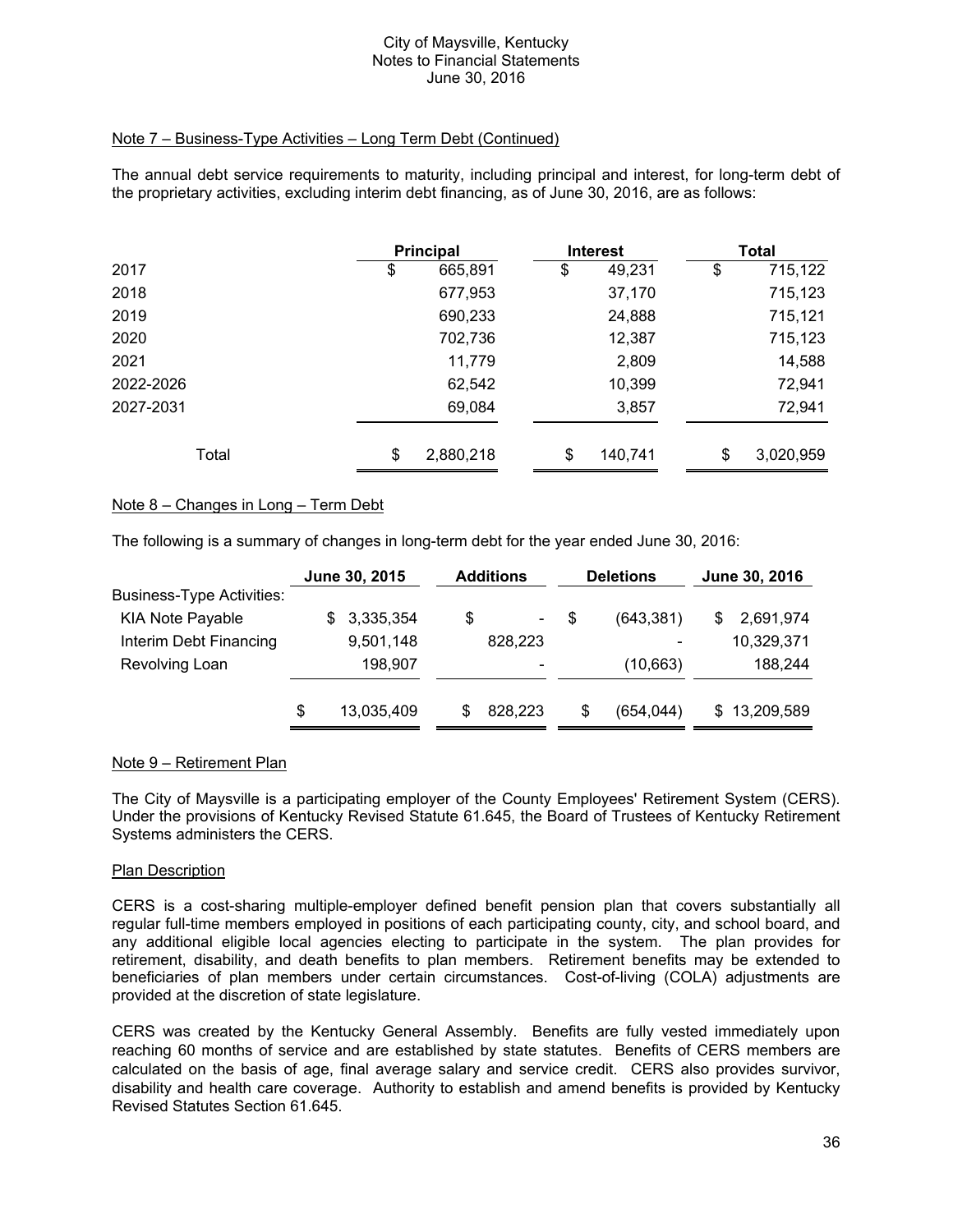#### Note 9 – Retirement Plan (Continued)

Kentucky Revised Statutes provides authority for employee and employer contributions. Employees and the City have contributed all of the required contributions for the fiscal year ending June 30, 2016.

Membership in CERS consisted of the following at June 30, 2016:

|                                                                                                        | Non-Hazardous              | Hazardous               | Total                      |
|--------------------------------------------------------------------------------------------------------|----------------------------|-------------------------|----------------------------|
| Retirees and beneficiaries currently receiving benefits<br>Inactive memberships<br>Active plan members | 48.112<br>72,965<br>82,969 | 6.389<br>2,142<br>9,188 | 54.501<br>75,107<br>92,157 |
|                                                                                                        | 204,046                    | <u>17,719</u>           | 221,765                    |
| Number of participating employers                                                                      |                            |                         | 1,136                      |

#### **Contributions**

For the year ended June 30, 2016, plan members were required to contribute 5.00% of wages for nonhazardous and 8.00% of wages for hazardous job classifications. Employers hired after August 31, 2008 and not already in the retirement system must contribute an additional 1% to subsidize health insurance premiums that are primarily withheld from CERS retirees' benefit payments. Participating employers were required to contribute at an actuarially determined rate. Per Kentucky Revised Statue Section 61.565(3), normal contribution and past service contribution rates shall be determined by the Board on the basis of an annual valuation last proceeding the July 1 of a new biennium. The Board may amend contribution rates as of the first day of July of the second year of a biennium, if it is determined on the basis of a subsequent actuarial valuation that amended contributions rates are necessary to satisfy requirements determined in accordance with actuarial basis adopted by the Board. For the year ended June 30, 2016, participating employers contributed 17.06% of each non-hazardous employee's wages and 32.95% of each hazardous employee's wages, which is equal to the actuarially determined rate set by the Board. Administrative costs of Kentucky Retirement System are financed through employer contributions and investment earnings.

For the fiscal year ended June 30, 2016 the City's covered payroll for hazardous and non-hazardous positions was \$4,749,372 (\$3,937,546 City, \$811,826 Utility Commission). The City's contribution for the fiscal year ended June 30, 2016 amounted \$1,320,315 (\$1,125,772 City; \$194,643 Utility Commission), of which \$1,018,438 (\$879,946 City; \$138,492 Utility Commission) was contributed by the City and \$301,877 (\$245,826 City; \$56,151 Utility Commission) by the City's employees.

*Pension Liabilities, Pension Expense, Deferred Outflows of Resources, and Deferred Inflows of Resources Related to Pensions* 

At June 30, 2016, the City reported a liability of \$9,921,170 (\$8,452,249 City; \$1,468,921 Utility Commission) for its proportionate share of the net pension liability. The net pension liability was measured as of June 30, 2015, and the total pension liability used to calculate the net pension liability was determined by an actuarial valuation as of that date. The City's proportion of the net pension liability was based on a projection of the City's long-term share of contributions to the pension plan relative to the projected contributions of all participating entities, actuarially determined. At June 30, 2015, the City's proportion was 0.283% percent for hazardous and .0954% for non-hazardous. At June 30, 2015, the Utility Commission's proportion was .0342% for non-hazardous.

For the year ended June 30, 2016, the City recognized pension expense of \$966,693 (\$817,607 City; \$149,086 Utility Commission). At June 30, 2016, the City reported deferred outflows of resources and deferred inflows of resources related to pensions from the following sources: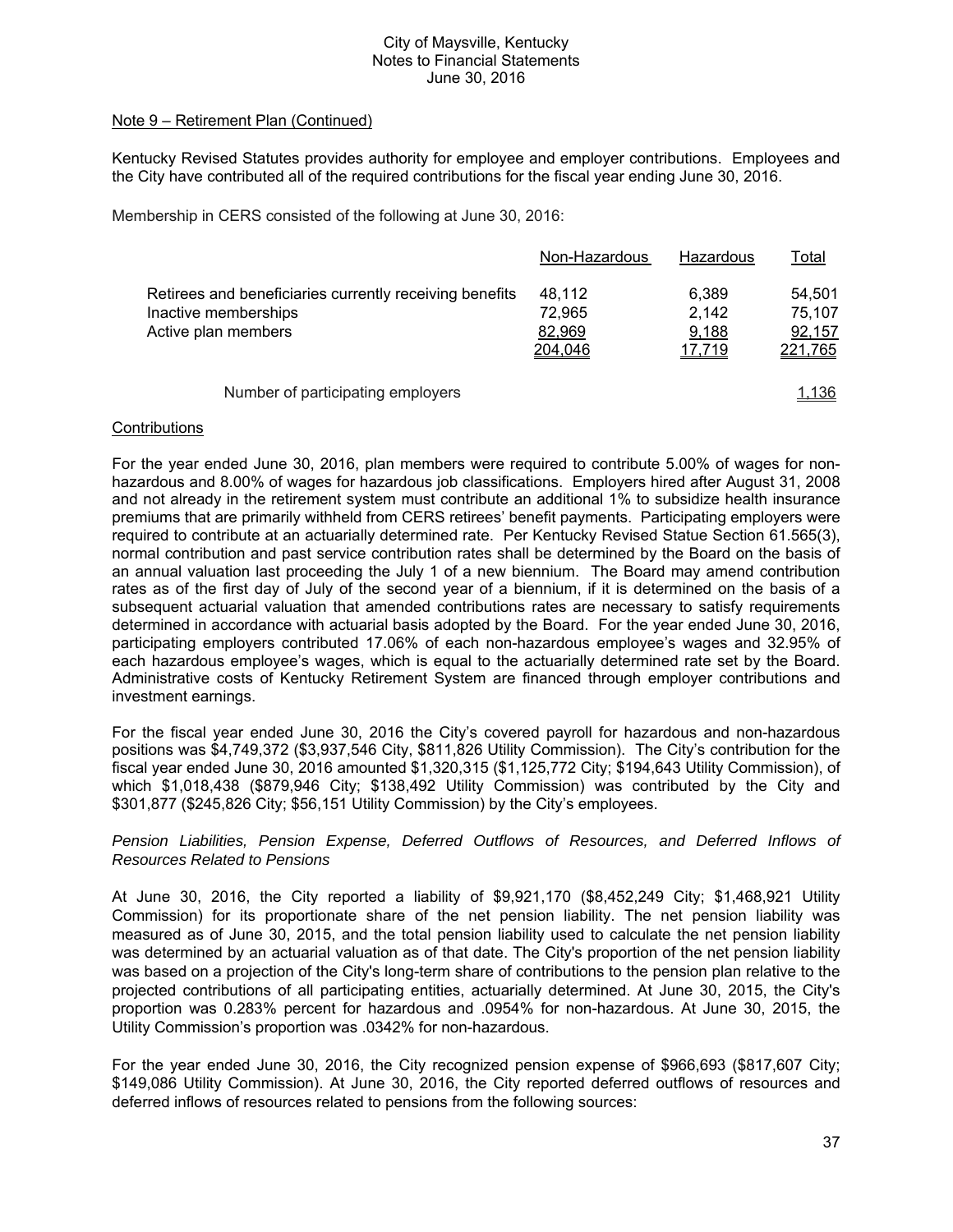#### Note 9 – Retirement Plan (Continued)

|                                                         | Deferred Outflows of<br><b>Resources</b> |             | Deferred Inflows<br>of Resources |           |
|---------------------------------------------------------|------------------------------------------|-------------|----------------------------------|-----------|
| Differences between expected and actual results         | \$                                       | 140,791     | \$                               |           |
| Net difference between projected and actual earnings on |                                          |             |                                  |           |
| plan investments                                        |                                          | 77,256      |                                  |           |
| Change in assumptions                                   |                                          | 937,688     |                                  |           |
| City contributions subsequent to the measurement date   |                                          | 691,657     |                                  |           |
| Changes in proportion and differences between employer  |                                          |             |                                  |           |
| contributions and proportionate share of contributions  |                                          | 48.090      |                                  | 355,213   |
| Total                                                   |                                          | \$1,895,482 |                                  | \$355,213 |

The \$691,657 of deferred outflows of resources resulting from the City's contributions subsequent to the measurement date will be recognized as a reduction of the net pension liability in the year ending June 30, 2017. Other amounts reported as deferred outflows of resources and deferred inflows of resources will be recognized in pension expense as follows:

| Year ending June 30, |           |
|----------------------|-----------|
| 2017                 | \$304.695 |
| 2018                 | 304,695   |
| 2019                 | 184,547   |
| 2020                 | 54,673    |

The Schedule of Deferred Inflows and Outflows, and Pension Expense include categories of deferred outflows of resources and deferred inflows of resources. These categories include differences between expected and actual experience, changes of assumptions, differences between projected and actual earnings on plan investments, changes in the employer's proportionate share of contributions, and employer contributions made subsequent to the measurement date.

Deferred outflows and inflows related to differences between projected and actual earnings on plan investments are netted and amortized over a closed five year period. Those changes in net pension liability that are recorded as deferred outflows or inflows of resources that arise from changes in actuarial assumptions or other inputs and differences between expected or actual experience are amortized over the weighted average remaining service life of all participants in the respective qualified pension plan and recorded as a component of pension expense beginning with the period in which they are incurred.

#### *Actuarial Methods and Assumptions*

The total pension liability for CERS was determined by applying procedures to the actuarial valuation as of June 30, 2015. The financial reporting actuarial valuation as of June 30, 2015, used the following actuarial methods and assumptions, applied to all prior periods included in the measurement:

| <b>Valuation Date</b>                | June 30, 2015                                                      |
|--------------------------------------|--------------------------------------------------------------------|
| <b>Experience Study</b>              | July 1, 2008 - June 30, 2013                                       |
| <b>Actuarial Cost Method</b>         | Entry Age Normal                                                   |
| <b>Amortization Method</b>           | Level percentage of payroll, closed                                |
| <b>Remaining Amortization Period</b> | 28 years                                                           |
| <b>Asset Valuation Method</b>        | 5-year smoothed market                                             |
| Inflation                            | 3.25%                                                              |
| Salary Increase                      | 4.0%, average, including inflation                                 |
| Investment Rate of Return            | 7.50%, net of pension plan investment expense, including inflation |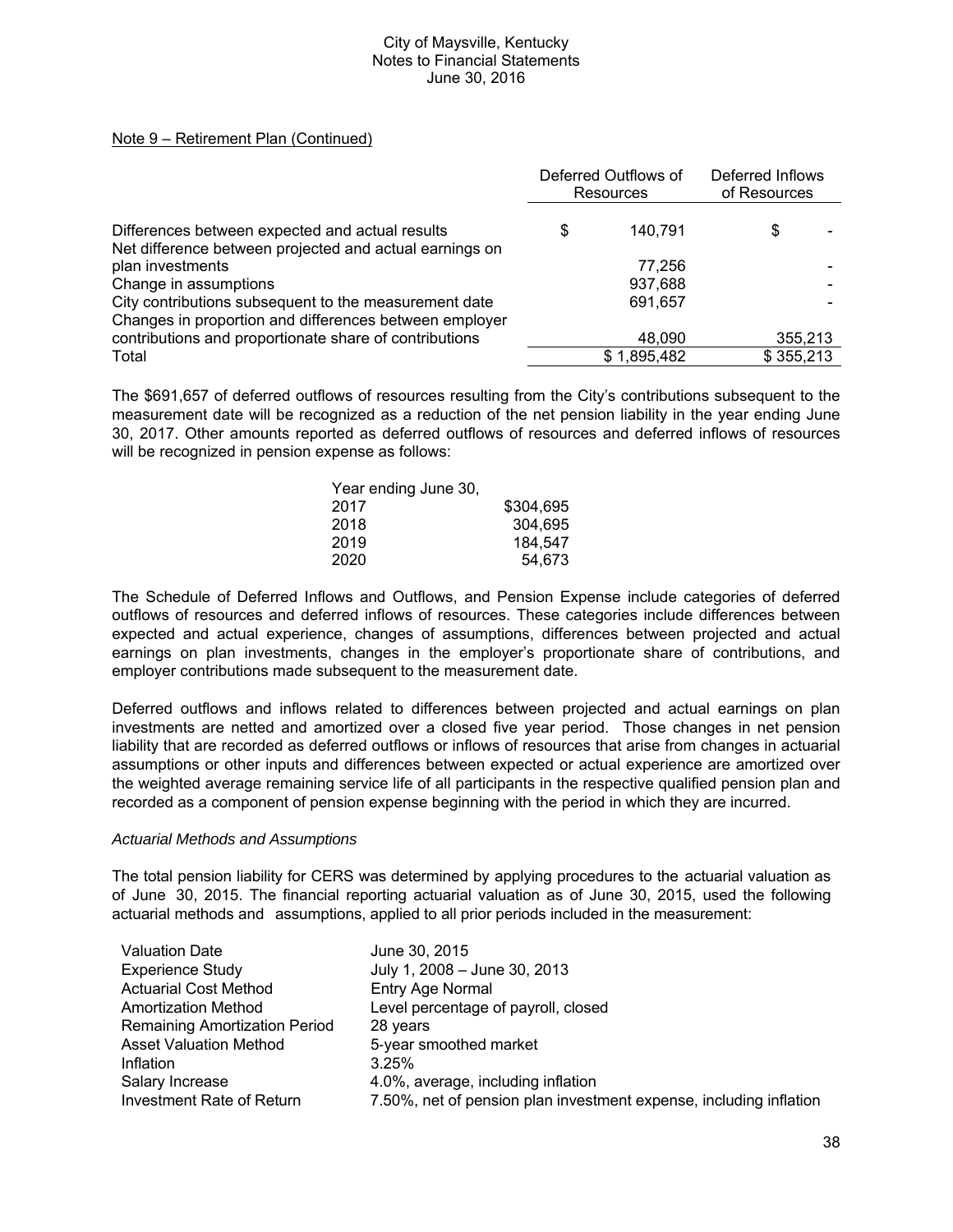#### Note 9 – Retirement Plan (Continued)

The mortality table used for active members is RP-2000 Combined Mortality Table projected with Scale BB to 2013 (multiplied by 50% for males and 30% for females). For healthy retired members and beneficiaries, the mortality table used is the RP-2000 Combined Mortality Table projected with Scale BB to 2013 (set back 1 year for females). For disabled members, the RP-2000 Combined Disabled Mortality Table projected with Scale BB to 2013 (set back 4 years for males) is used for the period after disability retirement. There is some margin in the current mortality tables for possible future improvement in mortality rates and that margin will be reviewed again when the next experience investigation is conducted.

Long Term Rate of Return: The long term expected return on plan assets is reviewed as part of the regular experience studies prepared every five years for the System. The most recent analysis, performed for the period covering fiscal years 2008 through 2013 is outlined in a report dated April 30, 2014. Several factors are considered in evaluating the long term rate of return assumption including long term historical data, estimates inherent in current market data, and a log normal distribution analysis in which best estimate ranges of expected future real rates of return (expected return, net of investment expense and inflation) were developed by the investment consultant for each major asset class. These ranges were combined to produce the long-term expected rate of return by weighting the expected future real rates of return by the target asset allocation percentage and then adding expected inflation. The capital market assumptions developed by the investment consultant are intended for use over a 10 year horizon and may not be useful in setting the long term rate of return for funding pension plans which covers a longer timeframe.

The assumption is intended to be a long term assumption and is not expected to change absent a significant change in the asset allocation, a change in the inflation assumption, or a fundamental change in the market that alters expected returns in future years.

The target allocation and best estimates of arithmetic real rates of return for each major asset class are summarized in the following table:

| <b>Asset Class</b>                                | Target<br>Allocation | Long-term<br>Expected<br><b>Real Rate</b><br>of Return |   |
|---------------------------------------------------|----------------------|--------------------------------------------------------|---|
| <b>Combined Equity</b>                            | 44                   | 5.40                                                   | % |
| Combined Fixed Income                             | 19                   | 1.50                                                   |   |
| Real Return (Diversified Inflation<br>Strategies) | 10                   | 3.50                                                   |   |
| <b>Real Estate</b>                                | 5                    | 4.50                                                   |   |
| Absolute Return (Diversified                      |                      |                                                        |   |
| Hedge Funds)                                      | 10                   | 4.25                                                   |   |
| <b>Private Equity</b>                             | 10                   | 8.50                                                   |   |
| Cash Equivalent                                   | 2                    | $-.25$                                                 |   |
| Total                                             | 100                  | %                                                      |   |
|                                                   |                      |                                                        |   |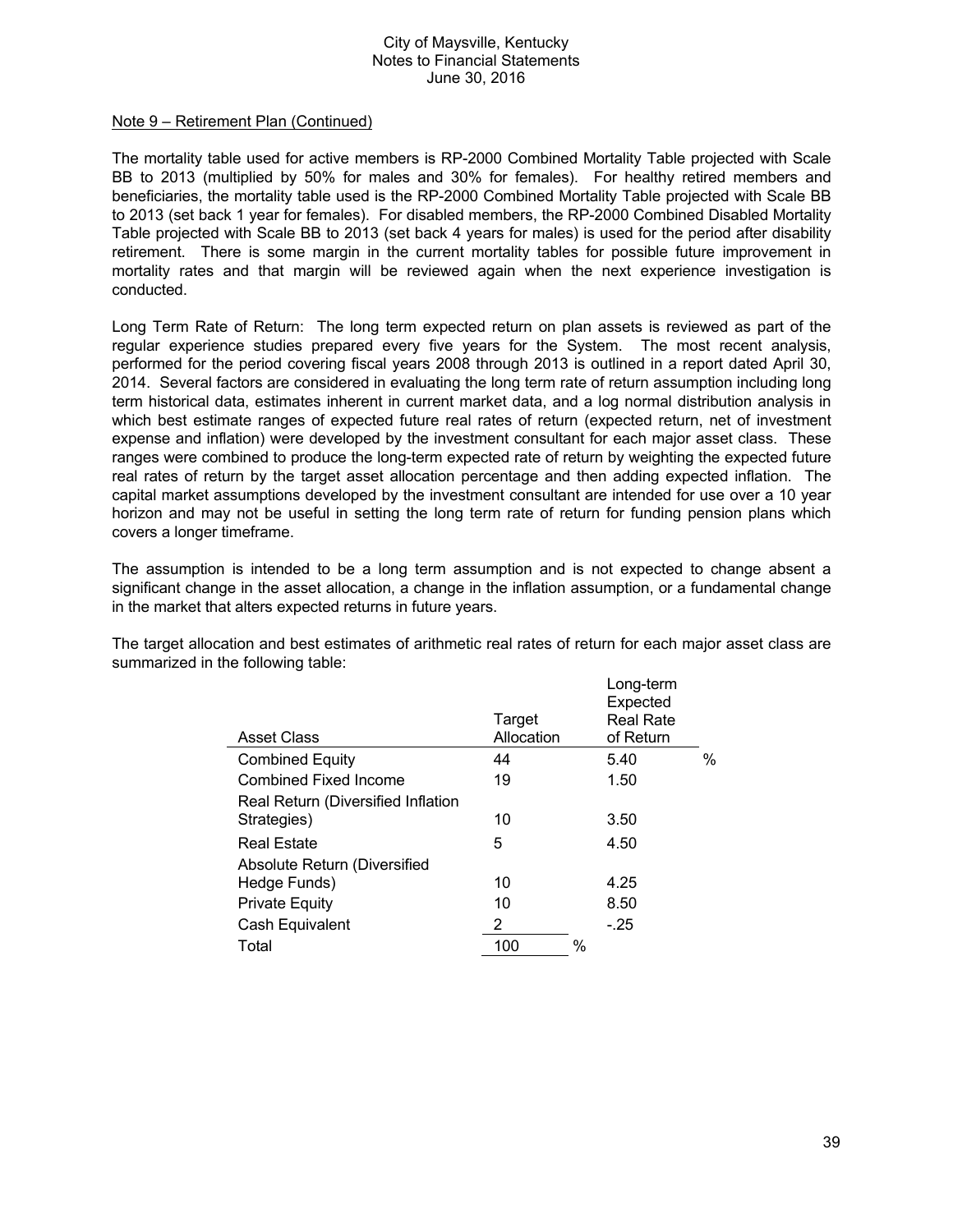#### Note 9 – Retirement Plan (Continued)

#### *Discount Rate*

The discount rate used to measure the total pension liability was 7.50%. The projection of cash flows used to determine the discount rate assumed that local employers would contribute the actuarially determined contribution rate of projected compensation over the remaining 28 year amortization period of the unfunded actuarial accrued liability. The actuarial determined contribution rate is adjusted to reflect the phase in of anticipated gains on actuarial value of assets over the first four years of the projection period. The discount rate determination does not use a municipal bond rate. The periods of projected benefit payments for all current plan members were projected through 2117.

## *Sensitivity of the District's Proportionate Share of the Net Pension Liability to Changes in the Discount Rate*

The following presents the City's proportionate share of the net pension liability calculated using the discount rate of 7.5 percent, as well as what the City's proportionate share of the net pension liability would be if it were calculated using a discount rate that is 1-percentage-point lower (6.5 percent) or 1 percentage-point higher (8.5 percent) than the current rate:

|                       | Discount rate | City's proportionate<br>share of net pension<br>liability |
|-----------------------|---------------|-----------------------------------------------------------|
| 1% decrease           | 6.50%         | \$12,680,000                                              |
| Current discount rate | 7.50%         | \$9,921,000                                               |
| 1% increase           | 8.50%         | \$7,592,000                                               |

*Changes of assumptions:* Since the prior measurement date, the demographic and economic assumptions that affect the measurement of the total pension liability have been updated. The changes are noted below.

- 1) The assumed investment rate of return was decreased from 7.75% to 7.50%.
- 2) The assumed rate of inflation was reduced from 3.50% to 3.25%.
- 3) The assumed rate of wage inflation was reduced from 1.00% to 0.75%.
- 4) Payroll growth assumption was reduced from 4.50% to 4.00%.
- 5) The mortality table used for active members is RP-2000 Combined Mortality Table projected with Scale BB to 2013 (multiplied by 50% for males and 30% for females).
- 6) For healthy retired members and beneficiaries, the mortality table used is the RP-2000 Combined Mortality Table projected with Scale BB to 2014 (set back 1 year for females). For disabled members, the RP-2000 Combined Disabled Mortality Table projected with Scale BB to 2013 (set back 3 years for males) is used for the period after disability retirement. There is some margin in the current mortality tables for possible future improvement in mortality rates and that margin will be reviewed again when the next experience investigations is conducted.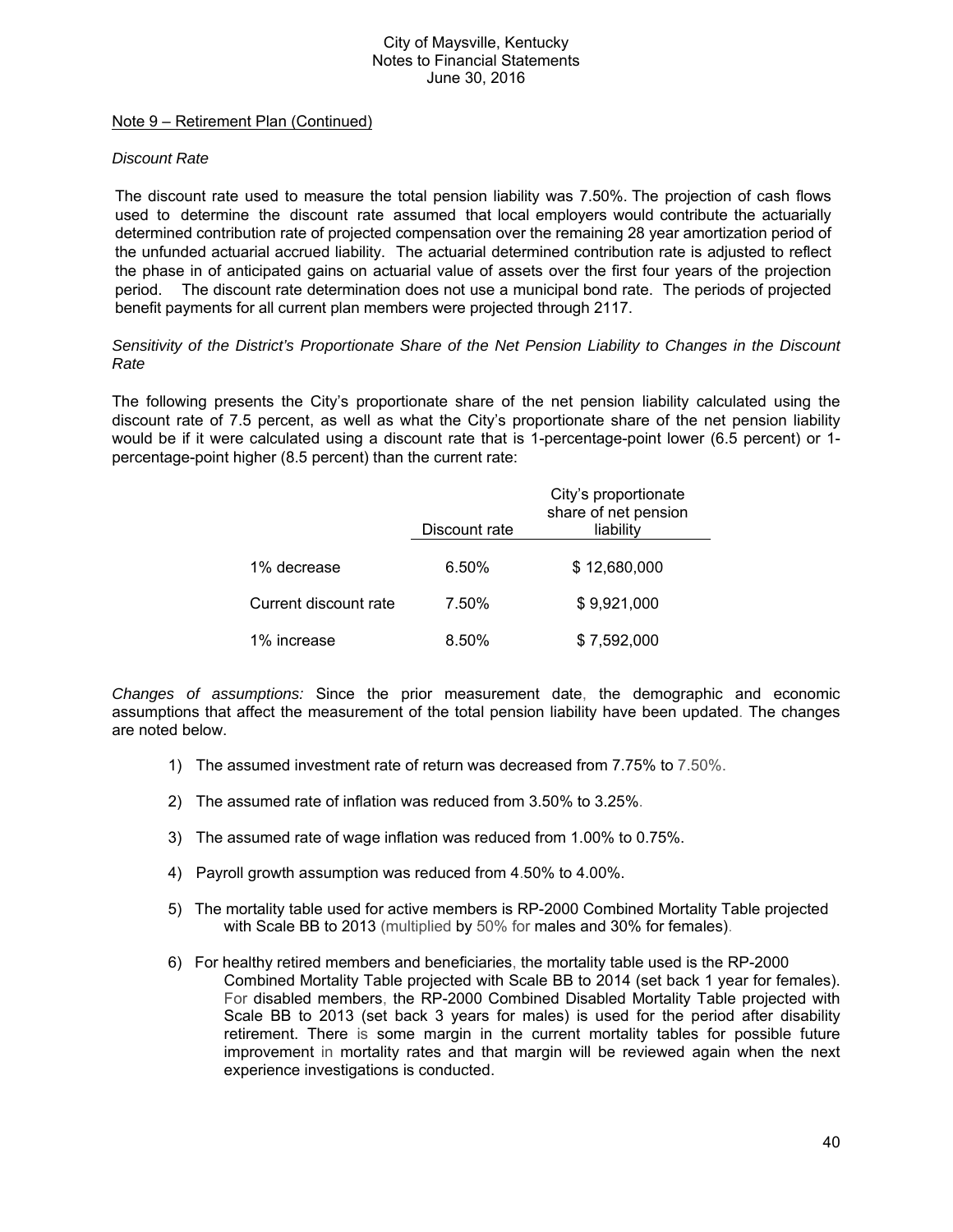#### Note 9 – Retirement Plan (Continued)

 7) The assumed rates of Retirement, Withdrawal, and Disability were updated to more accurate reflect experience.

*Payables to the pension plan:* At June 30, 2016, the City reported a payable of \$75,275 for the outstanding amount of contributions to the pension plan required for the year ended June 30, 2016.

*Pension plan fiduciary net position:* Detailed information about the pension plan's fiduciary net position is available in the separately issued Kentucky Retirement Systems Comprehensive Annual Financial Report on the KRS website at www.kyret.ky.gov.

#### Note 10 – Police and Firemen Retirement Fund

#### Plan Description

The City contributes to the Police and Firefighters' Pension Fund, a single employer defined benefit retirement fund, which covers the City's policemen and firemen hired prior to 1976 that elected not to be covered by the Kentucky County Employees Retirement System. The plan was adopted pursuant to KRS 95.621 to KRS 95.629. In 1976, the City froze admission of new entrants into the plan, and all active members had the option to transfer to the Kentucky County Employees Retirement System. Members who had retired prior to 1976 remained in the Plan and continue to receive monthly benefits. The fund does not issue a stand alone financial report nor is one included in another entity's financial report. At June 30, 2016, the fund had 12 members or beneficiaries receiving monthly annuities. No active members of the plan are on the City's payroll.

Members receive 50% of their final salary plus 2% of final salary per year of service between 20 and 25 years, plus 3% of final salary per year of service between 25 and 30 years. The fund also provides death and disability benefits. In order to fund the Plan, the City transfers money, based on the results of the most recent actuarial study, from the General Fund to the Police and Fire Retirement Fund.

#### Summary of Significant Accounting Policies and Plan Asset Matters

Basis of Accounting – The accrual basis of accounting is followed by the fund. Employer contributions to the fund are recognized when due and the employer has made a formal commitment to provide the contributions. Benefits and refunds are recognized when due and payable in accordance with the terms of the plan. The financial statements are presented in accordance with generally accepted accounting principles as promulgated by the Government Accounting Standards Board.

Investments – Investments are stated at fair value**.** Securities traded on a national exchange are valued at the last reported sales price. Gains or losses on the sale of fixed income securities are recognized using the completed transaction method. There are no significant investments (other than U.S. Government and U.S. Government Agencies & Instrumentalities) in any one organization that represents 5% or more of net assets available for benefits.

Rate of return**,** for the year ended June 30, 2016 the annual money-weighted rate of return on plan investments, net of investment expense, was 0.0 percent. The money-weighted rate of return expresses investment performance, net of investment expense, adjusted for the changing amounts actually invested.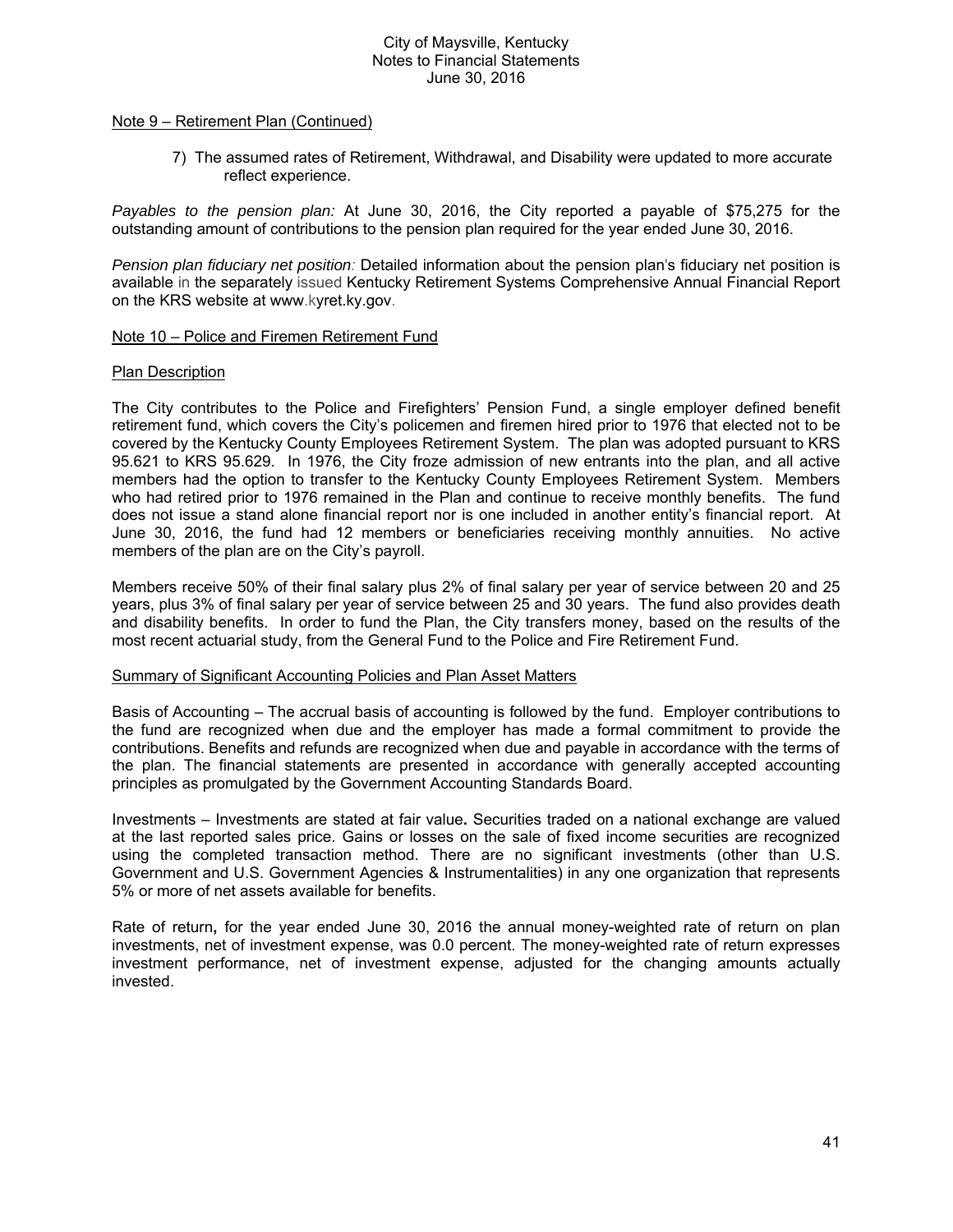## Note 10 – Police and Firemen Retirement Fund (Continued)

#### **Contributions**

The contribution requirements for the current and two prior years ended June 30, were:

|      |                      |              | Required     | Percentage   |
|------|----------------------|--------------|--------------|--------------|
|      | Required             | Required     | Contribution | of Required  |
|      | Employee             | Employer     | Actually     | Total        |
|      | Contribution         | Contribution | Made         | Contribution |
| 2016 | \$<br>-              | \$90,000     | \$90,000     | 100%         |
| 2015 | \$<br>$\blacksquare$ | \$93,000     | \$93,000     | 100%         |
| 2014 | \$<br>-              | \$93,000     | \$93,000     | 100%         |

The "pension benefit obligation" is a standardized measure of the present value of pension benefits, adjusted for the effects of projected salary increases and step-rate benefits, estimated to be payable in the future as a result of employee service to date. The measure is intended to help users assess the economic status of the fund on a going-concern basis, assess progress made in accumulating sufficient assets to pay benefits when due, and to make comparisons among employers. The measure is the actuarial present value of credited projected benefits and is independent of the method used to determine Fund conditions. The pension benefit obligation, without future cost-of-living increases at June 30, 2016 was \$2,119,872.

The market value of the net assets available for benefits at June 30, 2016, was \$830,689. The total unfunded pension benefit obligation applicable to the participants of the Fund at June 30, 2016, was approximately \$1,232,108.

An actuarial calculation of the total pension liability as of June 30, 2016 was prepared using data as of June 30, 2016 and actuarial assumption as set in the most recent formal valuation of the Plan as of June 30, 2015.

Significant actuarial assumptions used in determining the obligation include:

- a. The expected rate of earnings on any monies set aside under the fund of 4.5%
- b. The approximate number of years that a retired employee will live after retirement.
- c. The approximate number of years that a beneficiary will live after the death of the retired member.

The actuarial method of valuation used was the "entry age normal" cost method. Under this method, an annual service cost is established for each employee. This annual service cost is the level annual percent of pay, which should have been contributed each year from the date of a member's employment until his retirement date in order to fully fund his benefits at retirement. In addition, the actuarial valuation period to compute unfunded actuarial accrued liability was over 20 years. No projected salary increases or post retirement benefits were also assumed for the valuation. The actuarial study conducted at June 30, 2015, indicated that the annual contribution level needs to be approximately \$90,000 in order to support promised benefits with no future cost-of- living increases.

Mortality rates were used based on the RP-2000 Mortality Table projected to 2015 without collar adjustment. The long term expected rate of return on pension plan investments was determined based on the composition of the current portfolio and the projected return for different asset classes. The discount rate used to measure the total pension liability was 4.5 percent. The projection used to determine the discount rate assumed that contributions from the City will be made at contractually required rates, actuarially determined. Based on those assumptions, the plan's fiduciary net position was projected to be available to make all projected future benefit payments of current plan members. Therefore, the long-term expected rate of return on plan investments was applied to all periods of projected benefit payments to determine the total pension liability.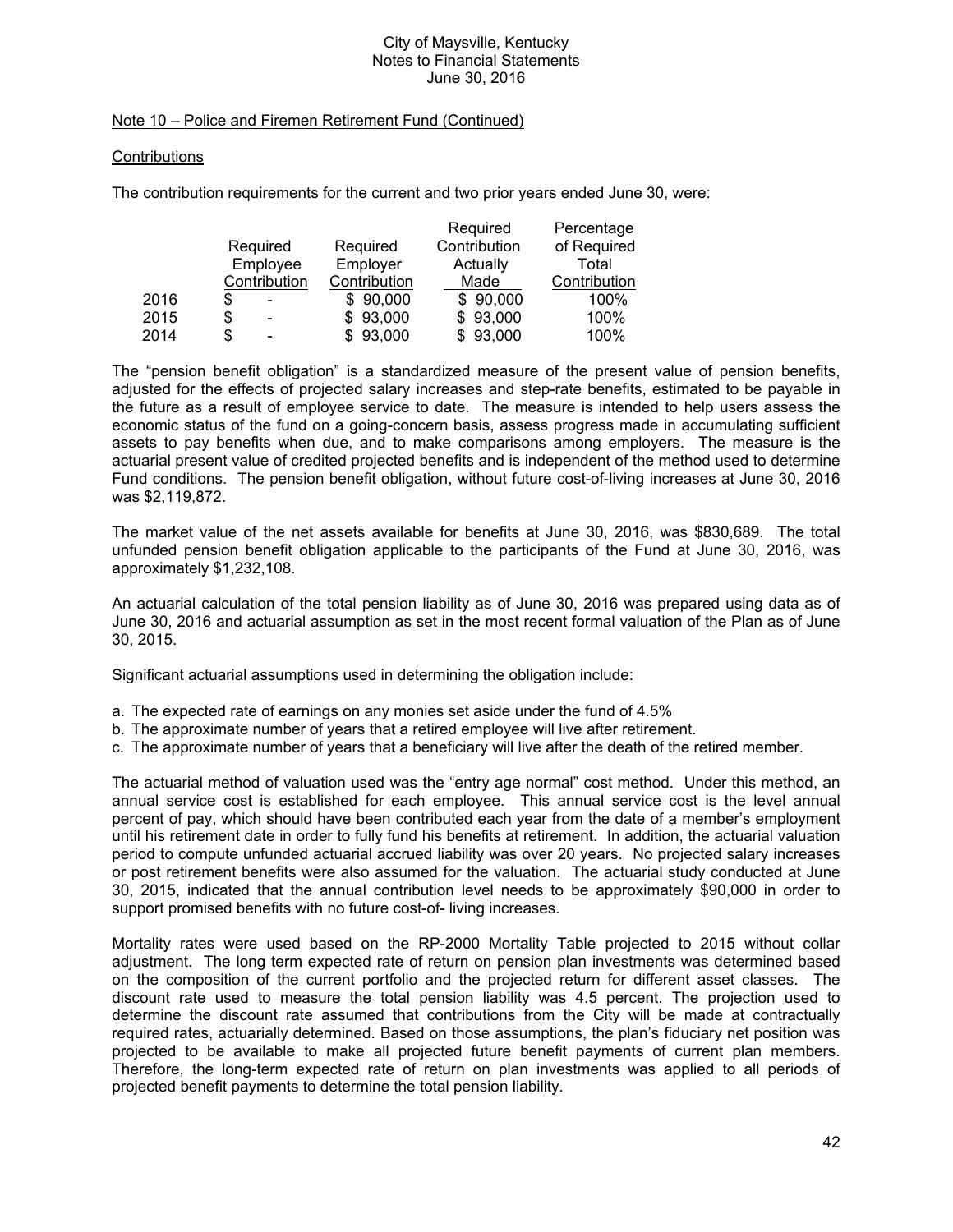## Note 10 – Police and Firemen Retirement Fund (Continued)

The target allocation and best estimates of geometric real rates of return for each major asset class are summarized in the following table:

| Target |            | Expected<br><b>Real Rate</b> |                        |
|--------|------------|------------------------------|------------------------|
| 25     |            | $7.0 - 8.0$                  | $\%$                   |
| 70     |            | $4.0 - 5.0$                  |                        |
| 5      |            | $3.0 - 5.0$                  |                        |
| 100    | %          |                              |                        |
|        | Allocation |                              | Long-term<br>of Return |

The components of the net pension liability of the fund at June 30, 2016, were as followings:

| Total pension liability                                            | 2,062,797 |
|--------------------------------------------------------------------|-----------|
| Plan net position                                                  | 830.689   |
| Fund's net pension liability                                       | 1.232.108 |
| Plan's net position as a percentage of the total pension liability | 40.3%     |

*Sensitivity of the net pension liability to changes in the discount rate.* The interest rate sensitivity for the total pension liability showing the impact of using a discount rate 1% higher and also 1% lower than the assumed valuation interest rate has been estimated as noted below. The calculation was based on the June 30, 2016 valuation liabilities at a discount rate 1% higher and 1% lower than the assumed valuation rate of 4.50%. The results of this estimate of total pension liability sensitivity to a 1% discount rate change are as follows:

| At June 30, 2016 valuation discount rate of 4.50% | \$2,062,797 |
|---------------------------------------------------|-------------|
| At discount rate 1% higher (i.e. 5.50%)           | 1.895.660   |
| At discount rate 1% lower (i.e. 3.50%)            | 2.257.423   |

## Note 11 – Property Tax Calendar

Property taxes for fiscal year 2016 were levied in September 2015 on the assessed valuation of property, located in the City as of the preceding January 1, the lien date. The assessments are determined by the County Property Valuation Administrator in accordance with Kentucky Revised Statutes. The due date and collection periods for all taxes, exclusive of vehicle taxes and local deposit franchise taxes, are as follows:

#### **Description Date Per K.R.S. 134.020**

| Due date for payment of taxes   | Upon receipt              |
|---------------------------------|---------------------------|
| 2% discount period              | By November 30            |
| Face value amount payment dates | December 1 to December 31 |
| Delinguent date, 2% penalty     | January 1                 |
| 10% delinquent date             | February 1                |

Vehicle taxes are collected by the County Clerk of Mason County and are due and collected in the birth month of the vehicle's licensee.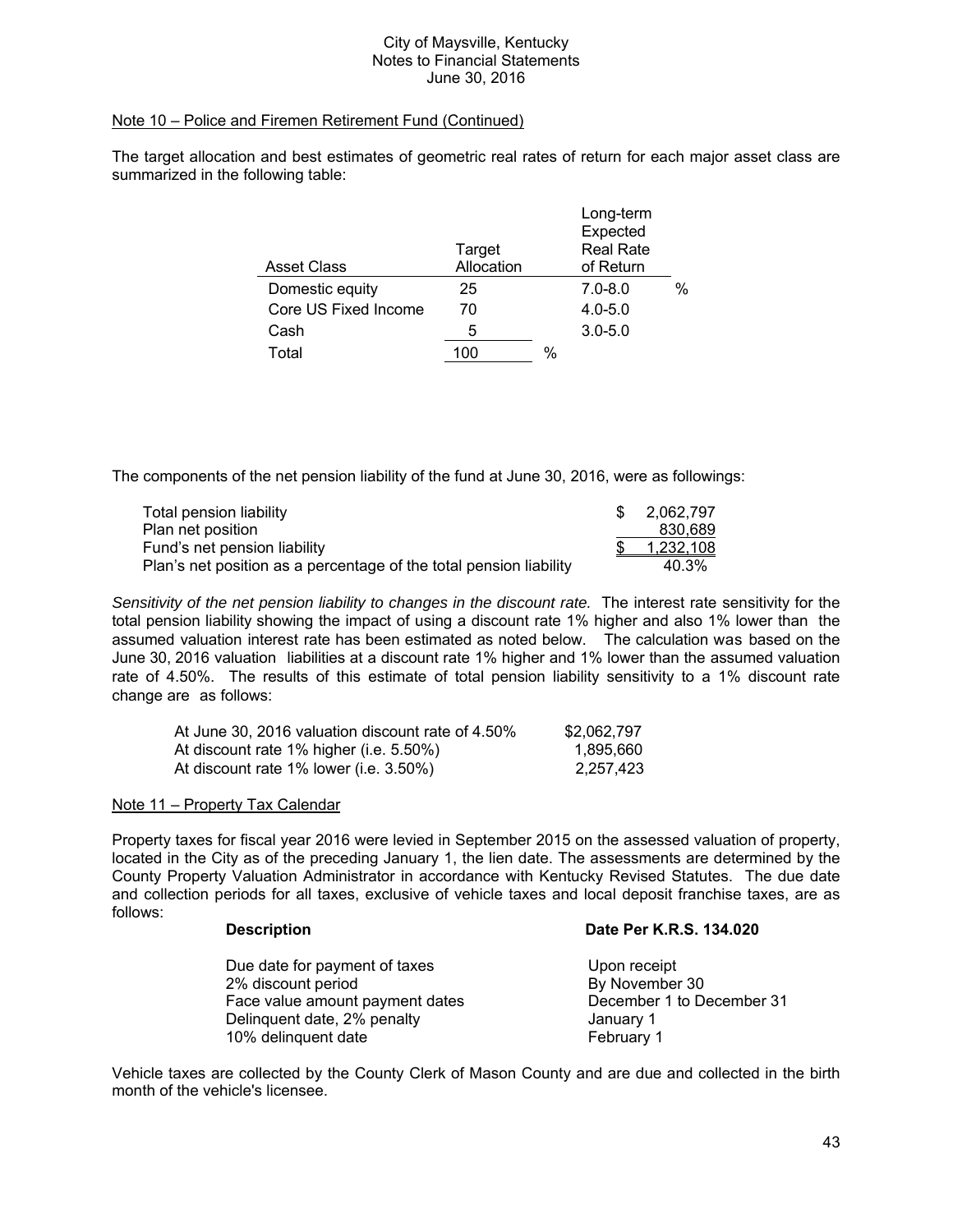#### Note 12 – Risk Management

The City of Maysville is exposed to various risks of loss related to torts; theft of, damage to, and destruction of assets; errors and omissions; injuries to employees; and natural disasters. In addition to its general liability insurance, the City also carries commercial insurance for all other risks of loss such as worker's compensation and accident insurance. Settled claims resulting from these risks have not exceeded commercial insurance coverage in any of the past three fiscal years.

#### Note 13 – Contingencies

The Maysville-Mason County Industrial Development Authority originally borrowed \$627,484 from the City for park improvements. These funds are to be repaid when the land is resold. As of June 30, 2016, it remained uncertain when the land would be sold. The balance of the note at June 30, 2016 was \$552,483 and classified as long-term.

The City receives financial assistance from various federal, state, and local governmental agencies in the form of grants. Disbursements of funds received under these programs generally require compliance with the terms and conditions specified in the grant agreements. The disbursements are also subject to audit by the grantor agencies. Any disallowed claims resulting from such audits could become a liability of the City. However, in the opinion of management, any such disallowed claims will not have a material effect on any of the financial statements included herein or on the overall financial position of the City at June 30, 2016.

In FY 2015, City entered into a HUD grant agreement with the Kentucky Department of Local Government (DLG) for approximately \$768,000 to fund the cost of the Maysville Water Tank Project. In connection with the grant agreement, the City entered into a legal binding agreement with a non-related participating party. The participating party agreed to create, hire and retain for a five-year period 42 fulltime positions and at least 51% of the positions must meet stated income levels. The City agreed to repay the DLG \$19,200 per job not properly created and retained for the duration of the grant period. In the opinion of management, the City is in compliance with the terms of the grant agreement as of June 30, 2016.

#### Note 14 – Interfund Receivables and Payables

Interfund Receivables and Payables as of June 30, 2016 are as follows:

|                       | Interfund          | Interfund       |
|-----------------------|--------------------|-----------------|
|                       | <b>Receivables</b> | Payables        |
| <b>General Fund</b>   | \$<br>534,808      | \$<br>1,466,998 |
| Rec. Park Fund        |                    | 143,235         |
| Plannig Comm. Fund    | ۰                  | 3,522           |
| <b>Tourism Fund</b>   | 191,377            |                 |
| <b>Tank Fund</b>      | 205,331            |                 |
| <b>LGEA Fund</b>      | 425,340            |                 |
| Public Building Corp. | 256,899            |                 |
|                       | \$<br>1,613,755    | \$<br>1,613,755 |

#### Note 15 – Subsequent Events

The City has evaluated and considered the need to recognize or disclose subsequent events through January 17, 2017, which represents the date that these financial statements were available to be issued. Subsequent events past this date, as they pertain to the fiscal year ended June 30, 2016, have not been evaluated by the City.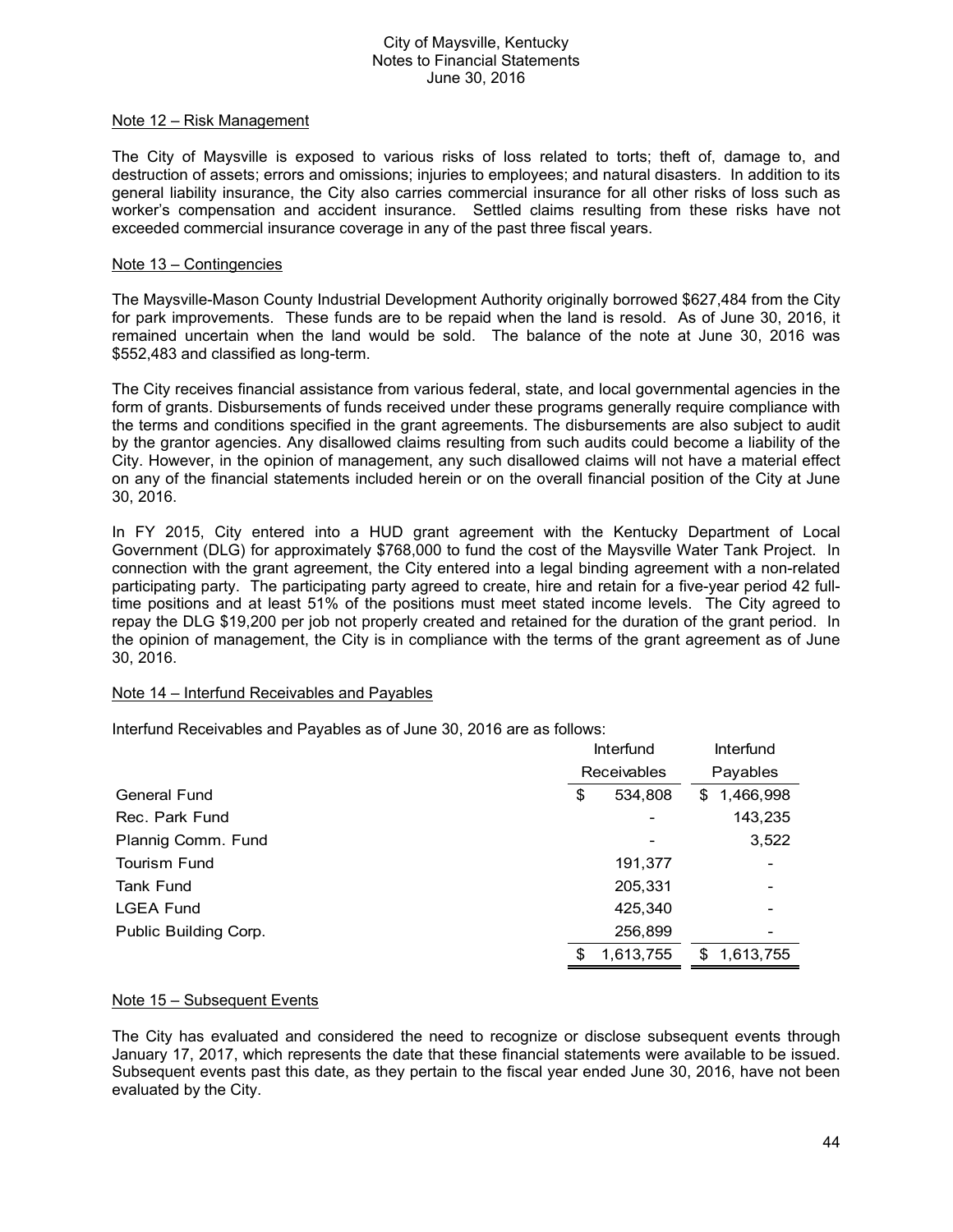#### City of Maysville, Kentucky General Fund Statement of Revenues, Expenditures and Changes in Fund Balance-Budget and Actual for the year ended June 30, 2016

|                                                                    |    | Original<br><b>Budget</b> | <b>Amended</b><br><b>Budget</b> | <b>Actual</b>    | Variance<br><b>Favorable</b><br>(Unfavorable) |            |  |
|--------------------------------------------------------------------|----|---------------------------|---------------------------------|------------------|-----------------------------------------------|------------|--|
| <b>Revenues</b>                                                    |    |                           |                                 |                  |                                               |            |  |
| Taxes                                                              | \$ | 930,000                   | \$<br>930,000                   | \$<br>1,258,591  | \$                                            | 328,591    |  |
| Licenses and permits                                               |    | 7,623,500                 | 7,623,500                       | 7,713,707        |                                               | 90,207     |  |
| Charges for services                                               |    | 520,000                   | 520,000                         | 1,013,344        |                                               | 493,344    |  |
| Intergovernmental revenue                                          |    | 430,000                   | 2,330,000                       | 1,505,100        |                                               | (824,900)  |  |
| Other                                                              |    | 57,500                    | 57,500                          | 113,660          |                                               | 56,160     |  |
| <b>Total revenues</b>                                              |    | 9,561,000                 | 11,461,000                      | 11,604,402       |                                               | 143,402    |  |
| <b>Expenditures</b>                                                |    |                           |                                 |                  |                                               |            |  |
| General government                                                 |    | 2,566,700                 | 2,566,700                       | 2,621,573        |                                               | (54, 873)  |  |
| Police                                                             |    | 2,113,500                 | 2,113,500                       | 2,154,359        |                                               | (40, 859)  |  |
| Fire & Ambulance                                                   |    | 1,905,000                 | 1,905,000                       | 1,927,354        |                                               | (22, 354)  |  |
| Public works                                                       |    | 3,108,000                 | 3,108,000                       | 3,027,650        |                                               | 80,350     |  |
| Parks and recreation                                               |    | 91,000                    | 91,000                          | 62,873           |                                               | 28,127     |  |
| Capital                                                            |    | 350,000                   | 2,250,000                       | 1,326,681        |                                               | 923,319    |  |
| Total expenditures                                                 |    | 10,134,200                | 12,034,200                      | 11,120,490       |                                               | 913,710    |  |
| Excess (deficiency) of revenues over                               |    |                           |                                 |                  |                                               |            |  |
| expenditures                                                       |    | (573, 200)                | (573, 200)                      | 483,912          |                                               | 1,057,112  |  |
| Other financing sources (uses):                                    |    |                           |                                 |                  |                                               |            |  |
| Proceeds from insurance settlement                                 |    |                           |                                 | 1,331            |                                               | 1,331      |  |
| Transfers (to) from other funds, net                               |    |                           |                                 | (138, 414)       |                                               | (138, 414) |  |
| Total other financing sources (uses)                               |    |                           |                                 | (137, 083)       |                                               | (137, 083) |  |
| Excess (deficiency) of revenues over<br>expenditures and transfers |    | (573, 200)                | \$<br>(573, 200)                | 346,829          | \$                                            | 920,029    |  |
| Fund balance, beginning of year                                    |    |                           |                                 | 12,159,107       |                                               |            |  |
| <b>FUND BALANCE, END OF YEAR</b>                                   |    |                           |                                 | \$<br>12,505,936 |                                               |            |  |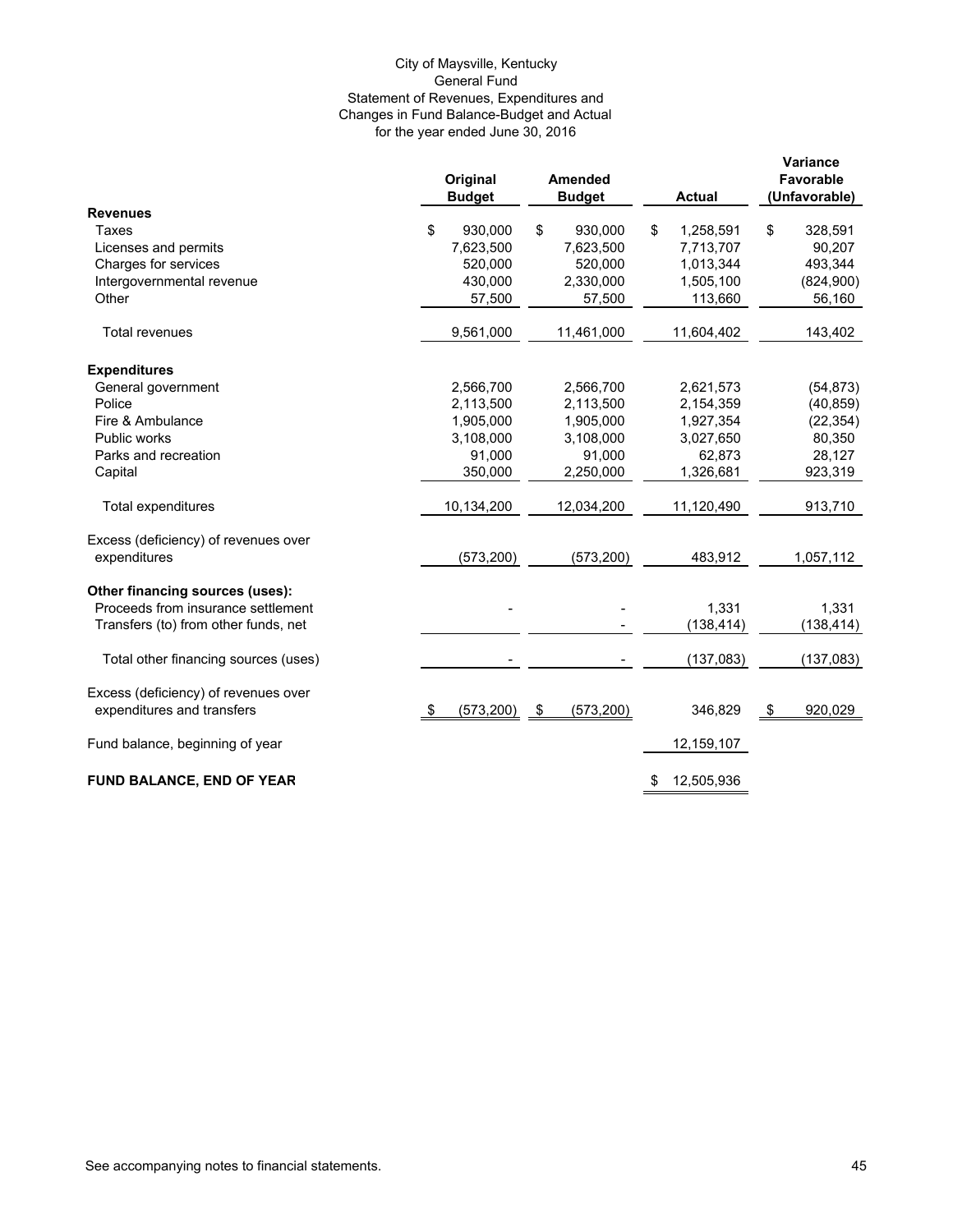#### City of Maysville, Kentucky Required Supplemental Information Schedule of Changes in Total Pension Liability Police and Firefighters' Pension Fund Last Ten Fiscal Years

|                                                                               |     | July 1, 2015<br>to<br>June 30, 2016 |    | July 1, 2014<br>to<br>June 30, 2015 | July 1, 2013<br>to<br>June 30, 2014 |    | July 1, 2012<br>to<br>June 30, 2013 |     | July 1, 2011<br>to<br>June 30, 2012 |     | July 1, 2010<br>to<br>June 30, 2011 | July 1, 2009<br>to<br>June 30, 2010 |    | July 1, 2008<br>t٥<br>June 30, 2009 |     | July 1, 2007<br>to<br>June 30, 2008 |     | July 1, 2006<br>to<br>June 30, 2007 |
|-------------------------------------------------------------------------------|-----|-------------------------------------|----|-------------------------------------|-------------------------------------|----|-------------------------------------|-----|-------------------------------------|-----|-------------------------------------|-------------------------------------|----|-------------------------------------|-----|-------------------------------------|-----|-------------------------------------|
| <b>Total pension liability</b>                                                |     |                                     |    |                                     |                                     |    |                                     |     |                                     |     |                                     |                                     |    |                                     |     |                                     |     |                                     |
| Service cost                                                                  | \$  |                                     |    |                                     | \$                                  |    |                                     | \$  |                                     | \$  |                                     |                                     |    |                                     |     |                                     |     |                                     |
| Interest                                                                      |     | 91,248                              |    | 93,804                              | 97,254                              |    | 114,829                             |     | 118,234                             |     | 121,718                             | 150,355                             |    | 154,707                             |     | 159,162                             |     | 171,442                             |
| Changes in benefit terms                                                      |     |                                     |    |                                     |                                     |    |                                     |     |                                     |     |                                     |                                     |    |                                     |     |                                     |     |                                     |
| Differences between expected<br>and actual experience                         |     | 21,772                              |    | 13,053                              | $\blacksquare$                      |    | (68, 273)                           |     |                                     |     | $\overline{\phantom{a}}$            | (255, 321)                          |    |                                     |     |                                     |     | 56,829                              |
| Changes in assumptions                                                        |     |                                     |    | 7,195                               | $\blacksquare$                      |    | 203,824                             |     |                                     |     |                                     | 205,963                             |    |                                     |     |                                     |     | 306,097                             |
| Benefit payments                                                              |     | (170, 095)                          |    | (171, 760)                          | (176, 436)                          |    | (177, 622)                          |     | (183,120)                           |     | (187, 391)                          | (217, 278)                          |    | (226, 854)                          |     | (228, 681)                          |     | (228, 828)                          |
| Net change in total pension liability                                         |     | (57, 075)                           |    | (57, 708)                           | (79, 182)                           |    | 72,758                              |     | (64, 886)                           |     | (65, 673)                           | (116, 281)                          |    | (72, 147)                           |     | (69, 519)                           |     | 305,540                             |
| <b>Total pension liability-beginning</b>                                      |     | 2,119,872                           |    | 2,177,580                           | 2,256,762                           |    | 2,184,004                           |     | 2,248,890                           |     | 2,314,563                           | 2,430,844                           |    | 2,502,991                           |     | 2,572,510                           |     | 2,266,970                           |
| <b>Total pension liability-ending</b>                                         |     | 2,062,797                           | s. | 2,119,872                           | \$<br>2,177,580                     | 5  | 2,256,762                           | - 5 | 2,184,004                           | 5   | 2,248,890                           | \$<br>2,314,563                     | S  | 2,430,844                           | 5   | 2,502,991                           | S   | 2,572,510                           |
| Plan fiduciary net position<br>Contrubution from City                         |     | 90.000                              | \$ | 93,000                              | \$<br>93,000                        | \$ | 109,000                             | \$  | 109,000                             | \$. | 109,000                             | \$<br>114,000                       |    | 114,000                             | -\$ | 94,000                              | -\$ | 94,000                              |
| Plan net investment income                                                    |     | 19,506                              |    | 4,865                               | 68,555                              |    | 39,344                              |     | 31,586                              |     | 103,124                             | 89,091                              |    | (31, 894)                           |     | 42,137                              |     | 111,309                             |
| Benefit payments                                                              |     | (170, 095)                          |    | (171, 760)                          | (176, 436)                          |    | (177, 622)                          |     | (183, 120)                          |     | (187, 391)                          | (217, 278)                          |    | (226, 854)                          |     | (228, 681)                          |     | (228, 828)                          |
| Plan administrative expense                                                   |     | (6,670)                             |    | (7, 146)                            | (7, 242)                            |    | (7, 318)                            |     | (7, 323)                            |     | (4,041)                             | (2,980)                             |    | (4, 161)                            |     | (4,993)                             |     | (5,093)                             |
| Other changes                                                                 |     |                                     |    |                                     |                                     |    |                                     |     |                                     |     |                                     |                                     |    |                                     |     |                                     |     |                                     |
| Net change in plan fiduciary net position                                     |     | (67, 259)                           |    | (81,041)                            | (22, 123)                           |    | (36, 596)                           |     | (49, 857)                           |     | 20,692                              | (17, 167)                           |    | (148,909)                           |     | (97, 537)                           |     | (28, 612)                           |
| Plan fiduciary net position - beginning                                       | -SS | 897,948                             | S  | 978,989                             | \$<br>1,001,112                     | \$ | 1,037,708                           | \$  | ,087,565                            | S   | .066,673                            | \$<br>1,084,040                     | S  | ,232,949                            | S.  | ,330,486                            | -SS | ,359,098<br>$\overline{\mathbf{1}}$ |
| Plan fiduciary net position - ending                                          |     | 830,689                             |    | 897,948                             | \$<br>978,989                       | \$ | 1,001,112                           | \$  | 1,037,708                           | \$  | 1,087,365                           | \$<br>1,066,873                     | \$ | 1,084,040                           |     | 1,232,949                           | S   | 1,330,486                           |
| City net pension liability                                                    |     | 1,232,108                           |    | 1,221,924                           | 1,198,591                           |    | 1,255,650                           |     | 1,146,296                           |     | 1,161,525                           | 1,247,690                           |    | 1,346,804                           |     | 1,270,042                           |     | 1,242,024                           |
| Plan fiduciary net position as a<br>percentage of the total pension liability |     | 40.3%                               |    | 42.4%                               | 45.0%                               |    | 44.4%                               |     | 47.5%                               |     | 48.4%                               | 46.1%                               |    | 44.6%                               |     | 49.3%                               |     | 51.7%                               |
| Annual money-weighted rate of return                                          |     | $0.00\%$                            |    | 0.00%                               | 0.00%                               |    | 0.00%                               |     | 0.00%                               |     | 0.07%                               | 0.18%                               |    | 0.25%                               |     | 0.04%                               |     | 0.04%                               |

The total pension liability is determined by means of an actuarial valuation of the pension plan. The past four actuarial valuations of the City's Police & Firefighters' Pension Fund in were prepared as of 6/30/15, 6/30/2013, 6/30/2010 and 6/30/2007. The computation of the pension liability in the intervening years was estimated based on the following:

The 6/30/2007 valuation liability was then rolled forward to 6/30/2008 using the 2007 valuation assumptions, and that 6/30/2008 estimate was subsequently rolled forward using those same assumptions to generate a 6/30/2009 estimate. The 6/30/2010 valuation liability was then rolled forward to 6/30/2011 using the 2010 valuation assumptions, and that 6/30/2011 estimate was subsequently rolled forward using those same assumptions to generate a 6/30/2012 estimate. The 6/30/2013 valuation liability was then rolled forward to 6/30/2014 using the 2013 valuation assumptions to generate the 6/30/2014 estimate.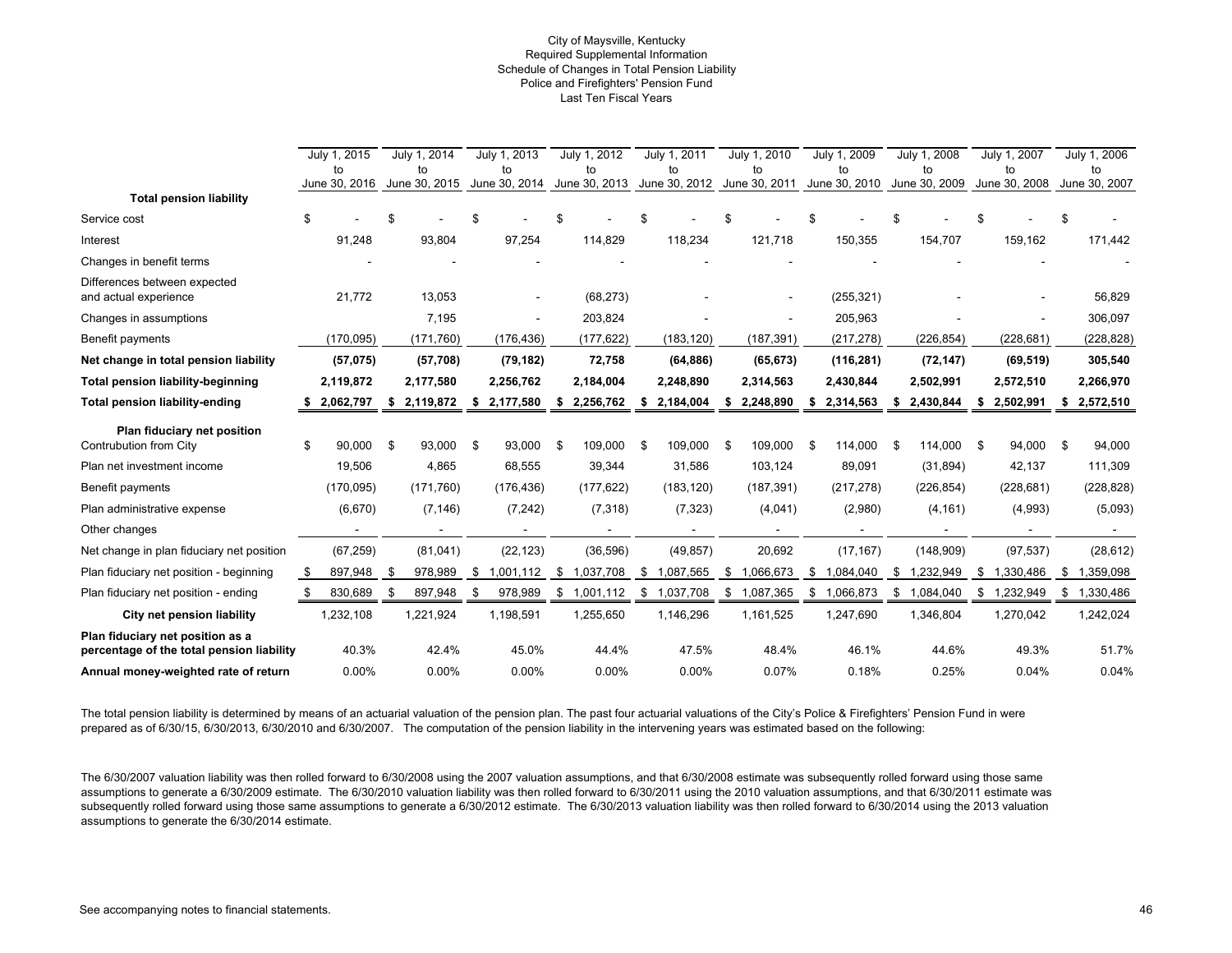# City of Maysville, Kentucky Schedule of the City's Proportionate Share of the Net Pension Liability County Employees' Retirement System Last Two Fiscal Years

|                                                                                                          |                     |           |                             | June 30, 2015 |                                     |           |                     |             |                         |           |    |                                     |
|----------------------------------------------------------------------------------------------------------|---------------------|-----------|-----------------------------|---------------|-------------------------------------|-----------|---------------------|-------------|-------------------------|-----------|----|-------------------------------------|
|                                                                                                          | Hazardous<br>(City) |           | Non-<br>Hazardous<br>(City) |               | Non-<br>Hazardous<br>(Utility Comm) |           | Hazardous<br>(City) |             | Non-Hazardous<br>(City) |           |    | Non-<br>Hazardous<br>(Utility Comm) |
| City's proportion of the net pension liability                                                           |                     | 0.313412% |                             | 0.093523%     |                                     | 0.035739% |                     | 0.283436%   |                         | 0.095387% |    | 0.034165%                           |
| City's proportionate share of the net pension liability                                                  | \$                  | 3,767,000 | \$                          | 3,034,000     | \$                                  | 1,160,000 |                     | \$4,351,048 | \$                      | 4,101,201 | \$ | 1,468,921                           |
| City's covered-employee payroll                                                                          | \$                  | 1,619,576 | \$                          | 2,480,617     | \$                                  | 888,930   | \$                  | 1,310,262   | \$                      | 2,627,284 | \$ | 811,826                             |
| City's proportionate share of the net pension liabilty<br>as a percentage of its covered-empoyee payroll |                     | 232.59%   |                             | 122.31%       |                                     | 130.49%   |                     | 332.07%     |                         | 156.10%   |    | 180.94%                             |
| Plan fiduciary net position as a percentage of the total<br>pension liability                            |                     | 63.46%    |                             | 66.80%        |                                     | 66.80%    |                     | 57.52%      |                         | 59.97%    |    | 59.97%                              |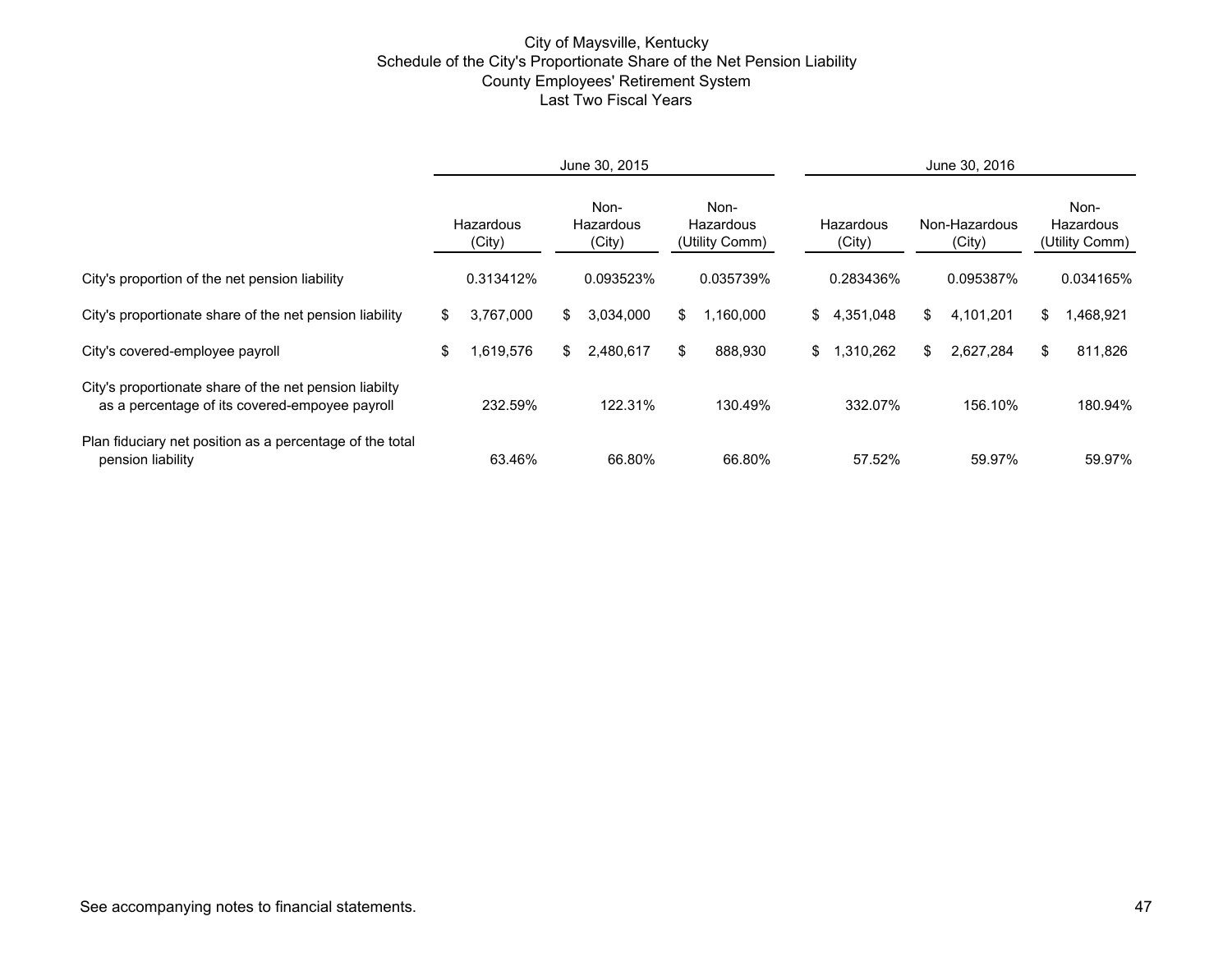## City of Maysville, Kentucky Schedule of the City's Pension Contributions County Employees' Retirement System Last Two Fiscal Years

|                                                                         |                  |            |                             | June 30, 2015 |                                        |            | June 30, 2016       |             |    |                             |    |                                     |  |
|-------------------------------------------------------------------------|------------------|------------|-----------------------------|---------------|----------------------------------------|------------|---------------------|-------------|----|-----------------------------|----|-------------------------------------|--|
|                                                                         | Hazardous (City) |            | Non-<br>Hazardous<br>(City) |               | Non-<br>Hazardous<br>(Utility<br>Comm) |            | Hazardous<br>(City) |             |    | Non-<br>Hazardous<br>(City) |    | Non-<br>Hazardous<br>(Utility Comm) |  |
| Contractually required contribution                                     | \$               | 496,222    | \$                          | 394,404       | \$                                     | 140,567    | \$                  | 431,732     | \$ | 448,215                     | \$ | 138,492                             |  |
| Contributions in relation to the contractually required<br>contribution |                  | (496, 222) |                             | (394, 404)    |                                        | (140, 567) |                     | (431, 732)  |    | (448, 215)                  |    | (138, 492)                          |  |
| Contribution deficiency (excess)                                        |                  |            |                             |               |                                        |            |                     |             |    |                             |    |                                     |  |
| City's covered-employee payroll                                         | \$               | 1,619,576  |                             | \$2,480,617   | \$                                     | 888,930    |                     | \$1,310,262 |    | \$2,627,284                 | \$ | 811,826                             |  |
| Contributions as a percentage of covered employee                       |                  | 30.64%     |                             | 15.90%        |                                        | 15.81%     |                     | 32.95%      |    | 17.06%                      |    | 17.06%                              |  |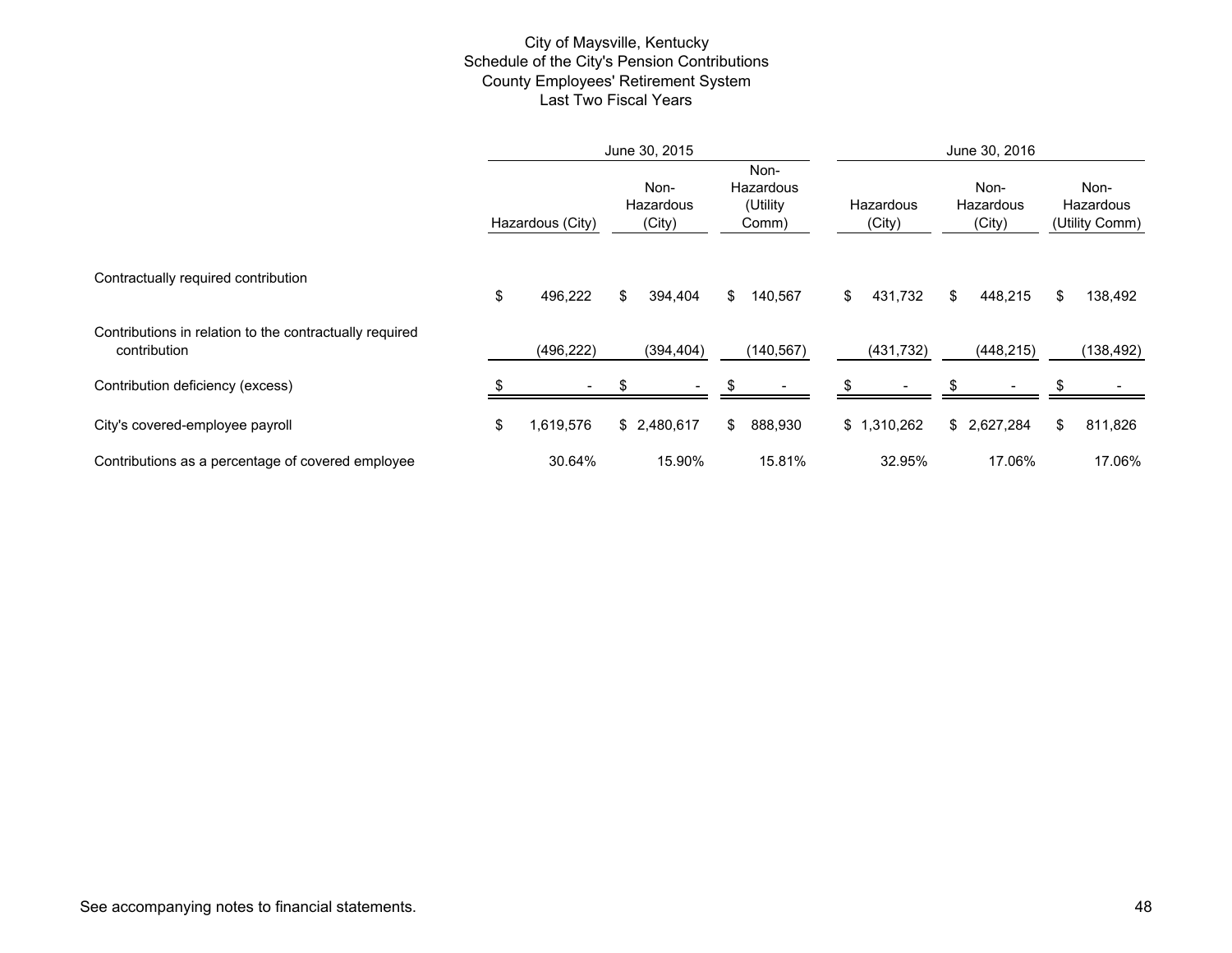#### City of Maysville, Kentucky Combining Balance Sheet Nonmajor Governmental Funds June 30, 2016

|                                                      |    |                                               |    |                                                                |    |                                           |    | <b>SPECIAL REVENUE FUNDS</b>    |    |                                               |    |                    |    | <b>PERMANENT</b><br><b>FUND</b> |    |                      |
|------------------------------------------------------|----|-----------------------------------------------|----|----------------------------------------------------------------|----|-------------------------------------------|----|---------------------------------|----|-----------------------------------------------|----|--------------------|----|---------------------------------|----|----------------------|
| <b>ASSETS</b>                                        |    | Maysville-<br>Mason Co.<br>Recreation<br>Park |    | Maysville-<br>Mason Co.<br><b>Joint Planning</b><br>Commission |    | <b>Maysville</b><br>Tourism<br>Commission |    | <b>Municipal</b><br>Road<br>Aid |    | Local<br>Government<br>Economic<br>Assistance |    | <b>Total</b>       |    | Cementery<br><b>Trust Fund</b>  |    | Total                |
| Cash<br>Investments<br>Accounts receivable:          | \$ |                                               | \$ |                                                                | \$ |                                           | \$ |                                 | \$ |                                               | \$ |                    | \$ | 1,479,978                       | \$ | 1,479,978            |
| Intergovernmental<br>Due from other funds            |    | 151,054                                       |    | 4,571                                                          |    | 191,377                                   |    | 20,537                          |    | 425,340                                       |    | 176,162<br>616,717 |    |                                 |    | 176,162<br>616,717   |
| <b>Total Assets</b>                                  |    | 151,054                                       | \$ | 4,571                                                          |    | \$191,377                                 | \$ | 20,537                          | \$ | 425,340                                       |    | 792,879            | \$ | 1,479,978                       | \$ | 2,272,857            |
| <b>LIABILITIES AND FUND BALANCE</b>                  |    |                                               |    |                                                                |    |                                           |    |                                 |    |                                               |    |                    |    |                                 |    |                      |
| Accounts payable<br>Due to other funds               | \$ | 7,428<br>143,235                              | \$ | 3,522                                                          | \$ |                                           | \$ |                                 | \$ |                                               | \$ | 7,428<br>146,757   | \$ |                                 | \$ | 7,428<br>146,757     |
| <b>Total Liabilities</b>                             |    | 150,663                                       |    | 3,522                                                          |    |                                           |    |                                 |    |                                               |    | 154,185            |    |                                 |    | 154,185              |
| Fund Balance, restricted<br>Fund Balance, unassigned |    | 391                                           |    | 1,049                                                          |    | 191,377                                   |    | 20,537                          |    | 425,340                                       |    | 445,877<br>192,817 |    | 1,479,978                       |    | 1,925,855<br>192,817 |
| <b>Total Fund Balance</b>                            |    | 391                                           |    | 1,049                                                          |    | 191,377                                   |    | 20,537                          |    | 425,340                                       |    | 638,694            |    | 1,479,978                       |    | 2,118,672            |
| <b>Total Liabilities and Fund Balance</b>            | \$ | 151,054                                       | \$ | 4,571                                                          |    | \$191,377                                 | S  | 20,537                          | \$ | 425,340                                       | S  | 792,879            | S  | 1,479,978                       | \$ | 2,272,857            |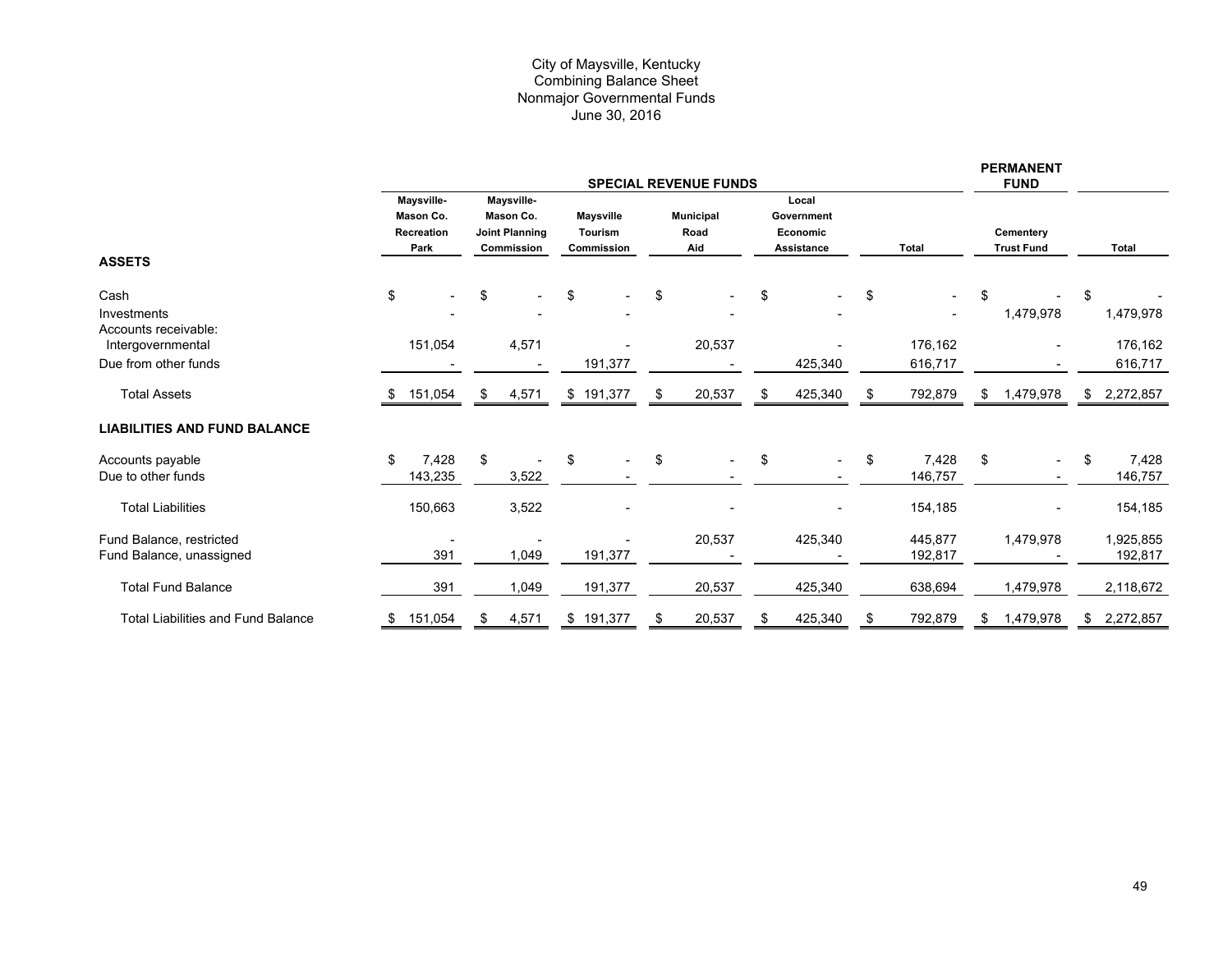#### City of Maysville, Kentucky Combining Statement of Revenues, Expenditures and Changes in Fund Balance Nonmajor Governmental Funds for the year ended June 30, 2016

|                                                                                                                    |            |                                                      |     |                                                                |    | <b>SPECIAL REVENUE FUNDS</b>                     |    |                                 |    |                                                      |              |                                        |                                | <b>PERMANENT</b><br><b>FUND</b> |                                                      |
|--------------------------------------------------------------------------------------------------------------------|------------|------------------------------------------------------|-----|----------------------------------------------------------------|----|--------------------------------------------------|----|---------------------------------|----|------------------------------------------------------|--------------|----------------------------------------|--------------------------------|---------------------------------|------------------------------------------------------|
|                                                                                                                    |            | Maysville-<br>Mason Co.<br><b>Recreation</b><br>Park |     | Maysville-<br>Mason Co.<br><b>Joint Planning</b><br>Commission |    | <b>Maysville</b><br><b>Tourism</b><br>Commission |    | <b>Municipal</b><br>Road<br>Aid |    | Local<br>Government<br>Economic<br><b>Assistance</b> | <b>Total</b> |                                        | Cementery<br><b>Trust Fund</b> |                                 | <b>Total</b>                                         |
| <b>Revenues</b><br>Intergovernmental revenue<br>Charges for services<br><b>Taxes</b><br>Investment income<br>Other | \$         | 151,054<br>12,924<br>4,100                           | \$  | 4,571<br>585                                                   | \$ | 11,362<br>78,804<br>154,989<br>309               | \$ | 233,023                         | \$ | 1,988                                                | \$           | 401,998<br>92,313<br>154,989<br>4,409  | \$                             | 2,833                           | \$<br>401,998<br>92,313<br>154,989<br>2,833<br>4,409 |
| <b>Total revenues</b>                                                                                              |            | 168,078                                              |     | 5,156                                                          |    | 245,464                                          |    | 233,023                         |    | 1,988                                                |              | 653,709                                |                                | 2,833                           | 656,542                                              |
| <b>Expenditures</b><br>Parks and Recreation<br><b>General Government</b><br>Tourism<br>Capital Outlay              |            | 319,132                                              |     | 9,727                                                          |    | 217,848                                          |    | 540,572                         |    |                                                      |              | 319,132<br>9,727<br>217,848<br>540,572 |                                | 4,219                           | 319,132<br>13,946<br>217,848<br>540,572              |
| Total expenditures                                                                                                 |            | 319,132                                              |     | 9,727                                                          |    | 217,848                                          |    | 540,572                         |    |                                                      |              | 1,087,279                              |                                | 4,219                           | 1,091,498                                            |
| Excess (deficiency) of revenues over<br>expenditures                                                               |            | (151, 054)                                           |     | (4, 571)                                                       |    | 27,616                                           |    | (307, 549)                      |    | 1,988                                                |              | (433, 570)                             |                                | (1, 386)                        | (434, 956)                                           |
| Other Financing Sources (Uses)<br>Transfers (to) from other funds                                                  |            | 151,054                                              |     | 4,571                                                          |    | 5,000                                            |    |                                 |    |                                                      |              | 160,625                                |                                | (67,063)                        | 93,562                                               |
| <b>Total Other Financing Sources (Uses)</b>                                                                        |            | 151,054                                              |     | 4,571                                                          |    | 5,000                                            |    |                                 |    |                                                      |              | 160,625                                |                                | (67,063)                        | 93,562                                               |
| Excess (deficiency) of revenues over<br>expenditures and transfers                                                 |            |                                                      |     |                                                                |    | 32,616                                           |    | (307, 549)                      |    | 1,988                                                |              | (272, 945)                             |                                | (68, 449)                       | (341, 394)                                           |
| Fund balance, beginning of year                                                                                    |            | 391                                                  |     | 1,049                                                          |    | 158,761                                          |    | 328,086                         |    | 423,352                                              |              | 911,639                                |                                | 1,548,427                       | 2,460,066                                            |
| Fund balance, end of year                                                                                          | $\sqrt{3}$ | 391                                                  | -\$ | 1,049                                                          | \$ | 191,377                                          | \$ | 20,537                          | \$ | 425,340                                              | \$           | 638,694                                |                                | \$1,479,978                     | \$2,118,672                                          |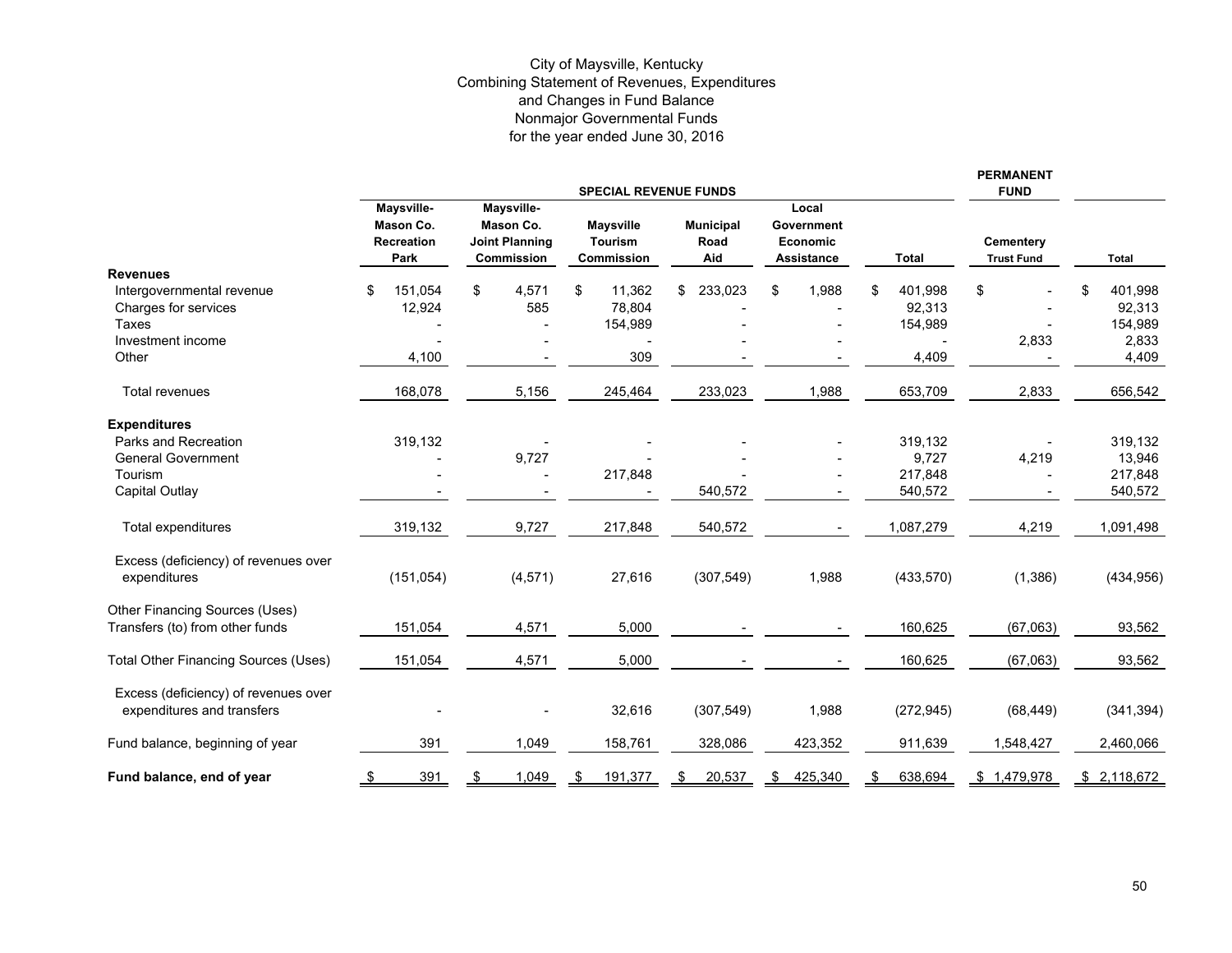## City of Maysville, Kentucky Special Revenue Funds Schedule of Revenues, Expenditures and Changes in Fund Balance - Budget and Actual for the year ended June 30, 2016

|                                                   |    | Original<br><b>Budget</b> | <b>Amended</b><br><b>Budget</b> |           | <b>Actual</b> |            | Variance<br><b>Favorable</b><br>(Unfavorable) |            |  |
|---------------------------------------------------|----|---------------------------|---------------------------------|-----------|---------------|------------|-----------------------------------------------|------------|--|
| <b>Revenues:</b>                                  |    |                           |                                 |           |               |            |                                               |            |  |
| Intergovernmental revenue                         | \$ | 669,305                   | \$                              | 669,305   | \$            | 401,998    | \$                                            | (267, 307) |  |
| Charges for services                              |    | 101.250                   |                                 | 101.250   |               | 92.313     |                                               | (8,937)    |  |
| Taxes                                             |    | 130,600                   |                                 | 130,600   |               | 154,989    |                                               | 24,389     |  |
| Other                                             |    | 5,000                     |                                 | 5,000     |               | 4,409      |                                               | (591)      |  |
| <b>Total revenues</b>                             |    | 906,155                   |                                 | 906,155   |               | 653,709    |                                               | (252, 446) |  |
| <b>Expenditures:</b>                              |    |                           |                                 |           |               |            |                                               |            |  |
| Parks and Recreation                              |    | 427,000                   |                                 | 427,000   |               | 319,132    |                                               | 107,868    |  |
| <b>General Government</b>                         |    | 22.000                    |                                 | 22.000    |               | 9,727      |                                               | 12,273     |  |
| Tourism commission                                |    | 234,655                   |                                 | 234,655   |               | 217,848    |                                               | 16,807     |  |
| <b>Public Safety</b>                              |    | 300,000                   |                                 | 300,000   |               |            |                                               | 300,000    |  |
| Capital Outlay                                    |    | 400,000                   |                                 | 400,000   |               | 540,572    |                                               | (140,572)  |  |
| Total expenditures                                |    | 1,383,655                 |                                 | 1,383,655 |               | 1,087,279  |                                               | 296,376    |  |
| Excess (deficiency) of revenues over expenditures |    | (477,500)                 |                                 | (477,500) |               | (433, 570) |                                               | 43,930     |  |
| Transfers (to) from other funds                   |    |                           |                                 |           |               | 160,625    |                                               | 160,625    |  |
| Excess (deficiency) of revenues over              |    |                           |                                 |           |               |            |                                               |            |  |
| expenditures and transfers                        |    | (477,500)                 |                                 | (477,500) |               | (272, 945) |                                               | 204,555    |  |
| Fund balance, beginning of year                   |    | 911,639                   |                                 | 911,639   |               | 911,639    |                                               |            |  |
| Fund balance, end of year                         | \$ | 434,139                   | \$                              | 434,139   | \$            | 638,694    | \$                                            | 204,555    |  |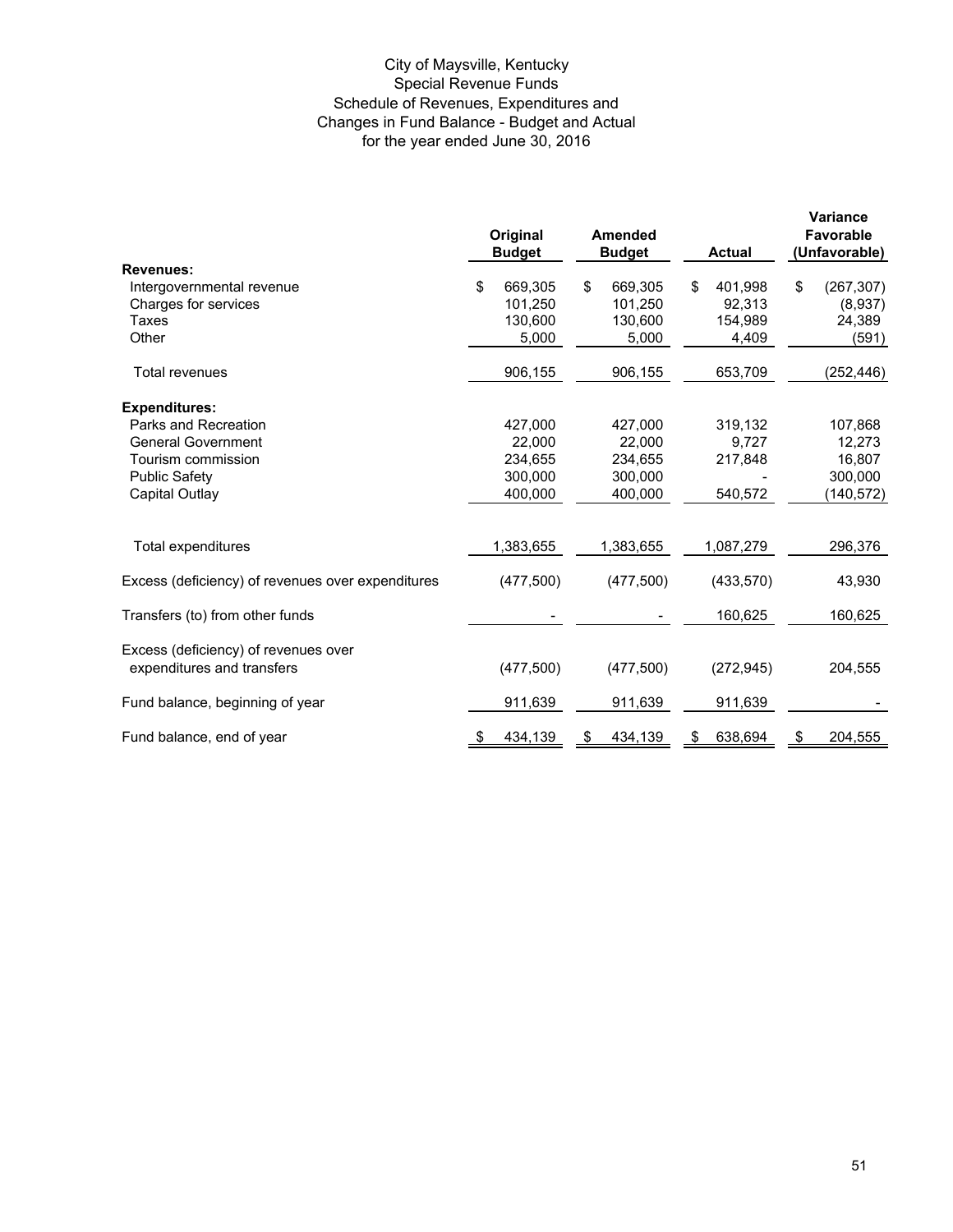## City of Maysville, Kentucky Maysville - Mason County Recreation Park Schedule of Revenues, Expenditures and Changes in Fund Balance - Budget and Actual for the year ended June 30, 2016

|                                                                    |               |               | <b>Variance</b><br><b>Favorable</b> |
|--------------------------------------------------------------------|---------------|---------------|-------------------------------------|
|                                                                    | <b>Budget</b> | <b>Actual</b> | (Unfavorable)                       |
| <b>Revenues</b>                                                    |               |               |                                     |
| Intergovernmental                                                  | \$<br>253,500 | \$<br>151,054 | \$<br>(102, 446)                    |
| Golf course                                                        | 15,000        | 12,924        | (2,076)                             |
| Miscellaneous                                                      | 5,000         | 4,100         | (900)                               |
| <b>Total revenues</b>                                              | 273,500       | 168,078       | (105,422)                           |
| <b>Expenditures</b>                                                |               |               |                                     |
| Personnel                                                          | 123,000       | 128,933       | (5,933)                             |
| Contractual                                                        | 45,000        | 45,767        | (767)                               |
| Material and supplies                                              | 41,500        | 34,766        | 6,734                               |
| Other                                                              | 97,500        | 95,714        | 1,786                               |
| Capital outlay                                                     | 120,000       | 13,952        | 106,048                             |
| <b>Total expenditures</b>                                          | 427,000       | 319,132       | 107,868                             |
| Excess (deficiency) of revenues over expenditures                  | (153,500)     | (151, 054)    | 2,446                               |
| Transfers (to) from other funds                                    | 153,500       | 151,054       | (2, 446)                            |
| Excess (deficiency) of revenues over<br>expenditures and transfers |               |               |                                     |
| Fund balance, beginning of year                                    | 391           | 391           |                                     |
| Fund balance, end of year                                          | 391           | 391           |                                     |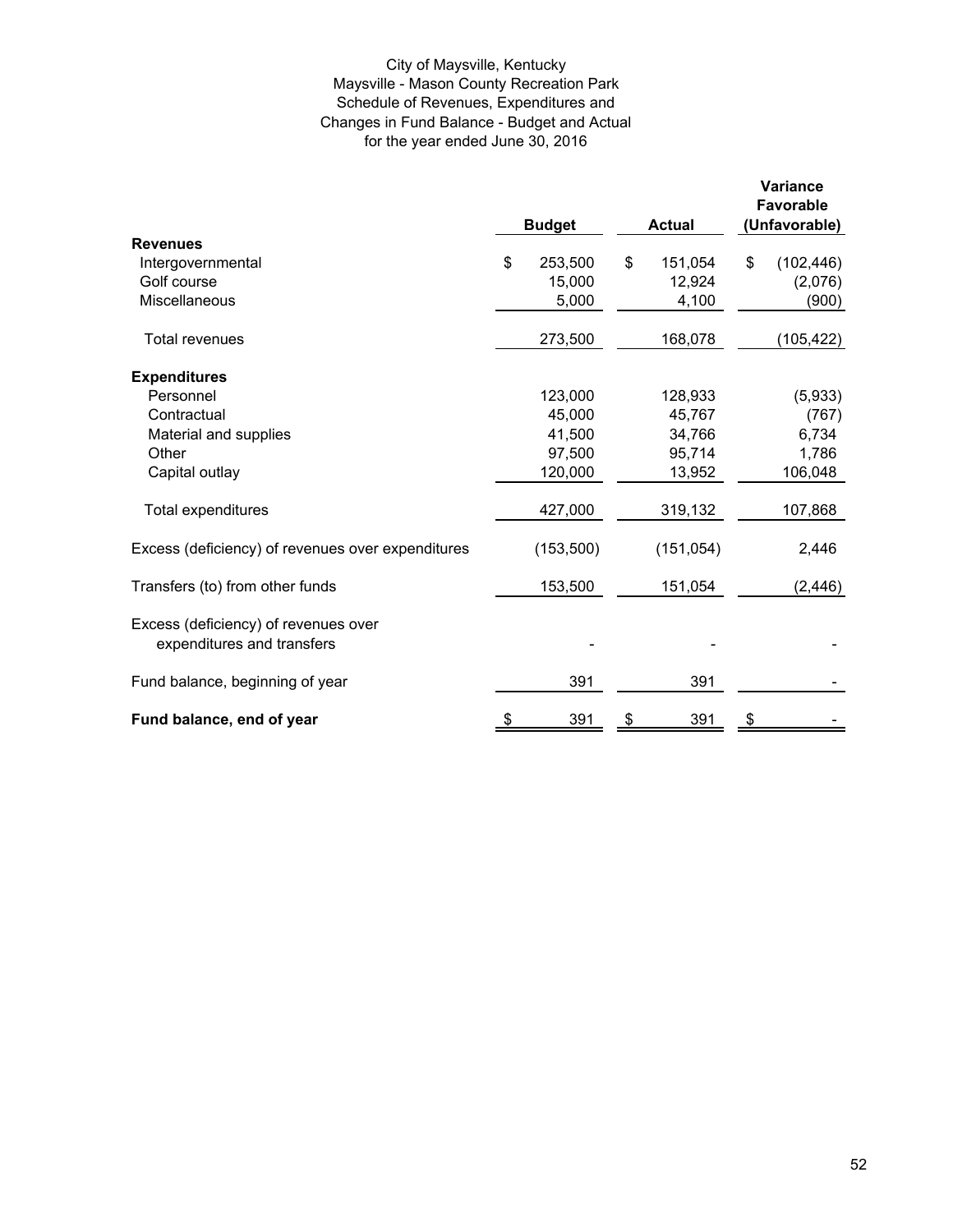## City of Maysville, Kentucky Maysville - Mason County Joint Planning Commission Schedule of Revenues, Expenditures and Changes in Fund Balance - Budget and Actual for the year ended June 30, 2016

|                                                                    | <b>Budget</b> |    | <b>Actual</b> | Variance<br>Favorable<br>(Unfavorable) |
|--------------------------------------------------------------------|---------------|----|---------------|----------------------------------------|
| <b>Revenues</b>                                                    |               |    |               |                                        |
| Intergovernmental                                                  | \$<br>3,000   | \$ | 4,571         | \$<br>1,571                            |
| Charges for service                                                | 3,000         |    | 585           | (2, 415)                               |
| Total revenues                                                     | 6,000         |    | 5,156         | (844)                                  |
| <b>Expenditures</b>                                                |               |    |               |                                        |
| Contractual                                                        | 15,000        |    | 8,906         | 6,094                                  |
| Material and supplies                                              | 7,000         |    | 821           | 6,179                                  |
| Total expenditures                                                 | 22,000        |    | 9,727         | 12,273                                 |
| Excess (deficiency) of revenues over expenditures                  | (16,000)      |    | (4,571)       | 11,429                                 |
| Transfers (to) from other funds                                    | 16,000        |    | 4,571         | (11, 429)                              |
| Excess (deficiency) of revenues over<br>expenditures and transfers |               |    |               |                                        |
| Fund balance, beginning of year                                    | 1,049         |    | 1,049         |                                        |
| Fund balance, end of year                                          | 1,049         | S  | 1,049         |                                        |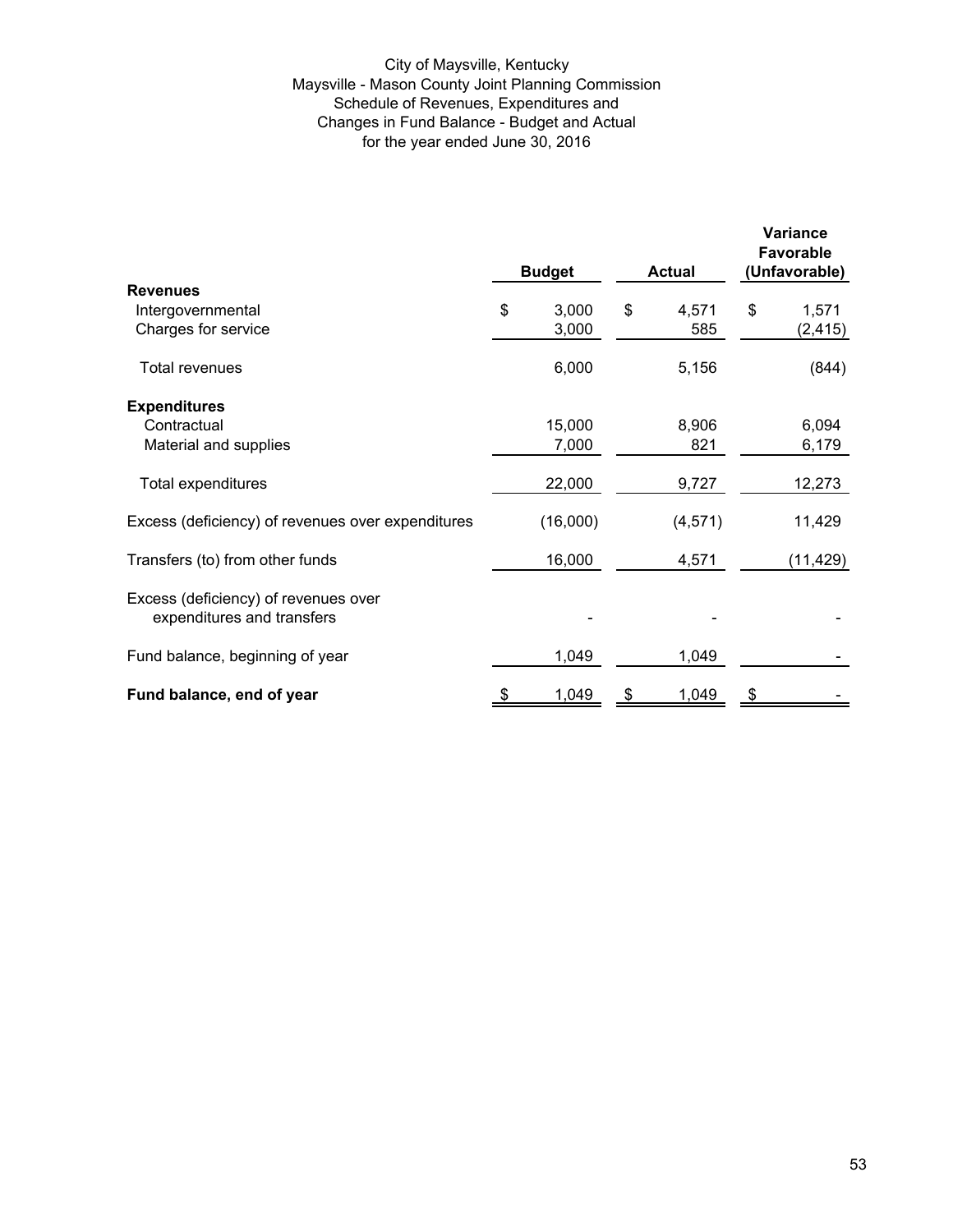## City of Maysville, Kentucky Maysville Tourism Commission Schedule of Revenues, Expenditures and Changes in Fund Balance - Budget and Actual for the year ended June 30, 2016

|                                                   |                         |                         | <b>Variance</b><br>Favorable |
|---------------------------------------------------|-------------------------|-------------------------|------------------------------|
|                                                   | <b>Budget</b>           | <b>Actual</b>           | (Unfavorable)                |
| <b>Revenues</b>                                   |                         |                         |                              |
| Taxes<br>Charges for services                     | \$<br>130,600<br>86,250 | \$<br>154,989<br>78,804 | \$<br>24,389<br>(7, 446)     |
| Intergovernmental                                 | 12,805                  | 11,362                  | (1, 443)                     |
| Other                                             |                         | 309                     | 309                          |
| <b>Total revenues</b>                             | 229,655                 | 245,464                 | 15,809                       |
| <b>Expenditures</b>                               |                         |                         |                              |
| Personnel                                         | 133,600                 | 126,193                 | 7,407                        |
| Contractual                                       | 55,000                  | 47,328                  | 7,672                        |
| Material and supplies                             | 2,600                   | 2,983                   | (383)                        |
| Other                                             | 43,455                  | 41,344                  | 2,111                        |
| <b>Total expenditures</b>                         | 234,655                 | 217,848                 | 16,807                       |
| Excess (deficiency) of revenues over expenditures | (5,000)                 | 27,616                  | 32,616                       |
| Transfers (to) from other funds                   | 5,000                   | 5,000                   |                              |
| Excess (deficiency) of revenues over              |                         |                         |                              |
| expenditures and transfers                        |                         | 32,616                  | 32,616                       |
| Fund balance, beginning of year                   | 158,761                 | 158,761                 |                              |
| Fund balance, end of year                         | \$<br>158,761           | \$<br>191,377           | \$<br>32,616                 |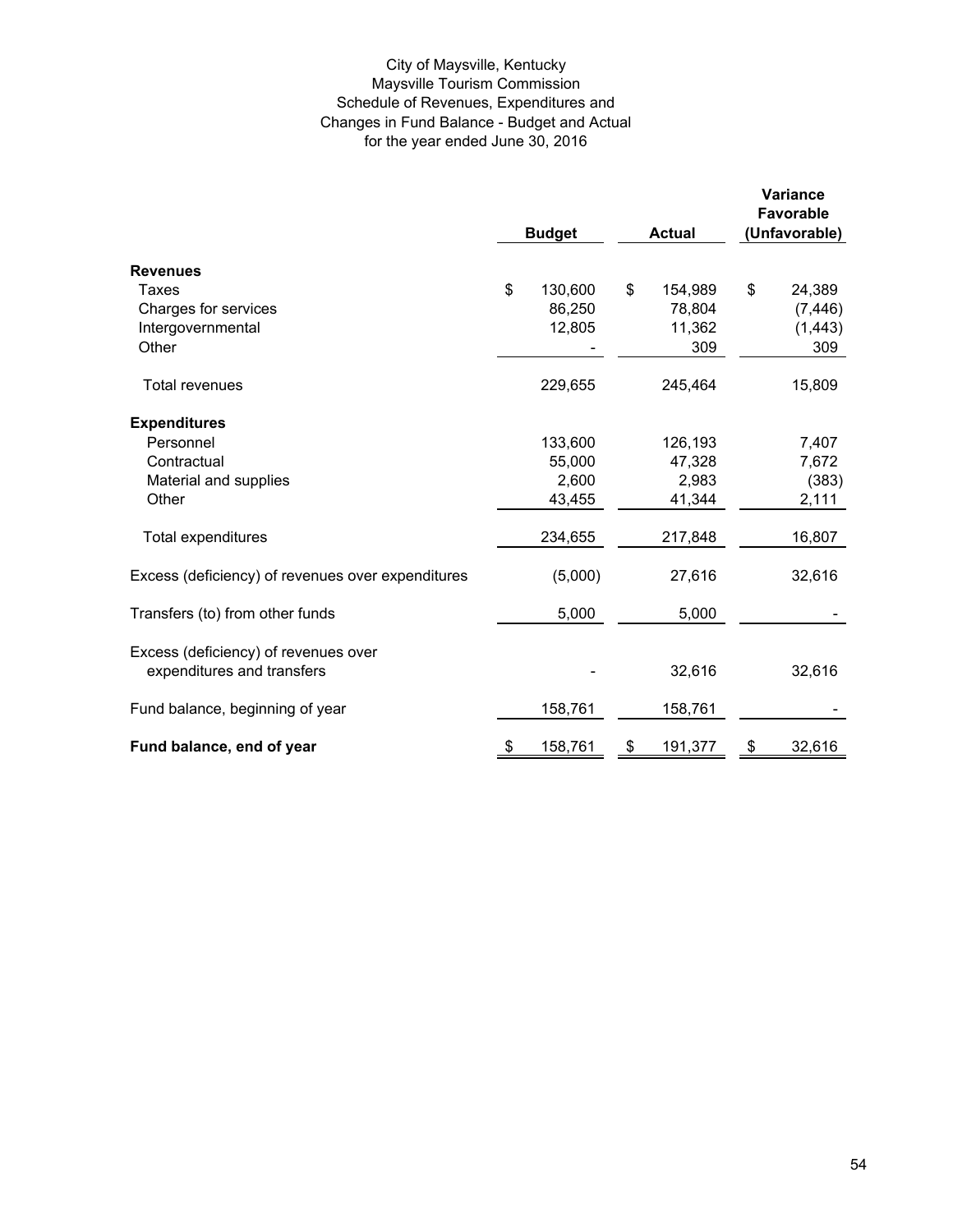# City of Maysville, Kentucky Municipal Road Aid Schedule of Revenues, Expenditures and Changes in Fund Balance - Budget and Actual for the year ended June 30, 2016

|                                                                    |   | <b>Budget</b> | <b>Actual</b> | Variance<br>Favorable<br>(Unfavorable) |
|--------------------------------------------------------------------|---|---------------|---------------|----------------------------------------|
| <b>Revenues</b>                                                    |   |               |               |                                        |
| Intergovernmental                                                  | S | 400,000       | \$<br>233,023 | \$<br>(166, 977)                       |
| Total revenues                                                     |   | 400,000       | 233,023       | (166, 977)                             |
| <b>Expenditures</b>                                                |   |               |               |                                        |
| Capital                                                            |   | 400,000       | 540,572       | (140,572)                              |
| Total expenditures                                                 |   | 400,000       | 540,572       | (140, 572)                             |
| Excess (deficiency) of revenues over expenditures                  |   |               | (307, 549)    | (307, 549)                             |
| Transfers (to) from other funds                                    |   |               |               |                                        |
| Excess (deficiency) of revenues over<br>expenditures and transfers |   |               | (307, 549)    | (307, 549)                             |
|                                                                    |   |               |               |                                        |
| Fund balance, beginning of year                                    |   | 328,086       | 328,086       |                                        |
| Fund balance, end of year                                          |   | 328,086       | 20,537        | (307, 549)                             |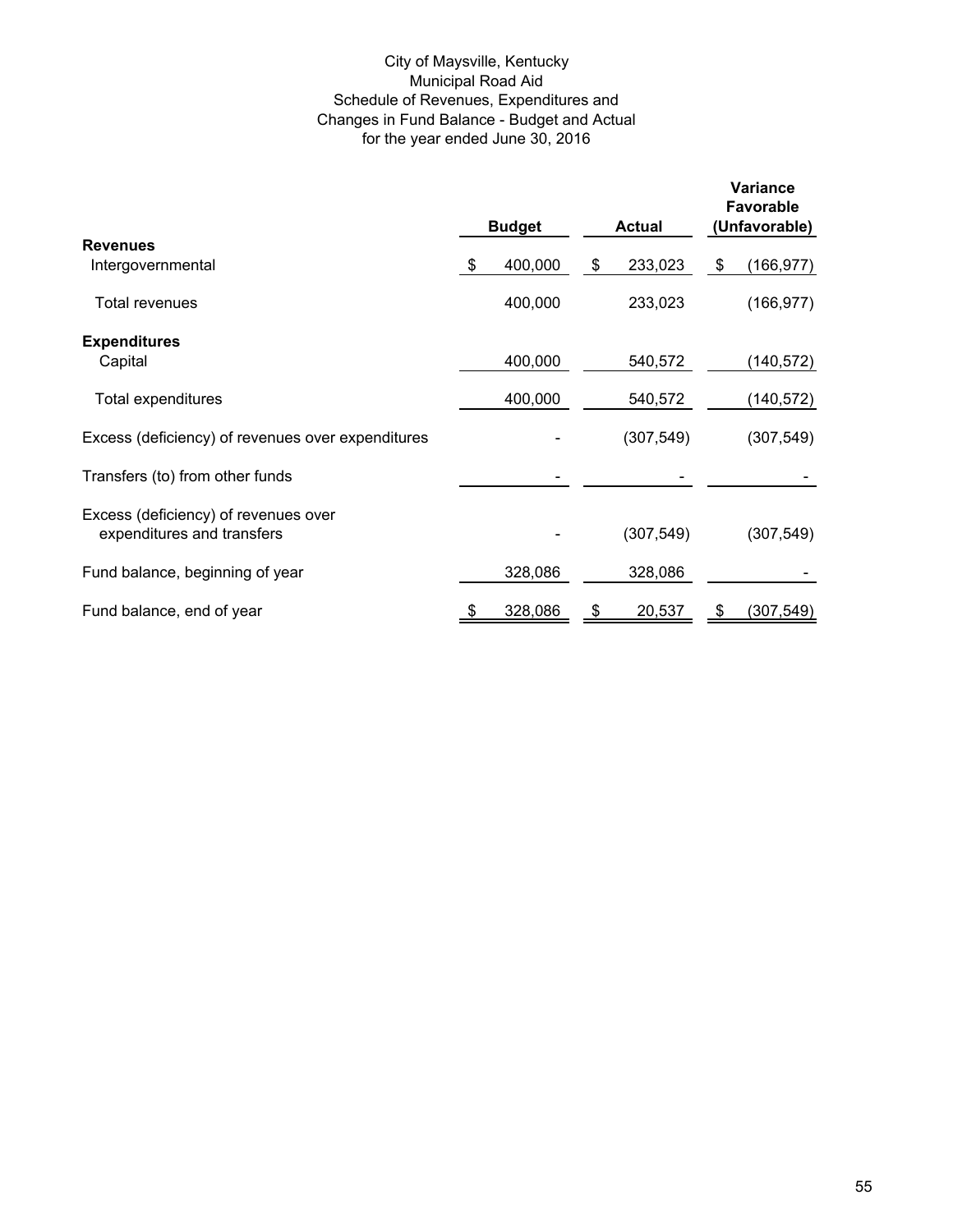# City of Maysville, Kentucky Local Governmental Economic Assistance Schedule of Revenues, Expenditures and Changes in Fund Balance - Budget and Actual for the year ended June 30, 2016

|                                                   | <b>Budget</b> | <b>Actual</b> | Variance<br>Favorable<br>(Unfavorable) |
|---------------------------------------------------|---------------|---------------|----------------------------------------|
| <b>Revenues</b>                                   |               |               |                                        |
| Intergovernmental                                 | \$            | \$<br>1,988   | \$<br>1,988                            |
| <b>Total revenues</b>                             |               | 1,988         | 1,988                                  |
| <b>Expenditures</b>                               |               |               |                                        |
| Police                                            | 100,000       |               | 100,000                                |
| Fire                                              | 100,000       |               | 100,000                                |
| <b>Public Works</b>                               | 100,000       |               | 100,000                                |
| Total expenditures                                | 300,000       |               | 300,000                                |
| Excess (deficiency) of revenues over expenditures | (300,000)     | 1,988         | 301,988                                |
| Transfers (to) from other funds                   |               |               |                                        |
| Excess (deficiency) of revenues over              |               |               |                                        |
| expenditures and transfers                        | (300,000)     | 1,988         | 301,988                                |
| Fund balance, beginning of year                   | 423,352       | 423,352       |                                        |
| Fund balance, end of year                         | 123,352       | \$<br>425,340 | 301,988                                |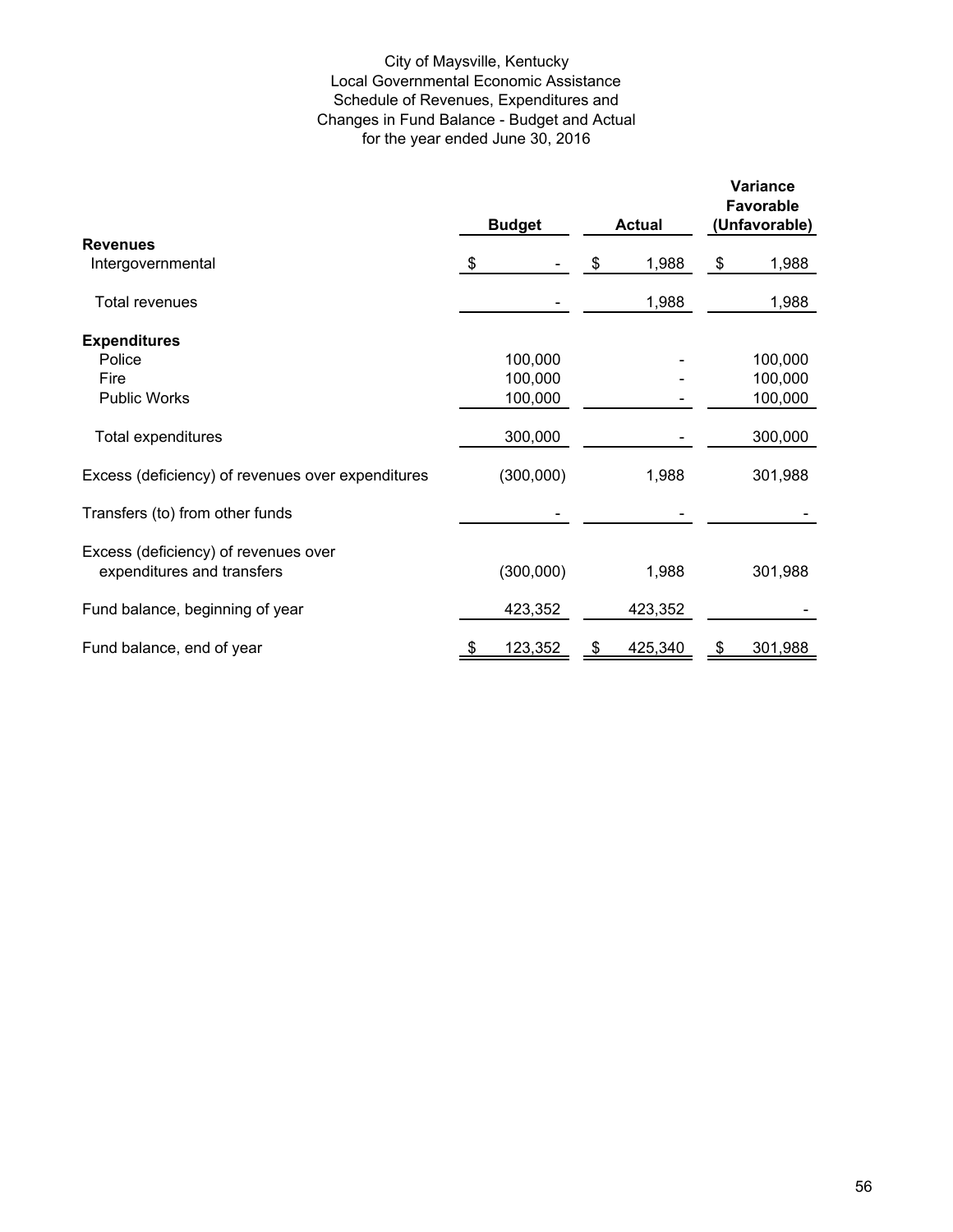## City of Maysville, Kentucky Maysville Utility Commission Schedule of Utility Operating Expenses for the year ended June 30, 2016

|                                             | <b>Water</b>    | <b>Sewer</b>    | <b>Total</b>    |
|---------------------------------------------|-----------------|-----------------|-----------------|
| <b>Pumping Expense</b><br>Personnel         | \$              | \$<br>51,487    | \$<br>51,487    |
| Power                                       | 260,452         | 270,501         | 530,953         |
| Maintenance                                 | 80,304          | 95,488          | 175,792         |
|                                             | 340,756         | 417,476         | 758,232         |
| <b>Treatment Expense</b>                    |                 |                 |                 |
| Personnel                                   | 141,683         | 73,721          | 215,404         |
| Chemicals and supplies                      | 345,895         | 41,690          | 387,585         |
| Maintenance                                 | 33,747          | 37,460          | 71,207          |
|                                             | 521,325         | 152,871         | 674,196         |
| <b>Transmission Expense</b>                 |                 |                 |                 |
| Personnel                                   | 174,889         | 150,396         | 325,285         |
| Supplies                                    | 6,281           | 5,769           | 12,050          |
| Maintenance                                 | 129,330         | 9,589           | 138,919         |
|                                             | 310,500         | 165,754         | 476,254         |
| <b>Customer Accounts Expense</b>            |                 |                 |                 |
| Personnel                                   | 78,535          | 38,106          | 116,641         |
| Supplies and other                          | 6,088           | 3,840           | 9,928           |
| Uncollectible accounts                      | 7,029           | 6,421           | 13,450          |
|                                             | 91,652          | 48,367          | 140,019         |
| <b>Administrative &amp; General Expense</b> |                 |                 |                 |
| Personnel                                   | 68,314          | 68,314          | 136,628         |
| Fringe benefits                             | 358,736         | 193,094         | 551,830         |
| Insurance                                   | 61,934          | 63,377          | 125,311         |
| Transportation                              | 49,605          | 34,924          | 84,529          |
| Water purchase                              | 4,134           |                 | 4,134           |
| Other expenses                              | 132,840         | 38,650          | 171,490         |
|                                             | 675,563         | 398,359         | 1,073,922       |
| <b>Total Operating Expenses</b>             | \$<br>1,939,796 | \$<br>1,182,827 | \$<br>3,122,623 |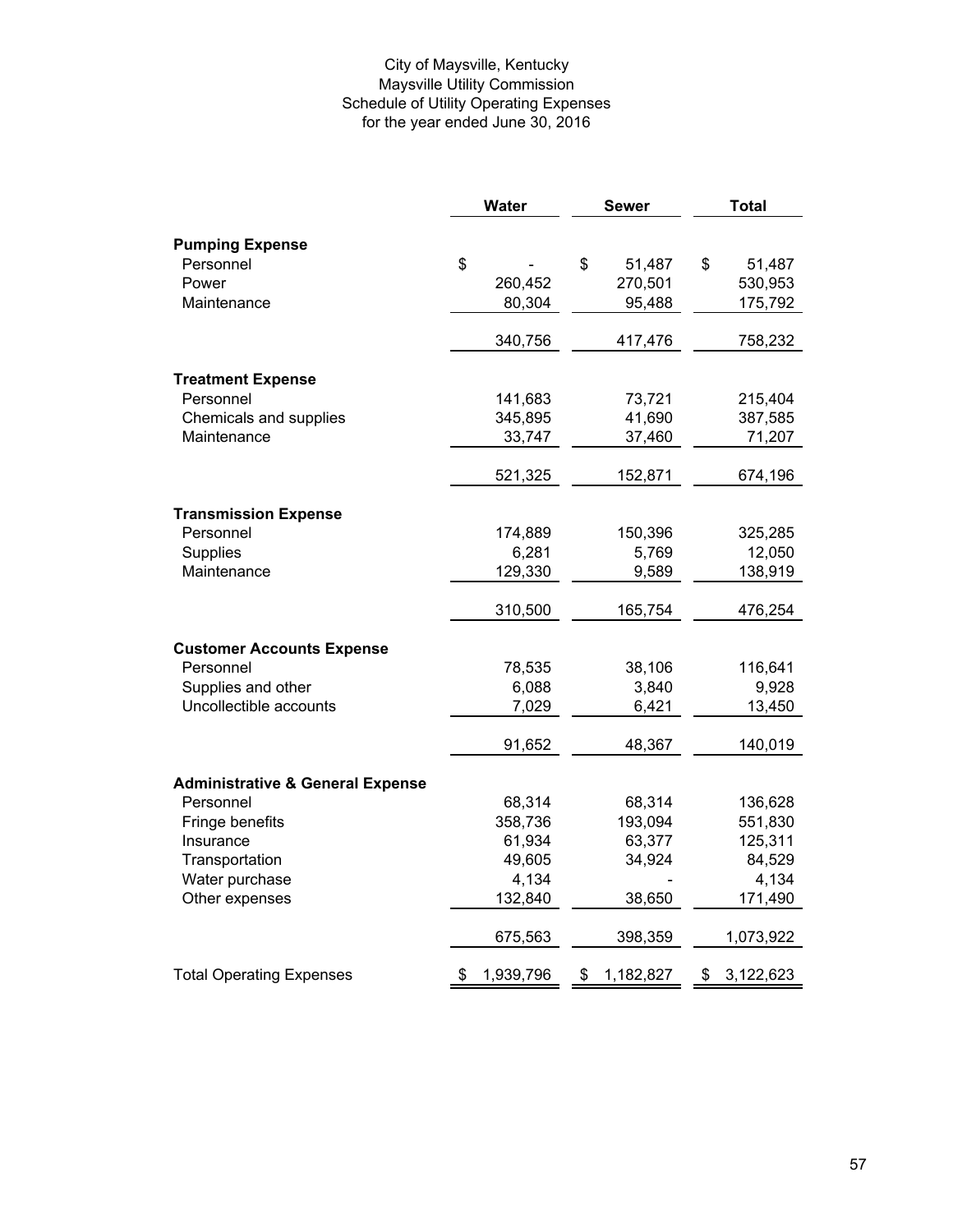## City of Maysville, Kentucky Schedule of Expenditures of Federal Awards for the year ended June 30, 2016

|                                                                                            | Federal               | Pass/Through              |                  |                     |
|--------------------------------------------------------------------------------------------|-----------------------|---------------------------|------------------|---------------------|
| <b>GRANTOR/PROGRAM TITLE</b>                                                               | CFDA<br><b>Number</b> | Contract<br><b>Number</b> | Award<br>Amount  | <b>Expenditures</b> |
|                                                                                            |                       |                           |                  |                     |
| <b>ENVIRONMENTAL PROTECTION AGENCY</b><br>Passed through Kentucky Infrastructure Authority |                       |                           |                  |                     |
| Capitalization Grants for Clean Water - Revolving Loan Fund                                | 66.458                | A09-13                    | 11.000.000<br>\$ | \$<br>9.000         |
|                                                                                            |                       |                           |                  |                     |
| <b>DEPARTMENT OF THE INTERIOR</b>                                                          |                       |                           |                  |                     |
| Historic Preservation Fund Grants-In-Aid                                                   | 15.904                | n/a                       | 9,212            | 9,212               |
| <b>DEPARTMENT OF HOUSING AND URBAN GOVERNMENT</b>                                          |                       |                           |                  |                     |
| Community Development Block Grants/State's programs and                                    |                       |                           |                  |                     |
| Non-Entitlement Grants in Hawaii                                                           | 14.228                | 14-005                    | 806,400          | 671,252             |
| <b>DEPARTMENT OF HOMELAND SECURITY</b>                                                     |                       |                           |                  |                     |
| Disaster Grants - Public Assistance                                                        | 97.036                | n/a                       | 23,461           | 20,431              |
| DEPARTMENT OF TRANSPORTATION                                                               |                       |                           |                  |                     |
| Passed through Kentucky Transportation Cabinet                                             |                       |                           |                  |                     |
| Formula Grants for Rural Areas                                                             | 20.509                | n/a                       | 150,743          | 150,743             |
| Bus and Bus Facilities Formula Program                                                     | 20.526                | n/a                       | 112,156          | 112,222             |
| Sidewalk Replacement                                                                       | 20.205                | P02-628-110000-4809       | 200,000          | 13,975              |
| Highway Safety Cluster; Alcohol Impaired Driving Counter                                   |                       |                           |                  |                     |
| Measures Incentive Grants                                                                  | 20.601                | P02-625-15000005351       | 7,100            | 5.297               |
| <b>Total Department of Transportation</b>                                                  |                       |                           |                  | 282,237             |
| <b>DEPARTMENT OF COMMERCE</b>                                                              |                       |                           |                  |                     |
| Economic Adjustment Assistance                                                             | 11.307                | 04-01-06944               | 1.152.000        | 105,999             |
| Total                                                                                      |                       |                           |                  | 1,098,131           |

#### **Note 1. Basis of Presentation**

The accompanying schedule of expenditures of federal awards (the "Schedule") includes the federal award activity of the City under programs of the federal government for the year ended June 30, 2016. The information in this Schedule is presented in accordance with the requirements of Title 2 U.S. Code of Federal Regulations Part 200, Uniform Administrative Requirements, Cost Principles, and Audit Requirements for Federal Awards (Uniform Guidance). Because the Schedule presents only a selected portion of the operations of the City, it is not intended to and does not present the financial position, changes in net assets, or cash flows of the City.

#### **Note 2. Summary of Significant Accounting Policies**

Expenditures reported on the Schedule are reported on the accrual basis of accounting. Such expenditures are recognized following the cost principles contained in the Uniform Guidance, wherein certain types of expenditures are not allowable or are limited as to reimbursement.

#### **Note 3. De Minimis Indirect Cost Rate**

The City has elected not to use the 10-percent de minimis indirect cost rate allowed under the Uniform Guidance.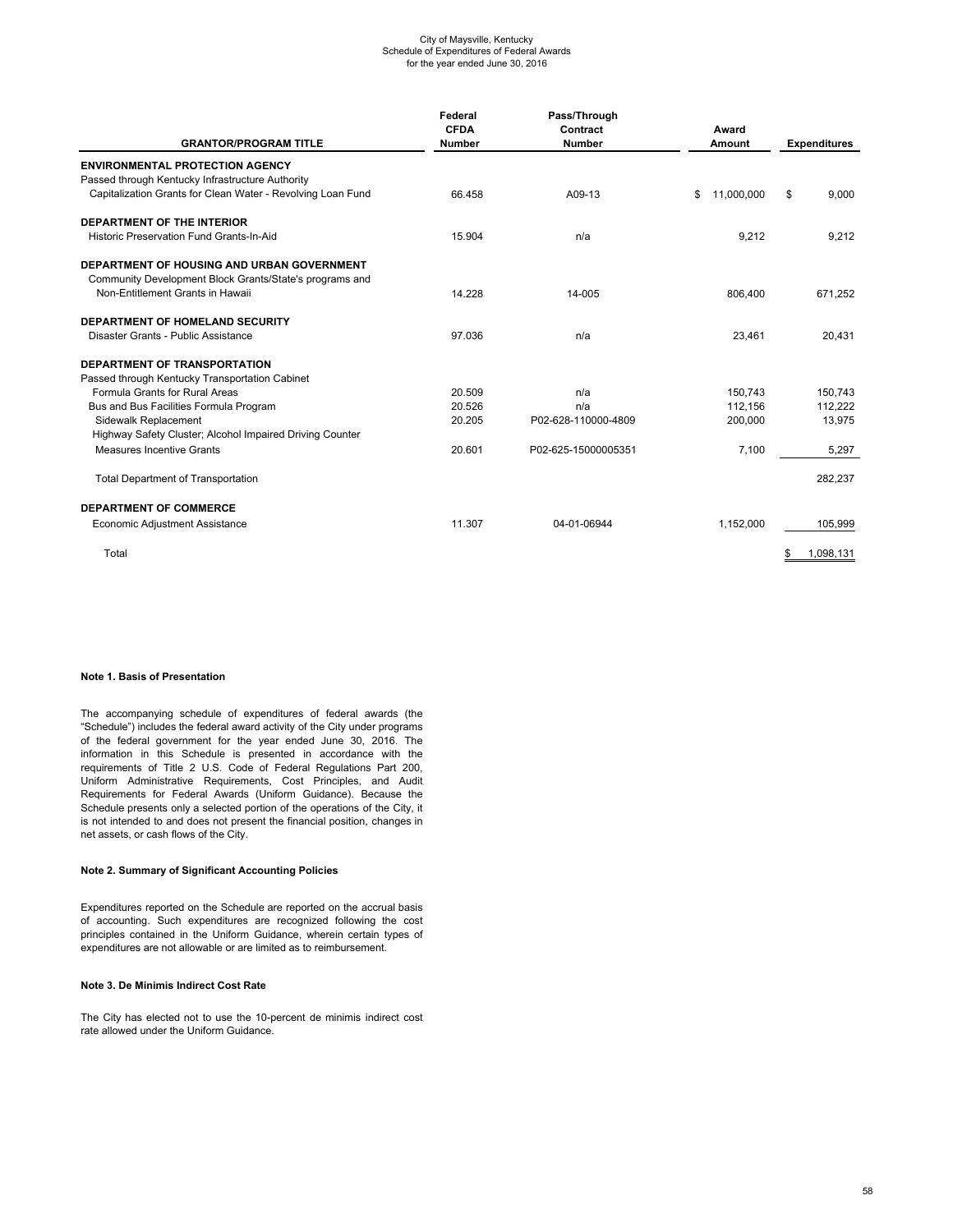

#### **INDEPENDENT AUDITOR'S REPORT ON INTERNAL CONTROL OVER FINANCIAL REPORTING AND ON COMPLIANCE AND OTHER MATTERS BASED ON AN AUDIT OF FINANCIAL STATEMENTS PERFORMED IN ACCORDANCE WITH** *GOVERNMENT AUDITING STANDARDS*

The Honorable David Cartmell, Mayor City Commission City of Maysville, Kentucky

We have audited, in accordance with the auditing standards generally accepted in the United States of America and the standards applicable to financial audits contained in *Government Auditing Standards* issued by the Comptroller General of the United States, the financial statements of the governmental activities, the business-type activities, each major fund, and the aggregate remaining fund information of the City of Maysville, Kentucky ("City"), as of and for the year ended June 30, 2016, and the related notes to the financial statements, which collectively comprise the City of Maysville, Kentucky's basic financial statements, and have issued our report thereon dated January 17, 2017.

## **Internal Control Over Financial Reporting**

In planning and performing our audit of the financial statements, we considered City's internal control over financial reporting (internal control) to determine the audit procedures that are appropriate in the circumstances for the purpose of expressing our opinions on the financial statements, but not for the purpose of expressing an opinion on the effectiveness of City's internal control. Accordingly, we do not express an opinion on the effectiveness of City's internal control.

Our consideration of internal control was for the limited purpose described in the preceding paragraph and was not designed to identify all deficiencies in internal control that might be material weaknesses or significant deficiencies. Given these limitations, during our audit we did not identify any deficiencies in internal control that we consider to be material weaknesses. However, material weaknesses may exist that have not been identified.

A *deficiency in internal control* exists when the design or operation of a control does not allow management or employees, in the normal course of performing their assigned functions, to prevent, or detect and correct, misstatements on a timely basis. A *material weakness* is a deficiency, or a combination of deficiencies, in internal control such that there is a reasonable possibility that a material misstatement of the entity's financial statements will not be prevented, or detected and corrected on a timely basis. A *significant deficiency* is a deficiency, or a combination of deficiencies, in internal control that is less severe than a material weakness, yet important enough to merit attention by those charged with governance.

#### **Compliance and Other Matters**

As part of obtaining reasonable assurance about whether City's financial statements are free from material misstatement, we performed tests of its compliance with certain provisions of laws, regulations, contracts, and grant agreements, noncompliance with which could have a direct and material effect on the determination of financial statement amounts. However, providing an opinion on compliance with those provisions was not an objective of our audit, and accordingly, we do not express such an opinion. The results of our tests disclosed no instances of noncompliance or other matters that are required to be reported under *Government Auditing Standards*.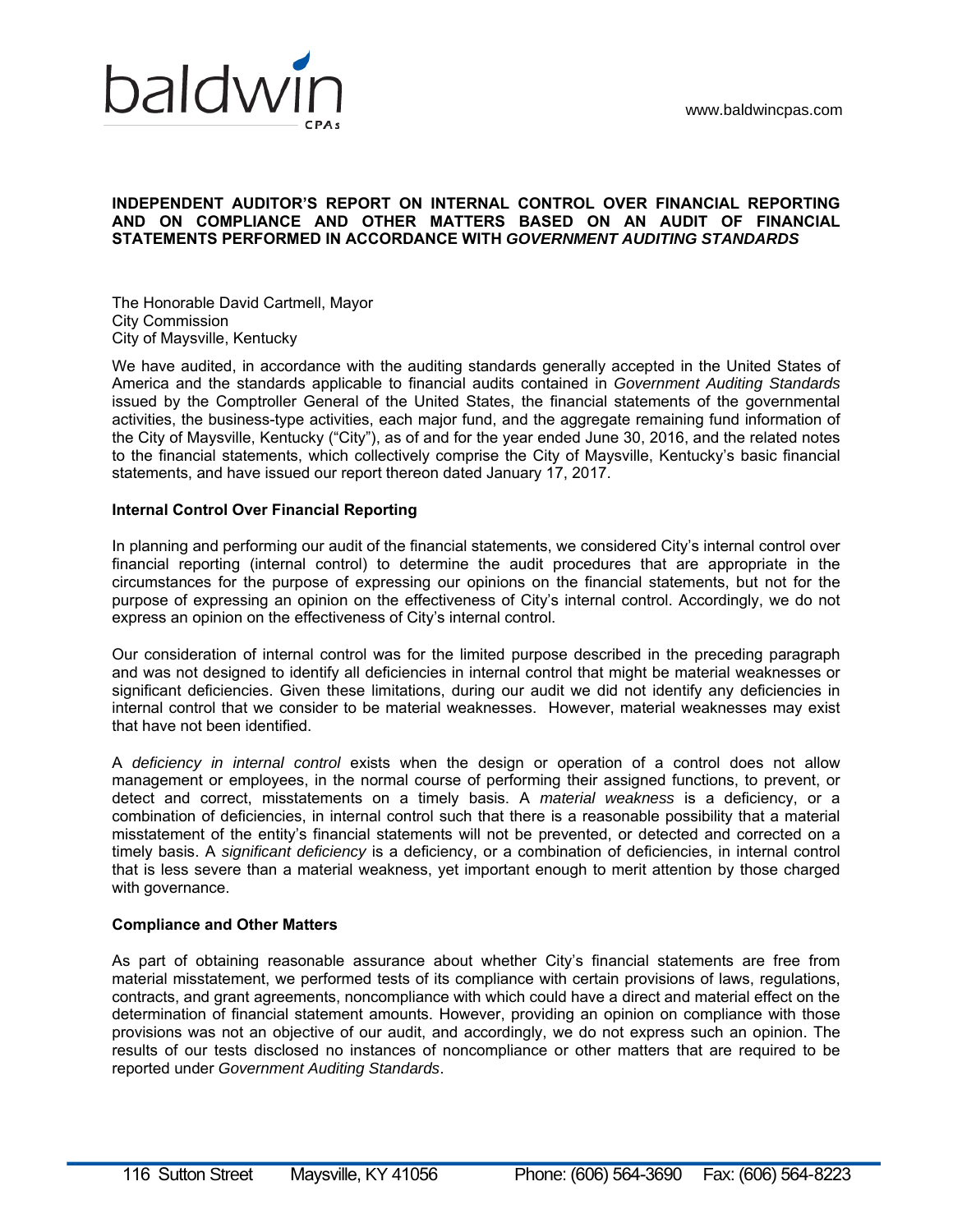We noted certain matters that we reported to management of the City of Maysville, Kentucky in a separate letter dated January 17, 2017.

## **Purpose of this Report**

The purpose of this report is solely to describe the scope of our testing of internal control and compliance and the results of that testing, and not to provide an opinion on the effectiveness of the City's internal control or on compliance. This report is an integral part of an audit performed in accordance with *Government Auditing Standards* in considering the City's internal control and compliance. Accordingly, this communication is not suitable for any other purpose.

*Baldwin CPA's, PLLC*  Baldwin CPA's, PLLC Richmond, Kentucky January 17, 2017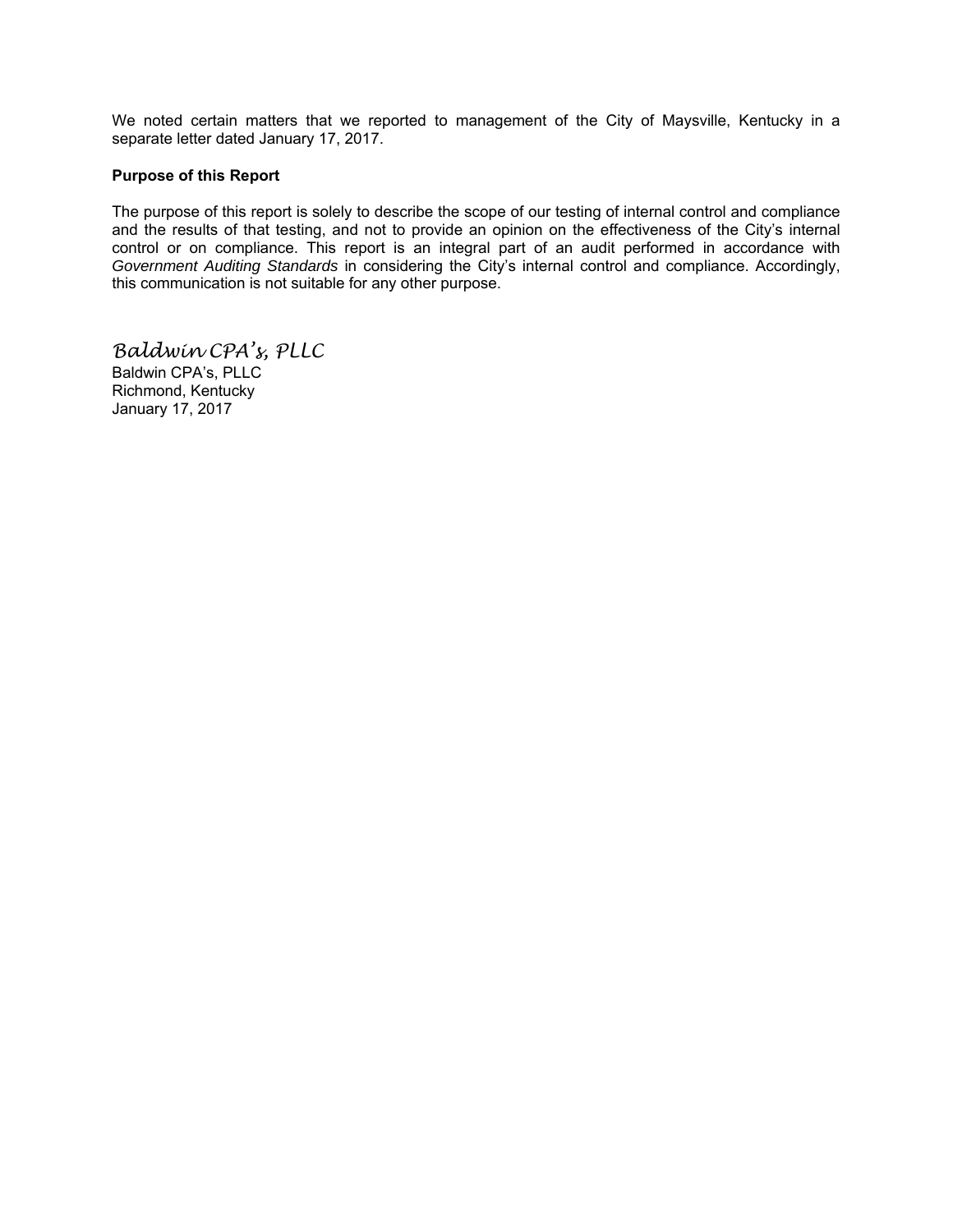

## **INDEPENDENT AUDITORS' REPORT ON COMPLIANCE FOR EACH MAJOR PROGRAM AND ON INTERNAL CONTROL OVER COMPLIANCE REQUIRED BY THE UNIFORM GUIDANCE**

The Honorable David Cartmell, Mayor City Commission City of Maysville, Kentucky

#### **Report on Compliance for Each Major Federal Program**

We have audited City of Maysville, Kentucky's compliance with the types of compliance requirements described in the *OMB Compliance Supplement* that could have a direct and material effect on each of City of Maysville, Kentucky's major federal programs for the year ended June 30, 2016. City of Maysville, Kentucky's major federal programs are identified in the summary of auditor's results section of the accompanying schedule of findings and questioned costs.

#### **Management's Responsibility**

Management is responsible for compliance with the requirements of laws, regulations, contracts, and grants applicable to its federal programs.

#### **Auditors' Responsibility**

Our responsibility is to express an opinion on compliance for each of City's major federal programs based on our audit of the types of compliance requirements referred to above. We conducted our audit of compliance in accordance with auditing standards generally accepted in the United States of America; the standards applicable to financial audits contained in *Government Auditing Standards*, issued by the Comptroller General of the United States; and the audit requirements of Title 2 U.S. *Code of Federal Regulations* Part 200, *Uniform Administrative Requirements, Cost Principles, and Audit Requirements for Federal Awards* (Uniform Guidance). Those standards and the Uniform Guidance require that we plan and perform the audit to obtain reasonable assurance about whether noncompliance with the types of compliance requirements referred to above that could have a direct and material effect on a major federal program occurred. An audit includes examining, on a test basis, evidence about City's compliance with those requirements and performing such other procedures as we considered necessary in the circumstances.

We believe that our audit provides a reasonable basis for our opinion on compliance for each major federal program. However, our audit does not provide a legal determination of City's compliance.

#### **Opinion on Each Major Federal Program**

In our opinion, City complied, in all material respects, with the types of compliance requirements referred to above that could have a direct and material effect on each of its major federal programs for the year ended June 30, 2016.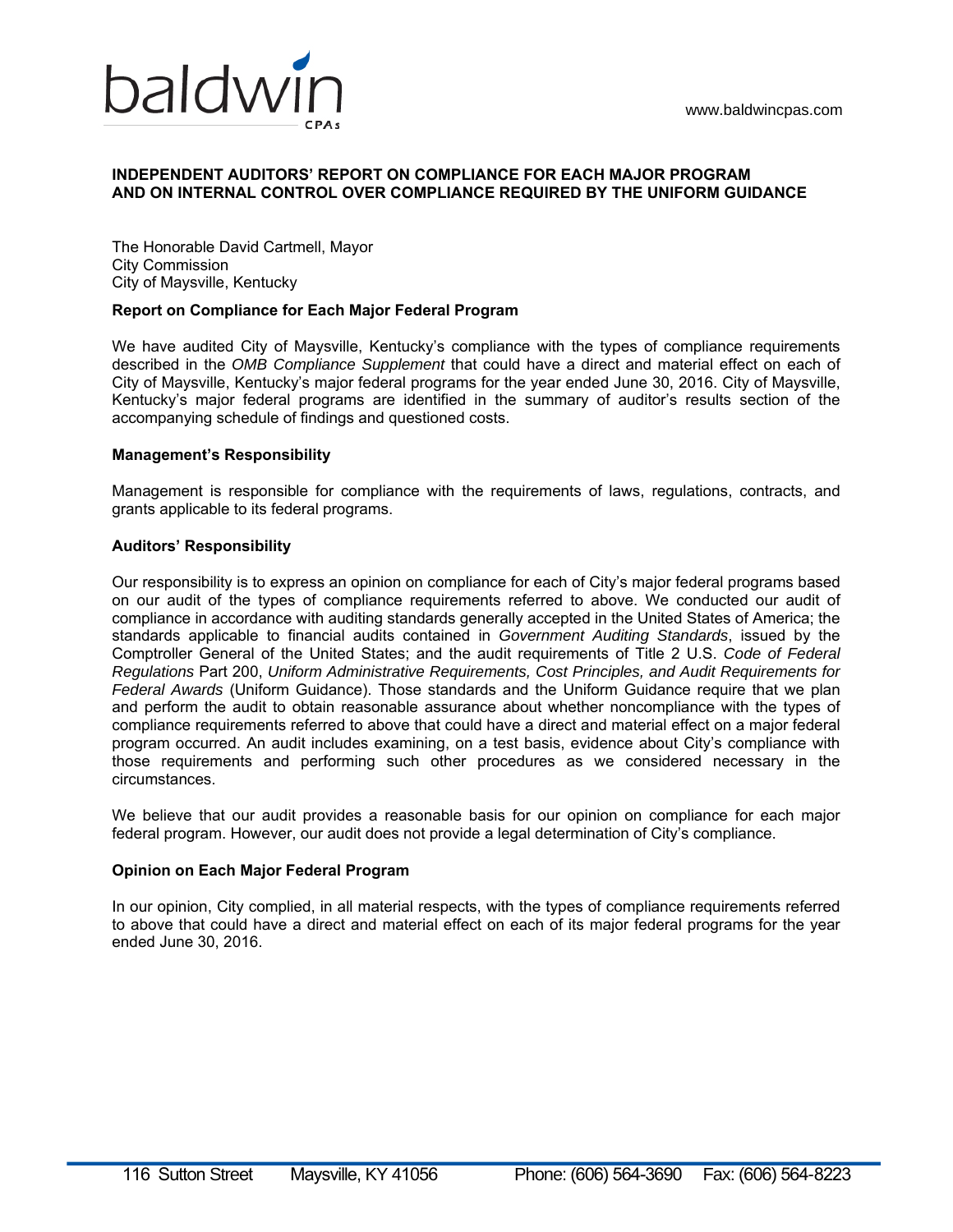#### **Report on Internal Control over Compliance**

Management of City is responsible for establishing and maintaining effective internal control over compliance with the types of compliance requirements referred to above. In planning and performing our audit of compliance, we considered City's internal control over compliance with the types of requirements that could have a direct and material effect on each major federal program to determine the auditing procedures that are appropriate in the circumstances for the purpose of expressing an opinion on compliance for each major federal program and to test and report on internal control over compliance in accordance with the Uniform Guidance, but not for the purpose of expressing an opinion on the effectiveness of internal control over compliance. Accordingly, we do not express an opinion on the effectiveness of City's internal control over compliance.

A *deficiency in internal control over compliance* exists when the design or operation of a control over compliance does not allow management or employees, in the normal course of performing their assigned functions, to prevent, or detect and correct, noncompliance with a type of compliance requirement of a federal program on a timely basis. A *material weakness in internal control over compliance* is a deficiency, or combination of deficiencies, in internal control over compliance, such that there is a reasonable possibility that material noncompliance with a type of compliance requirement of a federal program will not be prevented, or detected and corrected, on a timely basis. A *significant deficiency in internal control over compliance* is a deficiency, or a combination of deficiencies, in internal control over compliance with a type of compliance requirement of a federal program that is less severe than a material weakness in internal control over compliance, yet important enough to merit attention by those charged with governance.

Our consideration of internal control over compliance was for the limited purpose described in the first paragraph of this section and was not designed to identify all deficiencies in internal control over compliance that might be material weaknesses or significant deficiencies and therefore, material weaknesses or significant deficiencies may exist that were not identified. We did not identify any deficiencies in internal control over compliance that we consider to be material weaknesses.

The purpose of this report on internal control over compliance is solely to describe the scope of our testing of internal control over compliance and the results of that testing based on the requirements of the Uniform Guidance. Accordingly, this report is not suitable for any other purpose.

# *Baldwin CPAs, PLLC*

Baldwin CPAs, PLLC Richmond, Kentucky January 17, 2017